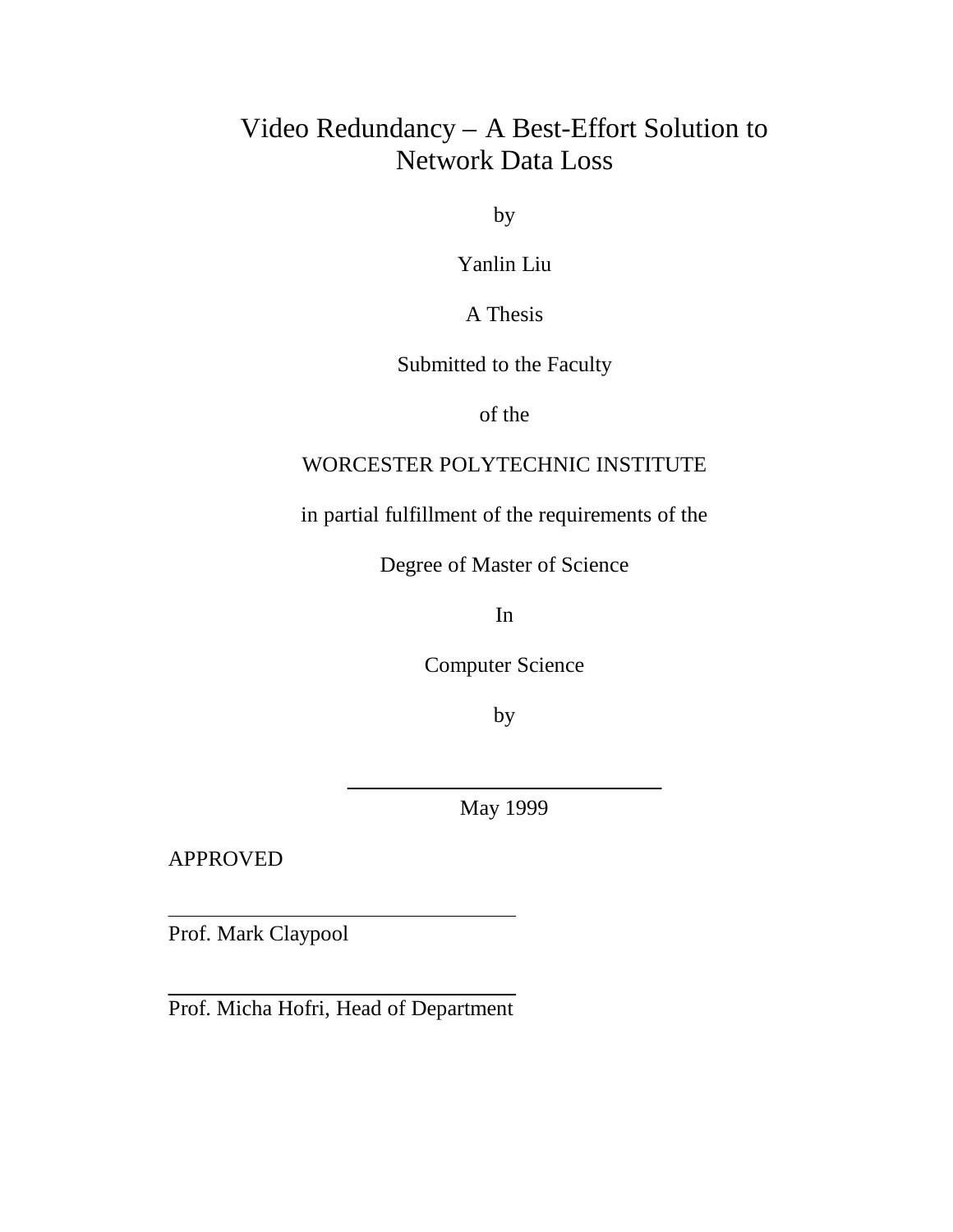### Abstract

With rapid progress in both computers and networks, real-time multimedia applications are now possible on the Internet. Since the Internet was designed to support traditional applications, multimedia applications on the Internet often suffer from unacceptable delay, jitter and data loss. Among these, data loss has the largest impact on quality. Current techniques that correct packet loss often result in unacceptable delays. In this thesis, we propose a new forward error correction technique for video that compensates for lost packets, while maintaining minimal delay. Our approach transmits a small, lowquality redundant frame after each full-quality primary frame. In the event the primary frame is lost, we display the low-quality frame, rather than display the previous frame or retransmit the primary frame. To evaluate our approach, we simulated the effect of data loss over network and repair the data loss by using the redundancy frame. We conducted user studies to experimentally measure users' opinions on the quality of video streams in the presence of data loss, both with and without our redundancy approach. In addition we analyzed the system overhead incurred by the redundancy. Result of the user study shows that video redundancy can greatly improve the perceptual quality of transmitted video stream in the presence of data loss. The system overhead that redundancy introduces is dependent on the quality of the redundant frames, but a typical redundancy overhead will be approximately 10% that of primary frames alone.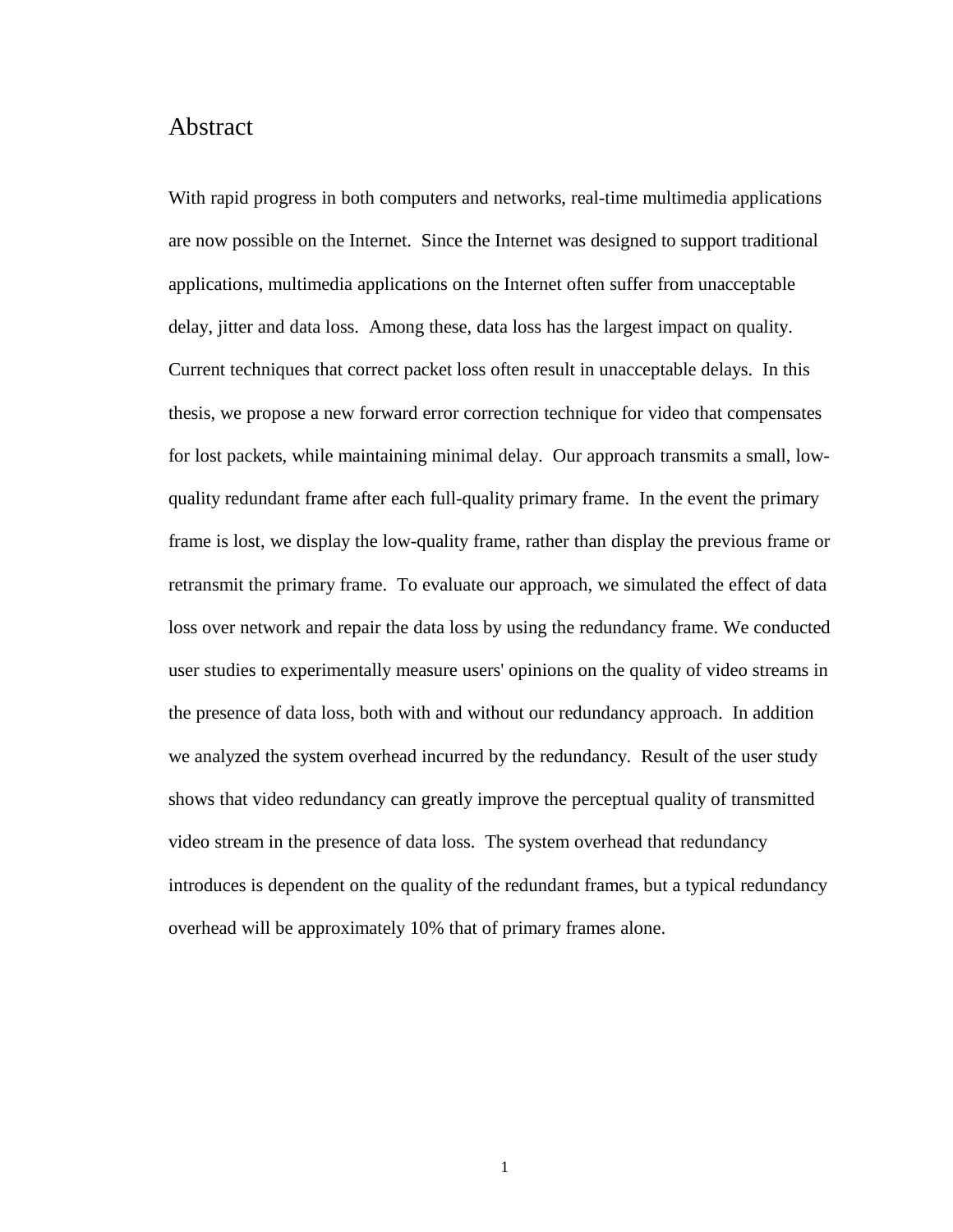### **Acknowledgements**

I would like to express my gratitude to my advisor Prof. Mark Claypool for his continuous support and help on all aspects from technical to material. His guidance and advice helped me overcome many technical obstacles that would take much more efforts.

My thanks are also to my reader Prof. Craig E. Wills for his valuable advice on my research.

Thanks also to all my friends and fellow graduate students particularly Mikhail Mikhailov, Kannan Gangadharan, Helgo Ohlenbusch for their kind support with my user study.

The thesis is dedicated to my parents. It is their love, encouragement, belief and understanding that made everything I have possible.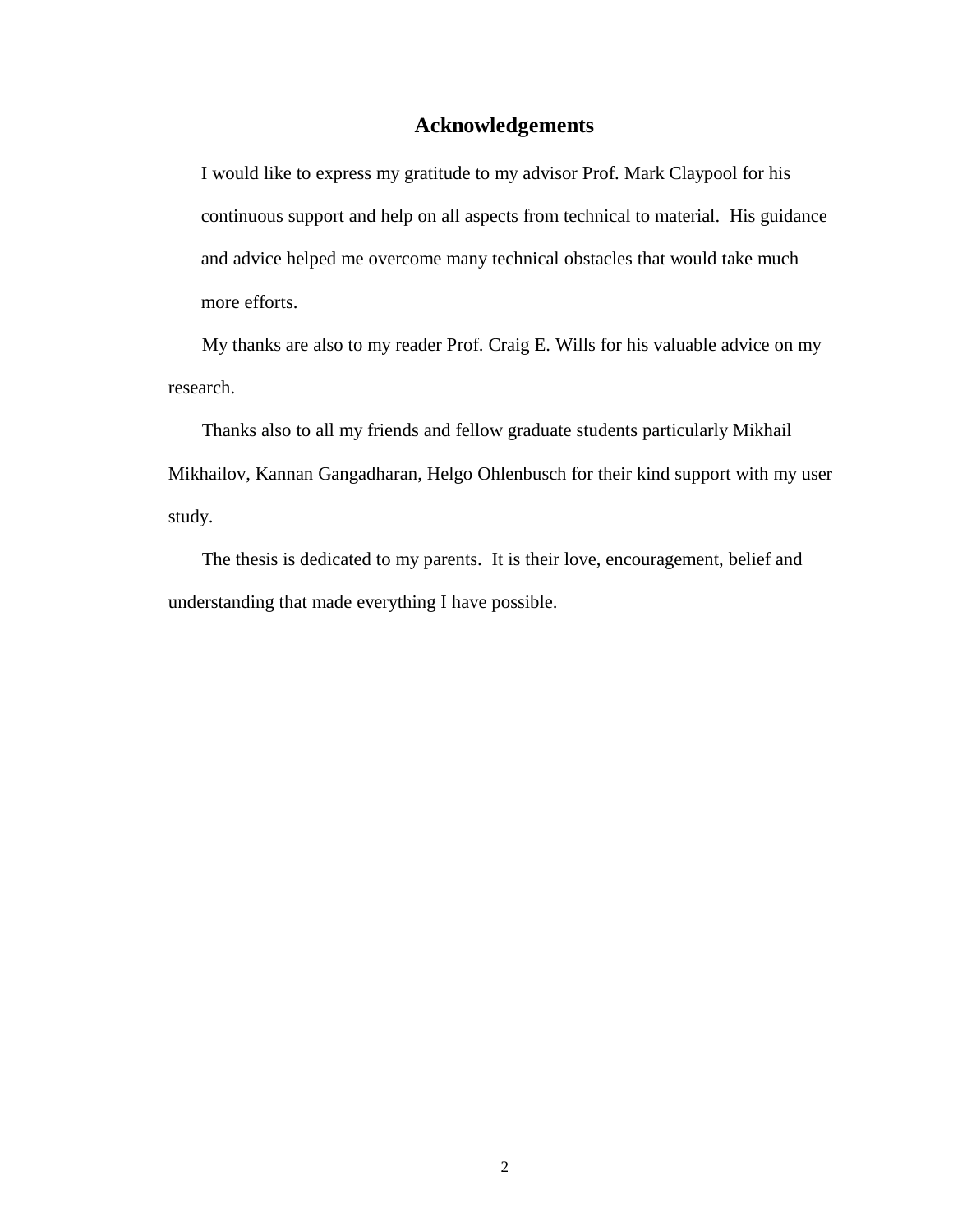# **Contents**

|                                                         | 7  |
|---------------------------------------------------------|----|
|                                                         | 11 |
|                                                         | 11 |
|                                                         | 18 |
|                                                         | 21 |
|                                                         | 24 |
|                                                         | 25 |
|                                                         | 28 |
|                                                         | 28 |
|                                                         | 29 |
|                                                         | 35 |
|                                                         | 43 |
|                                                         | 44 |
|                                                         | 44 |
| 4.1.1                                                   | 45 |
|                                                         | 46 |
|                                                         | 48 |
| 4.2.1                                                   | 49 |
| I-Frame, P-Frame, and B-Frame Size Differences<br>4.2.2 | 51 |
|                                                         | 57 |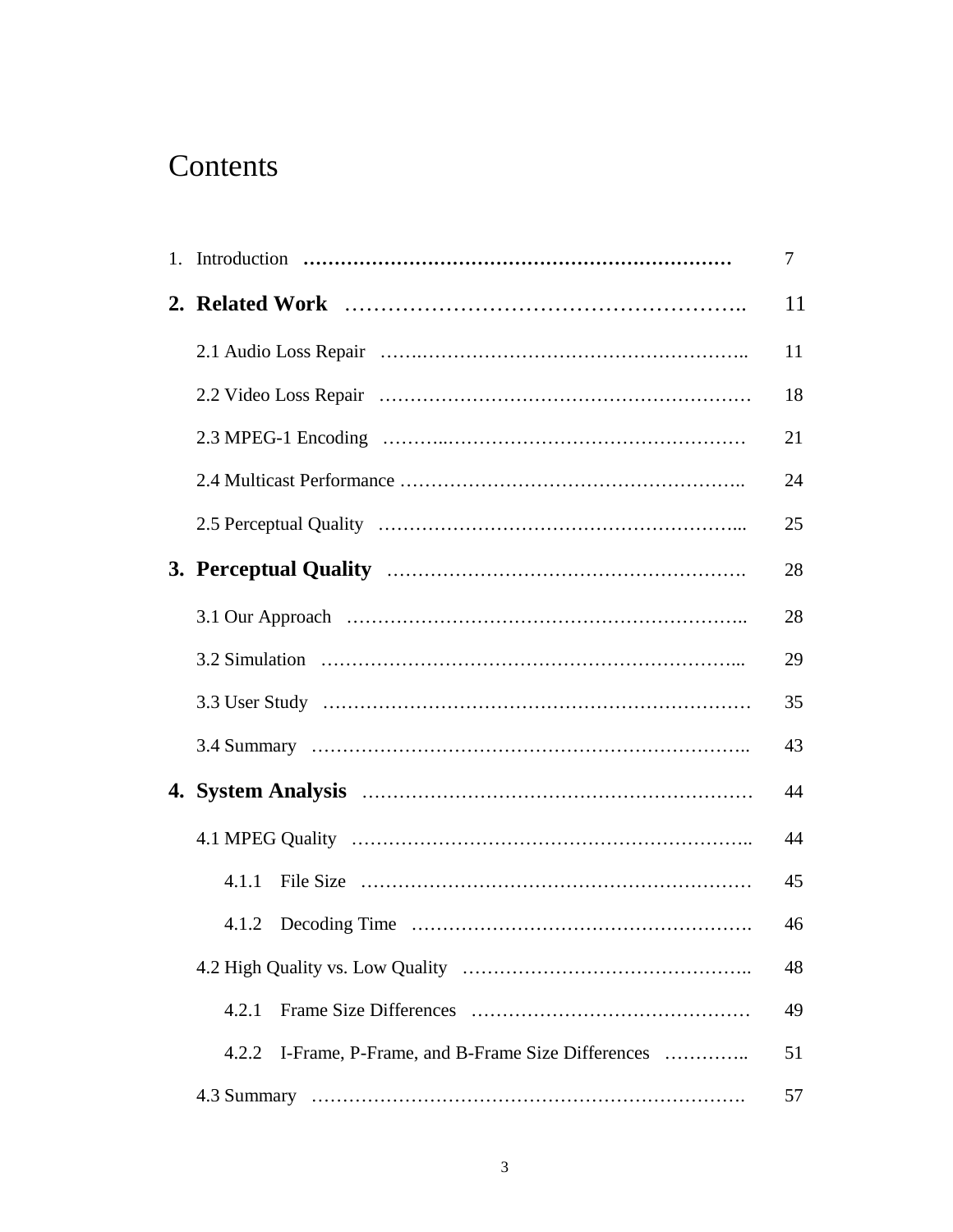| 58 |
|----|
| 60 |
|    |
|    |
| 69 |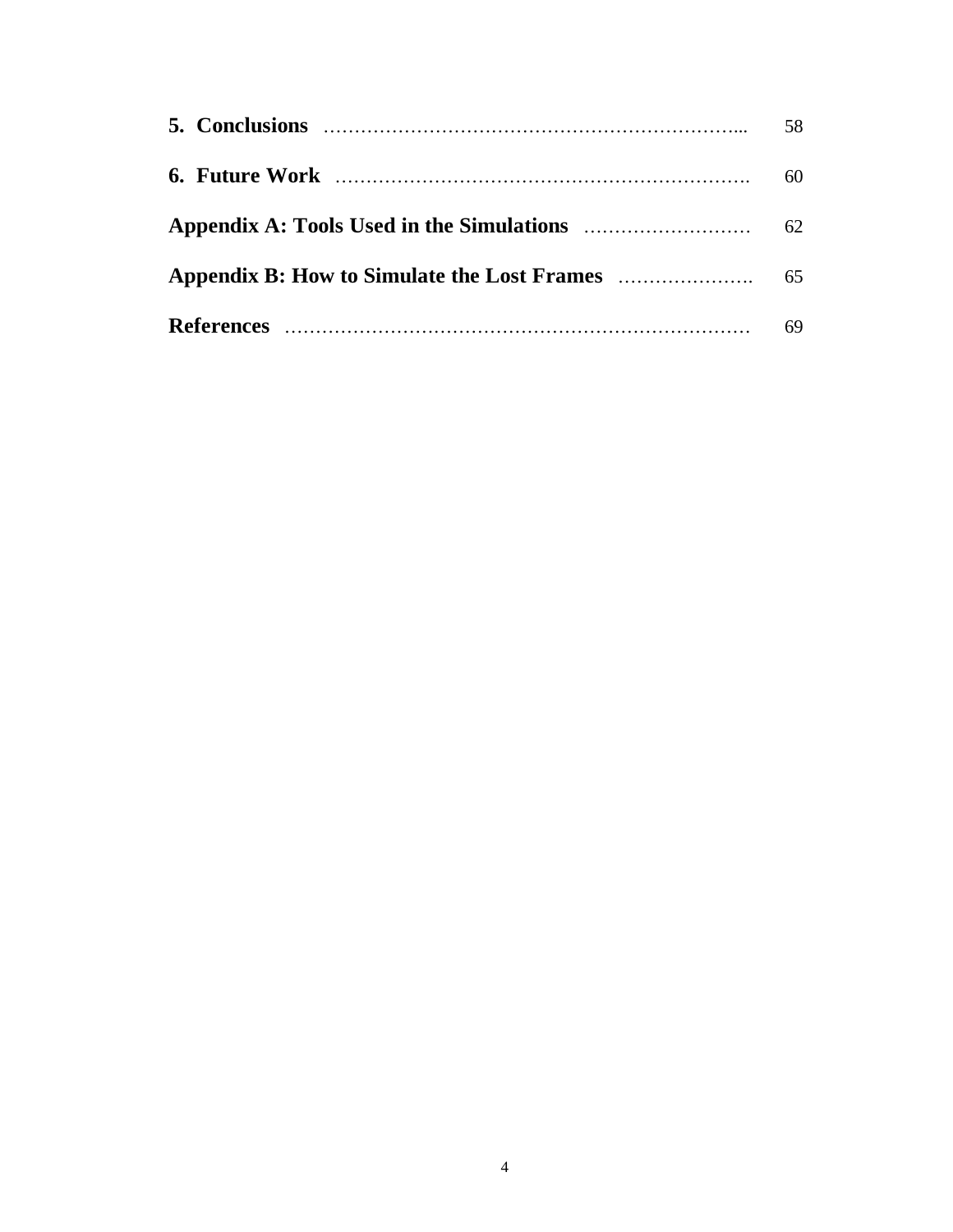# **List of Figures**

| 1.1 Two Frames with Different Compression Rate                             | 9  |
|----------------------------------------------------------------------------|----|
| 2.1 A Taxonomy of Sender-Based Repair Techniques                           | 11 |
|                                                                            | 13 |
|                                                                            | 14 |
| 2.4 Interleaving Units Across Multiple Packets                             | 15 |
|                                                                            | 16 |
| 2.6 Our Approach – Combine Media Specific FEC and Packet Repetition        | 18 |
| 2.7 (a) The Dependency Relationship, (b) The Loss of Second P-Frame        | 23 |
|                                                                            | 26 |
|                                                                            | 30 |
|                                                                            | 33 |
|                                                                            | 33 |
| 3.4 Screen Shot of the Page Where Users Enter Profile Information          | 35 |
| 3.5 Screen Shot for the Message Box for Entering Perceptual Quality Scores | 37 |
|                                                                            | 37 |
|                                                                            | 39 |
|                                                                            | 40 |
| 3.9 (a) Two Frames Lost in a Sequence, (b) Two Single Losses               | 41 |
|                                                                            | 45 |
| 4.1.2 Encoding Quality Number vs. Decoding Time                            | 47 |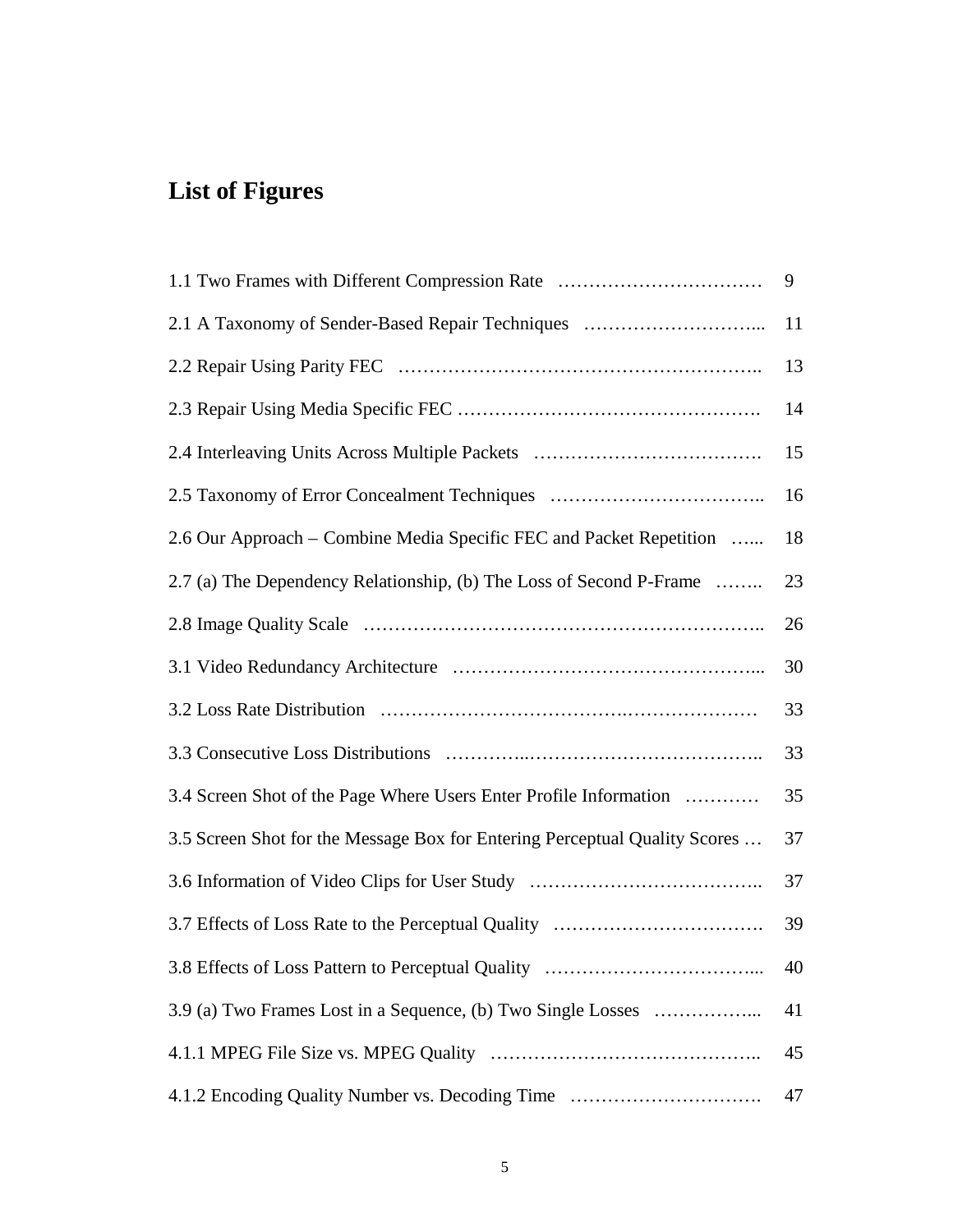| 4.2.1 Frame Size Difference for Primary Frames and Secondary Frames  49 |    |
|-------------------------------------------------------------------------|----|
|                                                                         |    |
|                                                                         |    |
|                                                                         |    |
|                                                                         |    |
| 4.2.6 B-Frame Size Differences for Different Videos                     | 54 |
|                                                                         |    |
|                                                                         |    |
|                                                                         |    |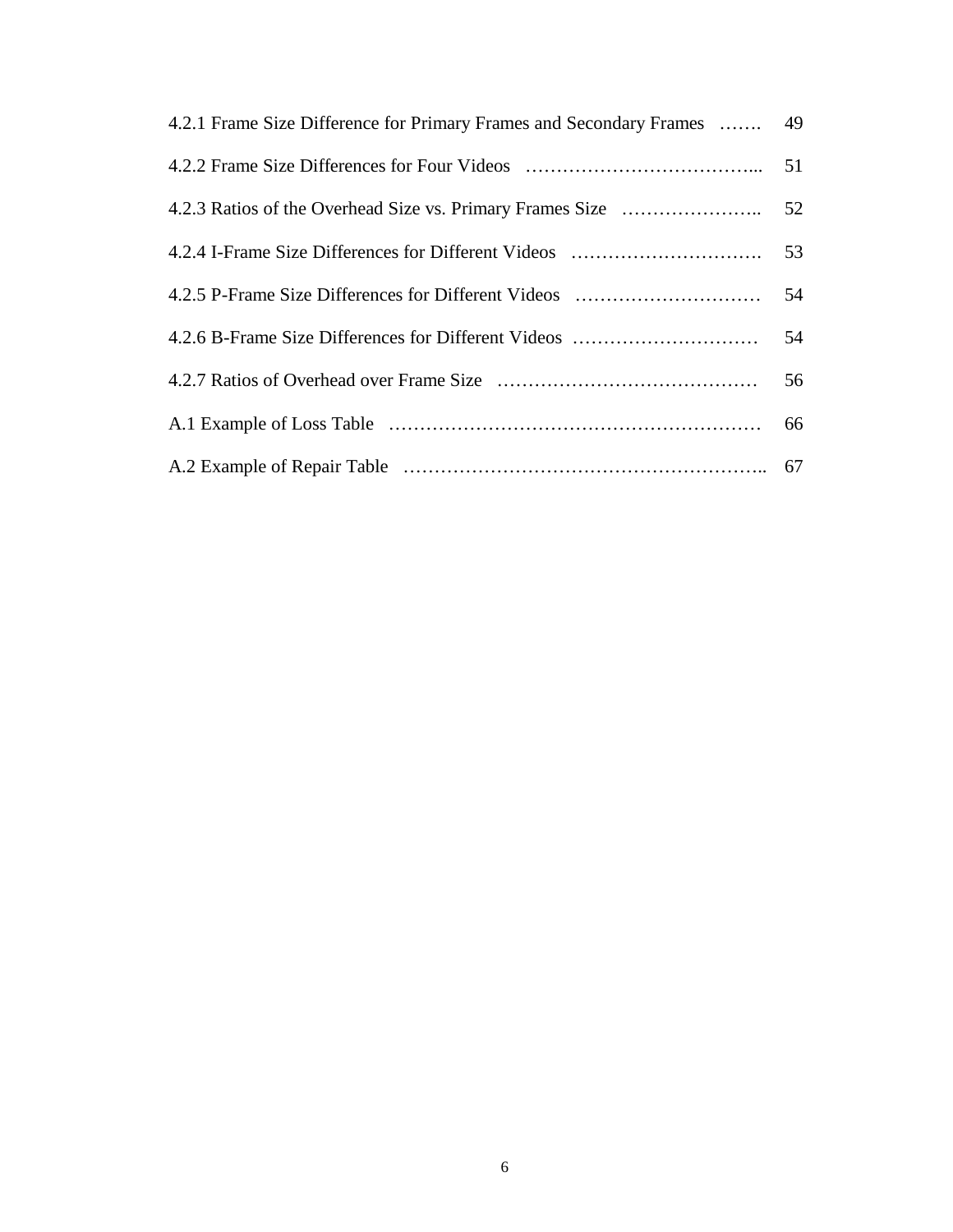### **Chapter 1: Introduction**

Emerging new technologies in real-time operating systems and network protocols along with the explosive growth of the Internet provide great opportunity for distributed multimedia applications, such as video conferencing, shared "whiteboards," and mediaon-demand services. Multimedia is engaging, entertaining, makes the computer friendlier and attracts more users. The introduction of multimedia to the Internet can also increase productivity since more information can be shown visually.

Since the Internet is packet routed, video frames go through different routes to reach the receiver. It is possible that some frames arrive at the receiver when the time they should be displayed has passed. In some cases, some frames are lost during network transmission. In order to recover from the data loss, retransmission can be used, but waiting for the retransmitted data can also incur added delay.

Traditional applications, such as FTP, which have no strict timing or end-to-end delay constraints, emphasize the accuracy of the transmitted contents and use retransmission to ensure quality. Multimedia applications have different requirements. With current technology, multimedia data transmission often suffers from three types of network problems: delay, data loss and jitter. Although today's network and high-speed computers are increasingly fast, data loss is still common on the Internet. Unlike in traditional applications, a certain range of imperfection can often be tolerated in a multimedia stream. A small gap in a video stream may not impair the perceptual quality as much, and may not even noticeable to users.

Data loss is a common problem in today's Internet. Network congestion and buffer overflow can all result in data loss, which results in a gap in the continuous data stream.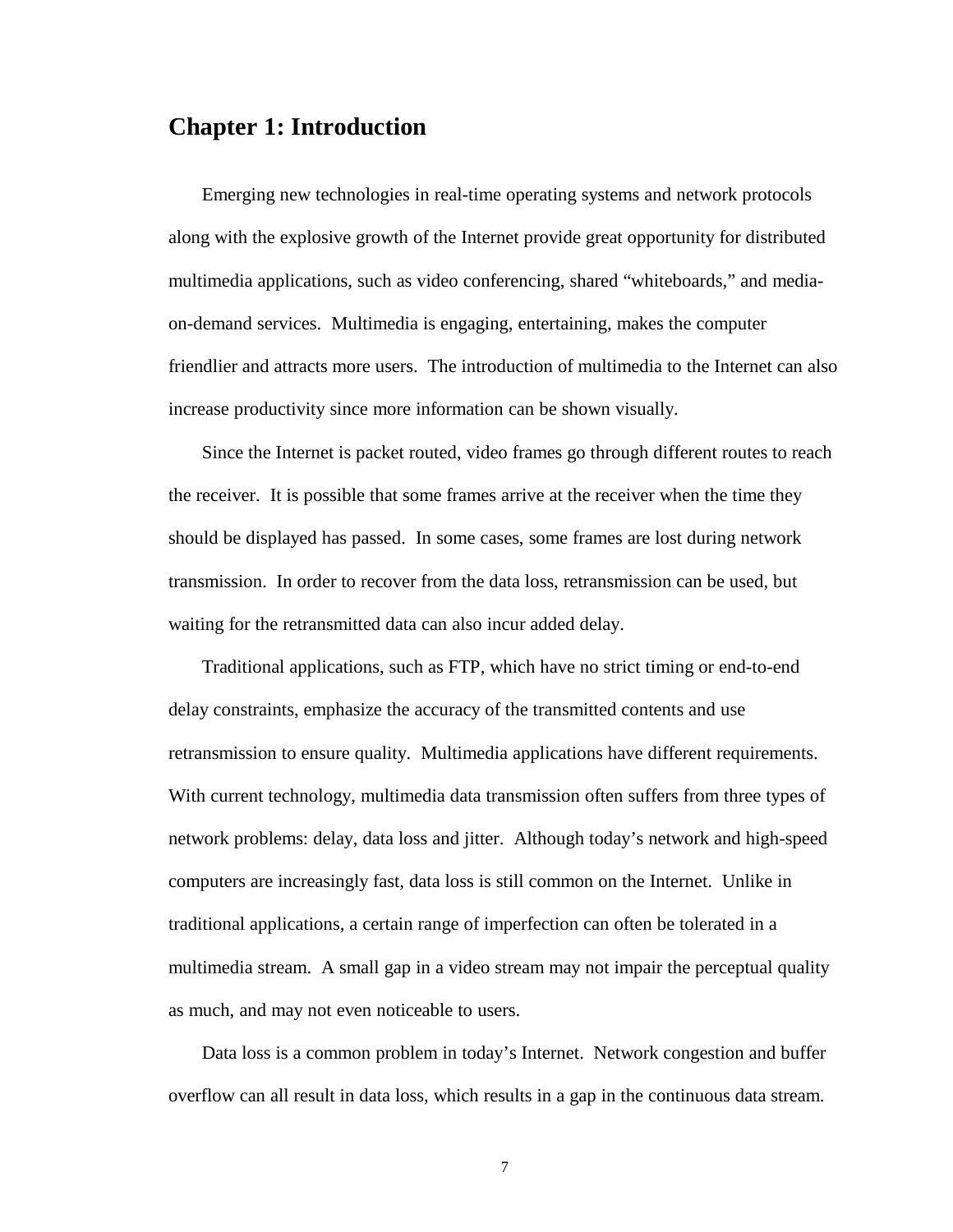Data loss in multimedia data transmission can impact the continuity in the display. Data loss can occur involuntarily from network congestion or system buffer overflows, or voluntarily in order to avoid congestion at a client, server or network router. Audio conferences on the Mbone have reported data loss rates as high as 40% [Ha97]. Too much data loss can result in unacceptable media quality.

To compensate for data loss, much work has been done to find effective data-loss recovery techniques. There are two categories of data loss recovery techniques: senderdriven and receiver-based [PHH98]. Each of them has its own strength and weakness. These techniques have proven to be effective for audio stream data loss, but have yet to be applied to video. Most of the previous work in data loss recovery for video has focused on the media scalability, which proposes to transmit several versions of the same frame on different quality levels, and retransmission. However most existing media scaling techniques have special limitations, such as network requirements. Retransmission can serve for all types of networks, but it is not appropriate for some multimedia applications with which only short end-to-end delay can be accepted.

In this thesis, we apply an existing forward error correction technique used for audio and propose a means to piggy-back low bandwidth redundancy to the video stream at the sender. Unlike typical media scaling techniques, where the secondary frame is not useful unless the primary frame exists, the redundant frame we propose can be used alone. When the primary frame is received correctly, the redundancy is not useful and should be discarded. The redundancy needs to be retrieved and decoded only when the primary frame is lost.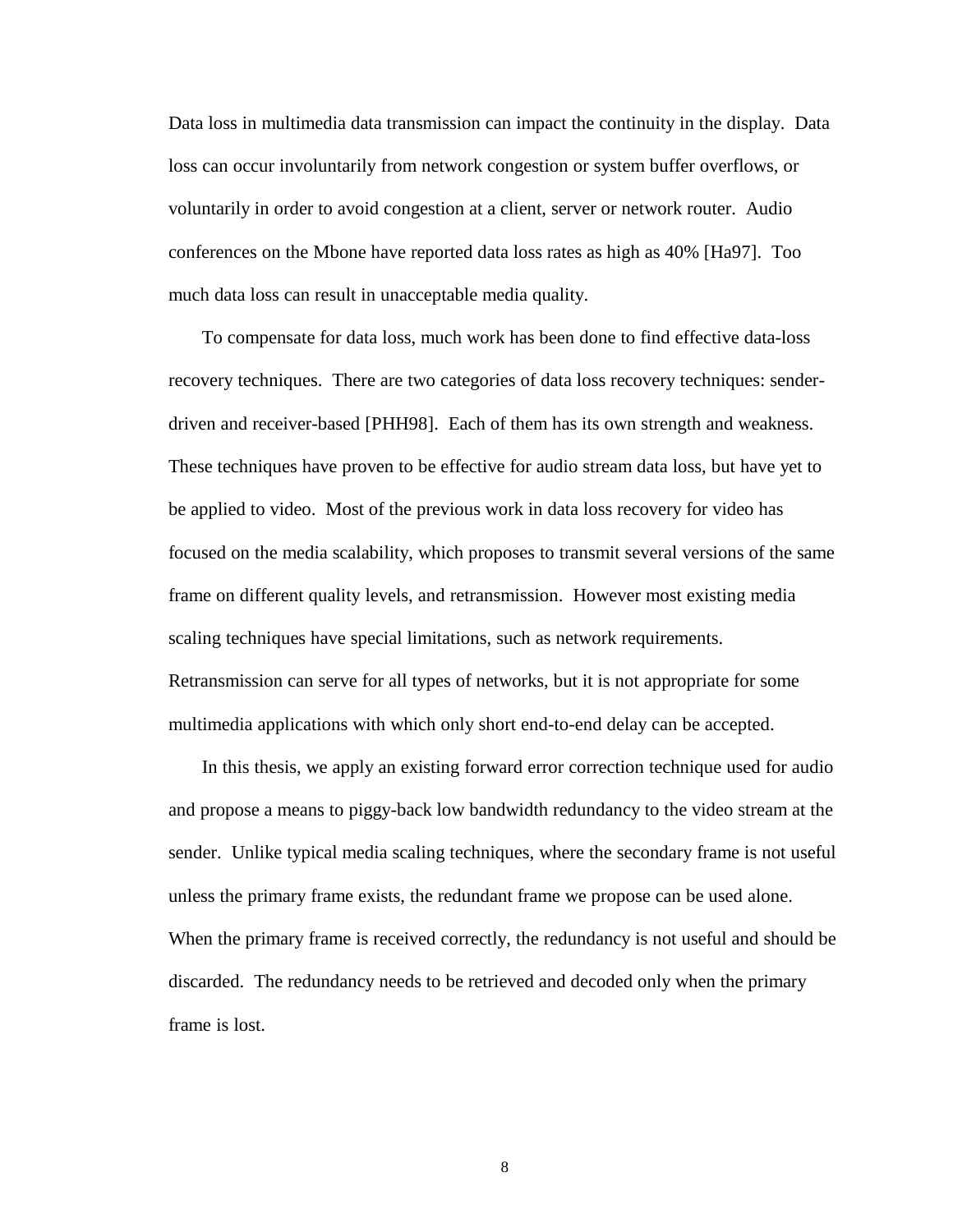Most video frames are compressed before being sent from sender to receiver. One popular standard used for video compression is MPEG[MP96]. MPEG uses lossy compression (some of the original image data is lost during encoding), by adjusting the quality and/or compression rate at encoding time. The higher the quality, the lower the compression rate, and vice versa. We use MPEG variable quality encoding to encode the original video frames into two versions, one with high quality and one with low quality. The high quality frames are sent as primary frames, while the low quality ones are considered secondary frames and piggy-backed with the next primary frame. If the primary frame is received correctly, the secondary frame is discarded without being decoded. When the primary frame is lost and the next packet arrives correctly, the secondary frame will be extracted and decoded to take the place of the lost one.



Figure 1.1: Two Frames with Different Compression Rates

Both of the two frames are compressed from the same original frame. The left one is compressed with high quality, but has a low compression rate. The size of this frame is 19K bytes. The right frame is compressed with low quality, but has a high compression rate. The size of this frame is 3K.

To evaluate our approach, we first examine the effects our technique has on

Perceptual Quality (PQ). PQ is a measure of the performance of multimedia from the user's perspective. We simulated several different patterns of data losses and generated repaired video streams according to the loss and performed a user study with these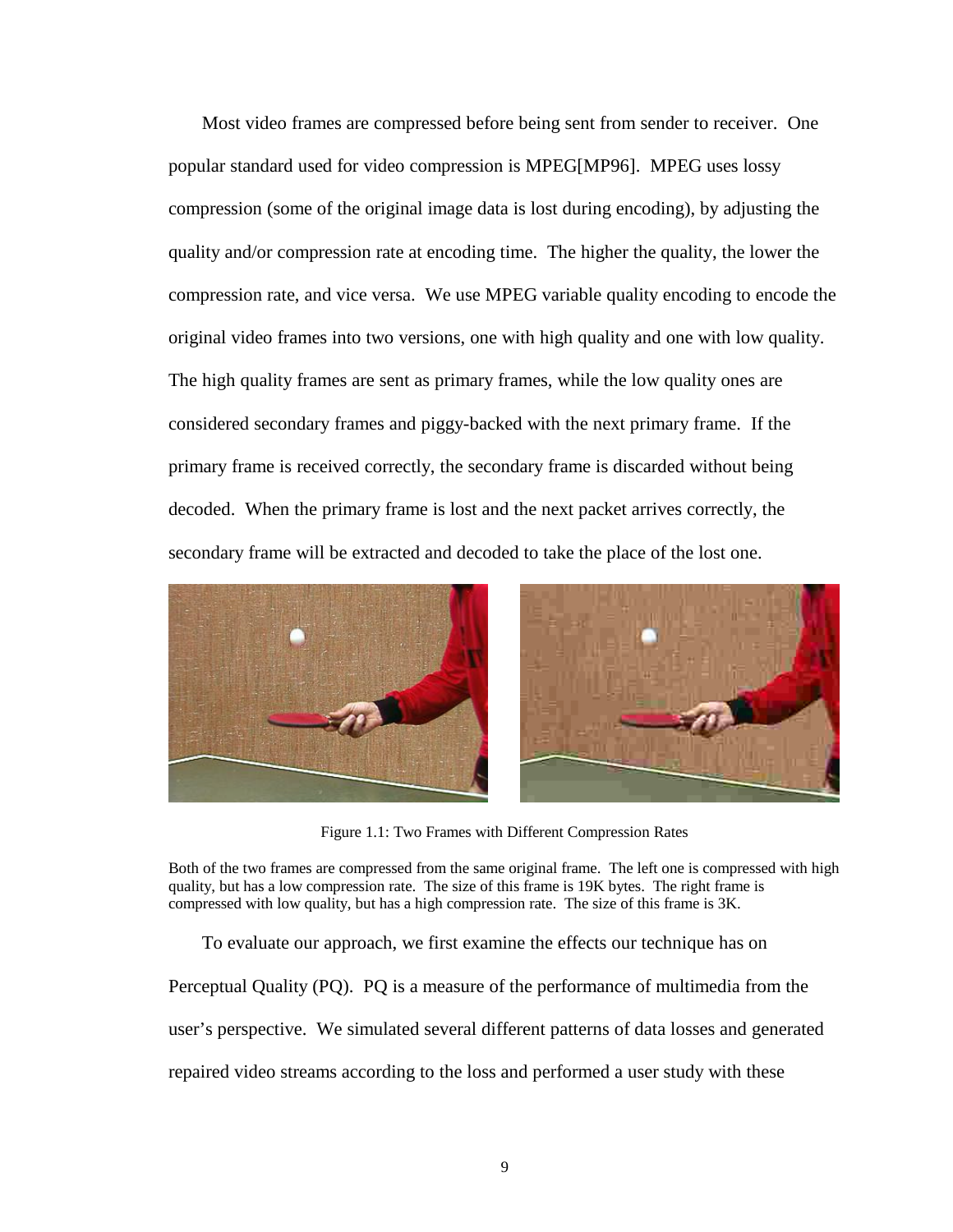streams. Since the redundancy added to the video stream needs extra processing time and network bandwidth, which may in turn affects the network transmission and end-to-end delay, we analyze the system overhead. In the following chapters, we describe the user study results, the system overhead and draw our conclusions.

The contributions of this thesis may be summarized as follows:

- A method for video data loss recovery by piggy-backing redundant frames to primary frames.
- User studies investigating the perceptual quality of this method.
- Analysis of the overhead redundancy adds to the system.
- A method for applying our redundancy technique to MPEG.
- A method for simulating loss and redundancy in MPEG video files
- A framework for conducting perceptual quality user studies.
- An analysis of typical loss percents and consecutive loss frequency in Internet multimedia transmission.

The remainder of the thesis is outlined as follows. In Chapter 2, we discuss related work. In Chapter 3, we propose our approach to the problem of packet loss, describe the simulation for testing the PQ, and discuss the user study results. In Chapter 4, we analyze the system overhead of the redundancy. In Chapter 5, we draw our conclusions and make suggestions of where to apply this method. In Chapter 6, we briefly discuss possible future work.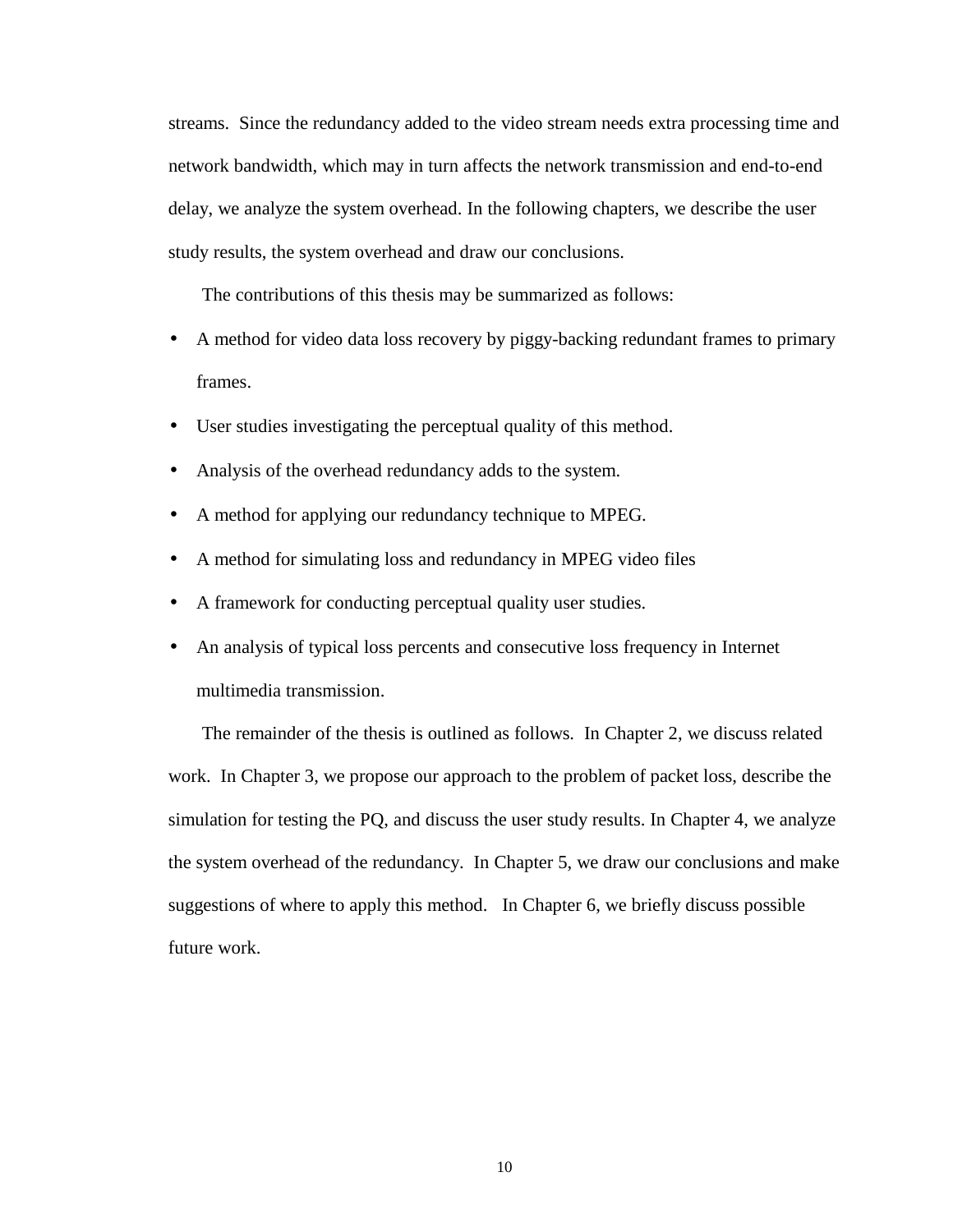### **Chapter 2: Related Work**

The goal of this chapter is to give the reader some fundamental concepts to better understand this work. Discussions in this chapter are directly related to this study and are dealt with in some detail. The topics include audio loss repair, video loss repair, data loss patterns, MPEG encoding, and multicast performance.

#### **2.1. Audio Loss Repair**

Most video frames are larger then audio frames, but since audio has similar real-time requirements as video, we build our work upon past research in audio over the Internet. There are two types of possible audio repair techniques: *sender-based* and *receiverbased*. Sender-based repair techniques require the addition of repair data from the sender to recover from the loss. Receiver-base repair techniques rely only on the information correctly received.

• **Sender Based Repair**



Figure 2.1 A Taxonomy of Sender-Based Repair Techniques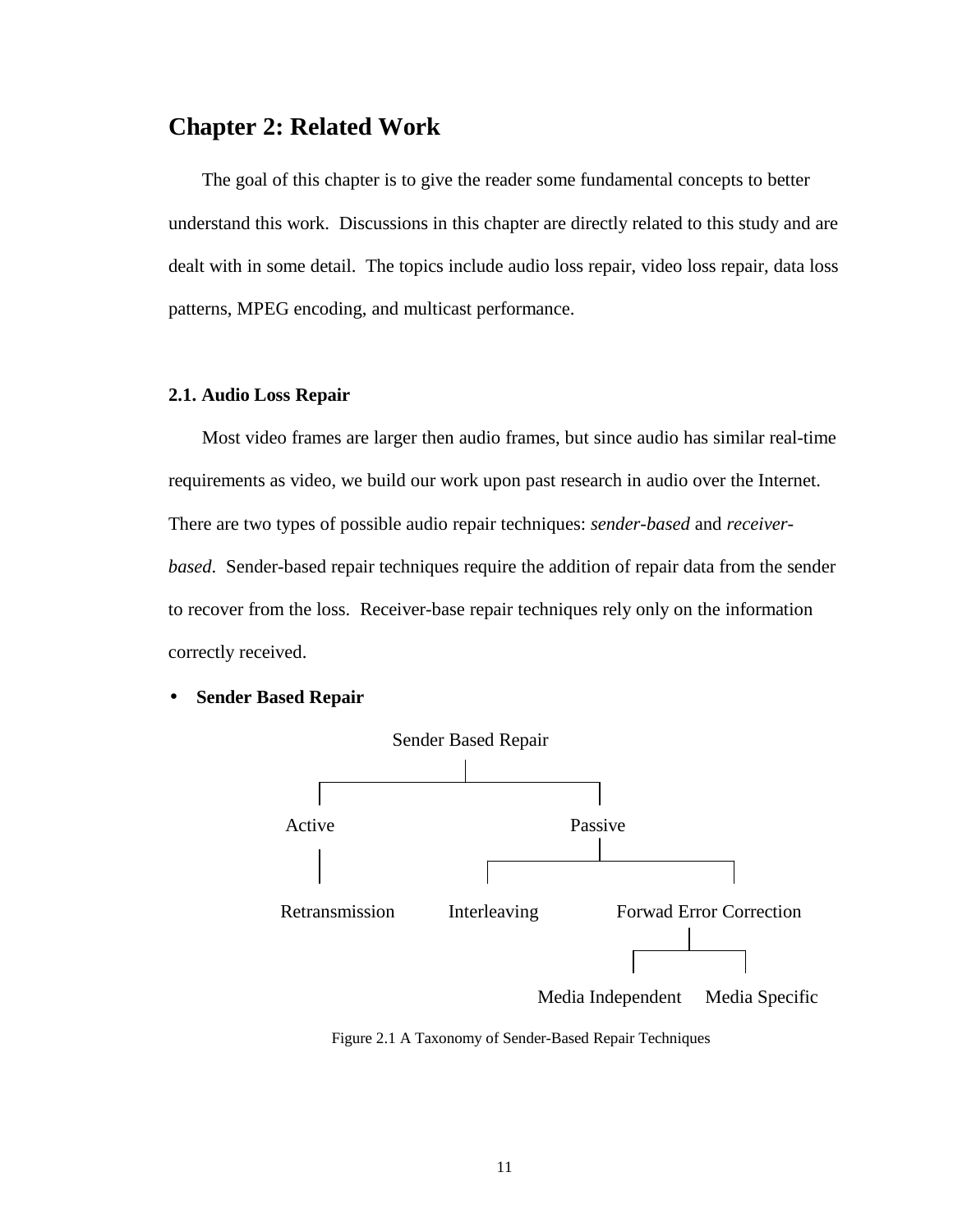As indicated in Figure 2.1, sender based repair techniques can be split into two categories: *passive channel coding* and *active retransmission*. With passive channel coding, the sender sends the repair data. The sender is not informed whether or not the loss is repaired or not. If it is not, the sender will have no further intention to repair it. With active retransmission, if there is still time for repairing, the sender will be informed of the loss and required to assist in recovering from the loss.

**Passive channel coding** techniques include forward error correction (FEC) and interleaving-based schemes [PHH98].

#### 1. **Forward Error Correction (FEC)**

Many forward error correction techniques have been developed to repair audio loss. These schemes rely on the addition of repair data (redundancy) to the data stream, from which the contents of the lost packets can be recovered. The repair data added to the stream can be either independent of the contents of that stream or those using the knowledge of the stream.

#### **a) Media Independent FEC**:

Most of the media independent FEC techniques use block, or algebraic, codes to produce additional packets for transmission to add the correction of losses. For the transmission of *n* packets, *k* additional packets will be generated for *n-k* original data packets.

One popular media independent FEC is *parity coding* [PHH98]. In this scheme, *1* parity packet is generated and transmitted after every *n-1* original data packets that are transmitted. The *i*'th bit in the parity packet is generated from the *i*'th bit of each of the associated data packets by applying the exclusive-or (XOR)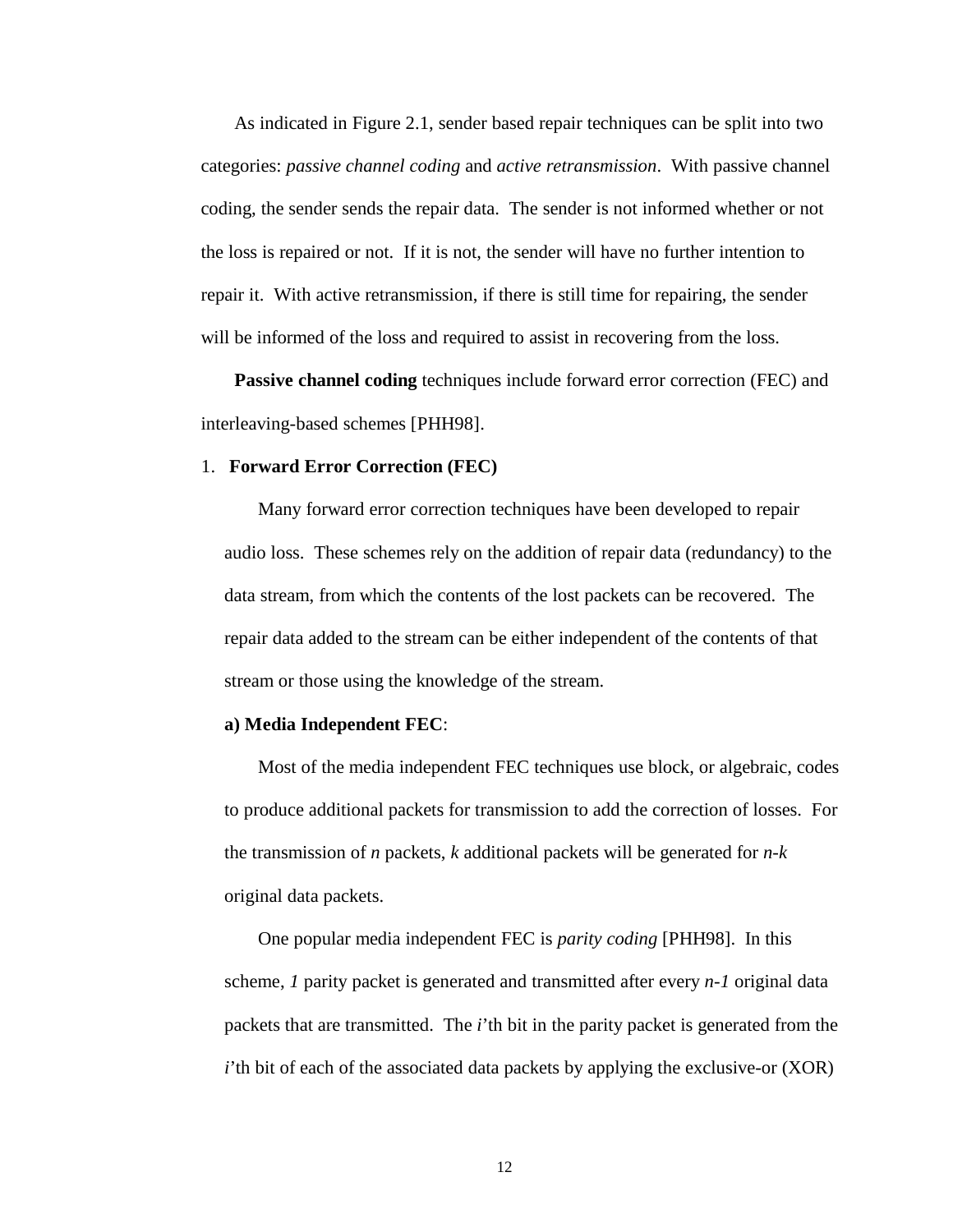operation across groups of packets. If only one the *n* packets is lost, the parity packet can be used to generate an exact replacement of the lost one. Figure 2.2 shows how parity coding works.



Figure 2.2 Repair Using Parity FEC

Media independent FEC does not need the knowledge of the media content and the repaired data is the exact replacement of the lost packet. Also the algorithm is simple and easy to implement. Unfortunately, it introduces additional delay and bandwidth.

#### **b) Media Specific FEC**:

A simple way to recover from data loss is just to transmit the same unit of audio in multiple packets [PHH98]. If a packet is lost, some other packet with the same unit can be used to recover the loss. The first transmitted copy is usually referred to as the primary encoding and subsequent transmission as the secondary encoding(s). The sender can decide whether the secondary encoding should be the same as the primary encoding or whether to use a lower-bandwidth, a lower quality encoding than the primary. Figure 2.3 illustrates this scheme.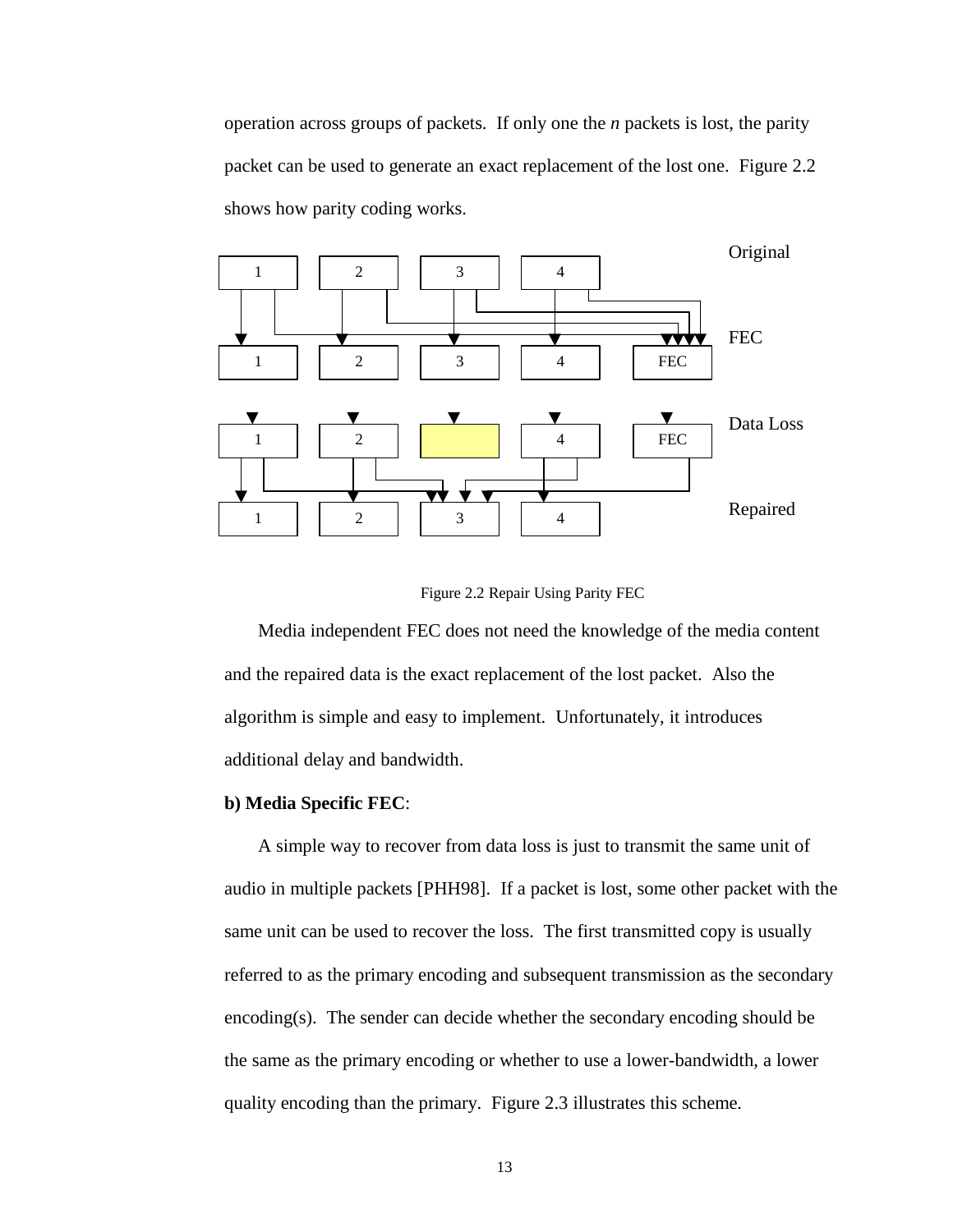

Figure 2.3 Repair Using Media Specific FEC

The use of media specific FEC incurs an overhead in terms of packet size. Like media independent FEC, the overhead is variable. It can be reduced without affecting the number of lost packets it can repair, but instead varies the quality of the repair with the size of the overhead.

#### 2. **Interleaving**

Interleaving attempts to reduce the effect of the loss by spreading it out. Units are resequenced before transmission, so that originally adjacent units are separated into different packets. At the receiver side, units are returned to their original order. If one packet is lost during the transmission, instead of having a big hole in the stream, the loss is separated into several small holes which are meant to be easier to mentally ignore. Figure 2.4 illustrates this scheme.

The advantage of this scheme is that it does not introduce overhead to the data stream, but it increases latency. This limits the use of this technique for interactive applications which are delay sensitive. Interleaving-based repair can be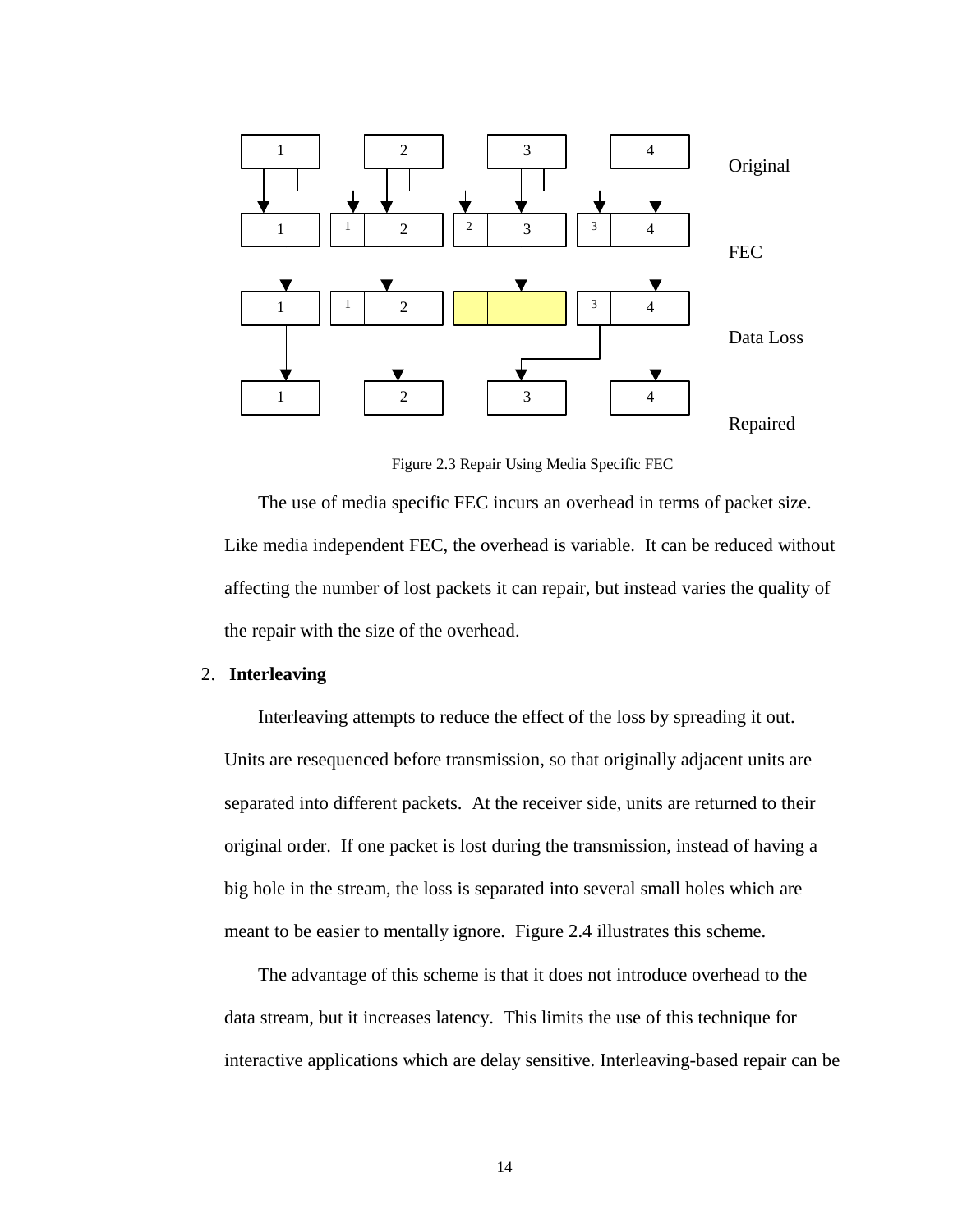used when the unit size is smaller than the packet size and the end-to-end delay is unimportant [PHH98].



Figure 2.4 Interleaving Units Across Multiple Packets

**Active Retransmission** techniques can be used when larger end-to-end delay can be tolerated. A widely deployed reliable multicast scheme based on the retransmission of lost packets is Scalable Reliable Multicast (SRM) [PHH98]. When a receiver of a SRM session detects a loss, it will wait a random amount of time determined by its distance from the sender and then multicast a retransmission request. The timer is calculated such that, although a number of hosts may miss the same packet, the host that is closest to the failure will most likely timeout first and issue the request. Other hosts that miss the same packet but received the retransmission request will suppress their own requests to avoid message implosion. On receiving the retransmission request, any host with the requested data may reply. Once again, this host will wait for some time determined by its distance from the sender of the request to avoid reply implosion. With this scheme, typically only one request and one reply will occur for each loss.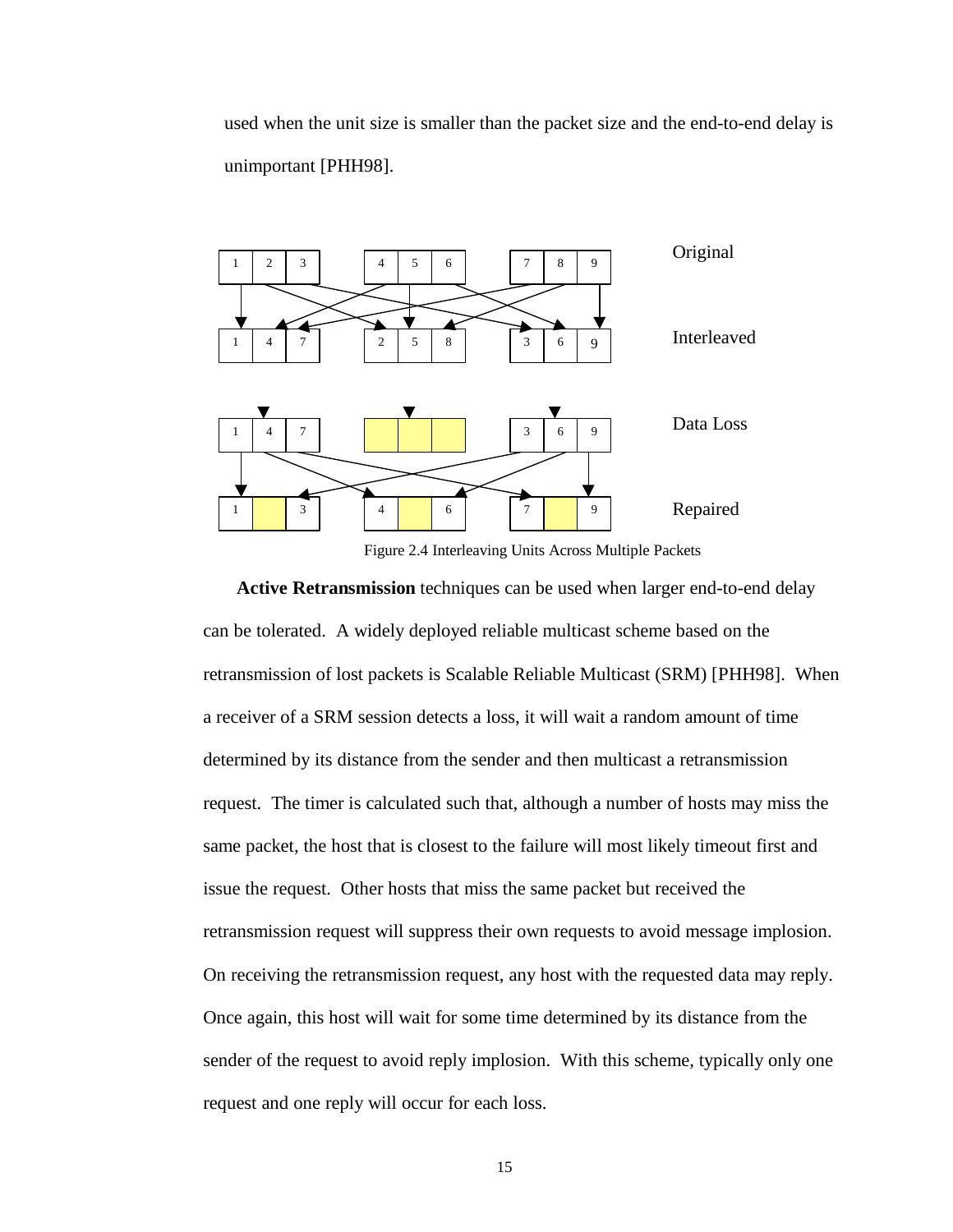#### • **Receiver Based Repair**



Figure 2.5 Taxonomy of Error Concealment Techniques

Receiver based repair techniques are also called Error Concealment. These techniques can be initiated by the receiver of an audio stream without the assistance of the sender. If the sender based repair schemes fails to recover all loss, or when the sender is unable to participate in the recovery, these techniques can be used. Error concealment techniques rely on making the loss of the packet less noticeable to the user. As shown in Figure 2.5, there are three kinds of receiver based data loss repair techniques: *insertion based*, *interpolation based*, and *regeneration based* schemes.

#### 1. **Insertion-Based Repair**

Insertion based repair schemes derive a replacement for a lost packet by inserting a simple fill-in [PHH98]. The characteristics of the signal are not used for generating the fill-ins.

*Splicing* : Lost packets are ignored and the audio on either side of the loss is spliced together. No gap remains because of the missing packet, but the timing of the stream is impaired. Moreover, it is difficult to reorder the packets that arrived in a wrong sequence.

*Silence Substitution* : Silence substitution fills the gap left by missing packets with silence in order to keep the timing relationship between surrounding packets.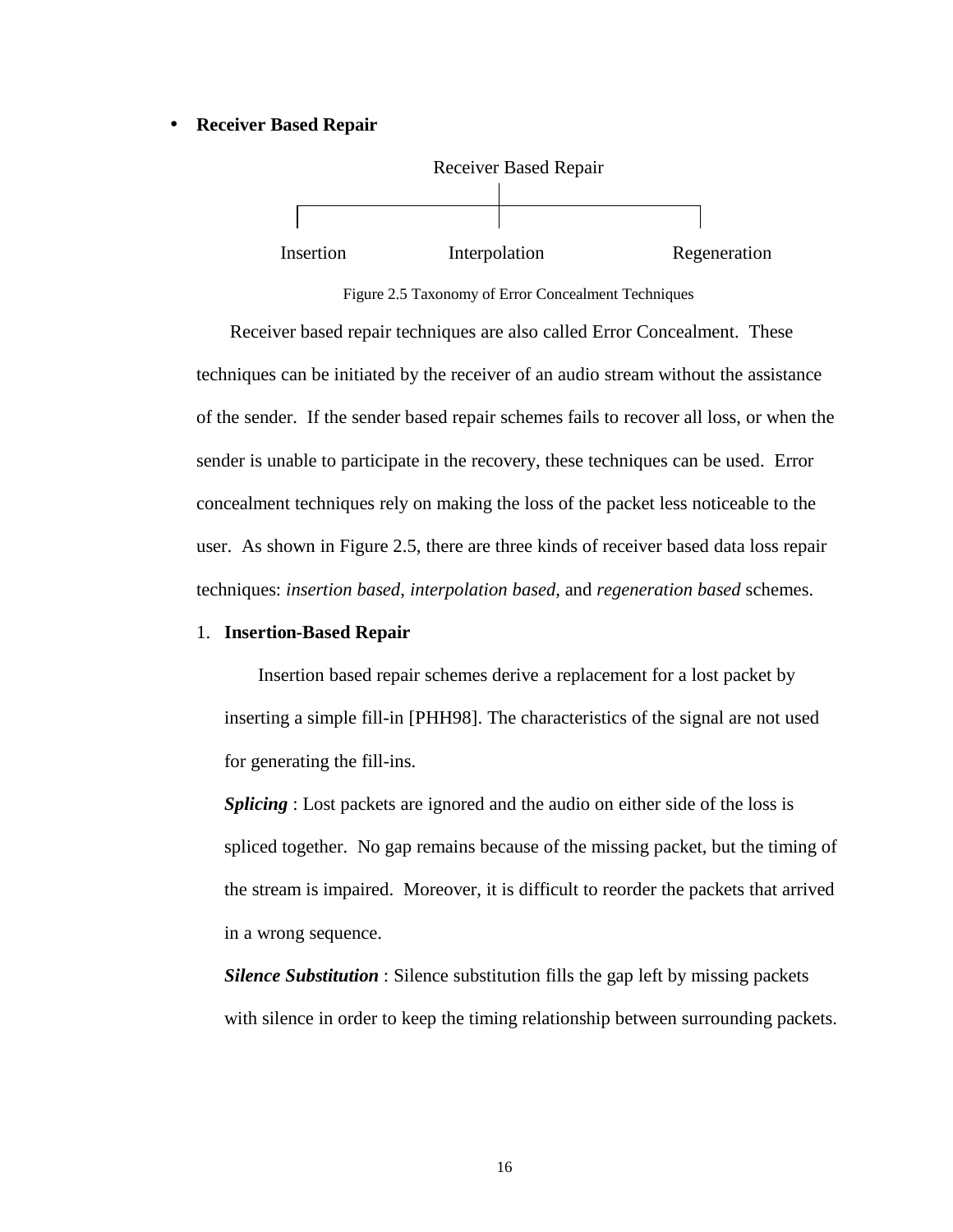*Noise Substitution* : Noise substitution fills the gap with background noise. Studies have shown that it is easier for humans to mentally patch-over gaps by filling it with noise rather than plain silence.

*Repetition* : Repetition replaces the lost units by repeating the unit received immediately before the lost one. It has low computational complexity and performs reasonably well.

#### 2. **Interpolation-Based Repair**

Some error concealment techniques exist try to interpolate from packets surrounding the loss to produce a replacement by using the changing characteristics of the signal. These techniques include waveform substitution, pitch waveform replication, and time scale modification. They are more complex compared to insertion based repair techniques.

#### 3. **Regeneration-Based Repair**

They use the knowledge of the audio compression algorithm to derive codec parameters, such that audio in a lost packet can be synthesized. Interpolation of transmitted state technique and model-based recovery techniques belong to this category. These techniques are even more complex then interpolation based repair.

Some of these techniques use the knowledge of audio compression characteristics, and are specific for audio use, while other techniques are more general, they can be applied to a broader area, such as video. Our approach combines media specific FEC and repetition repaired error concealment. A lost packet is replaced by the redundancy transmitted within the next packet. When the redundancy fails to repair the lost packet, a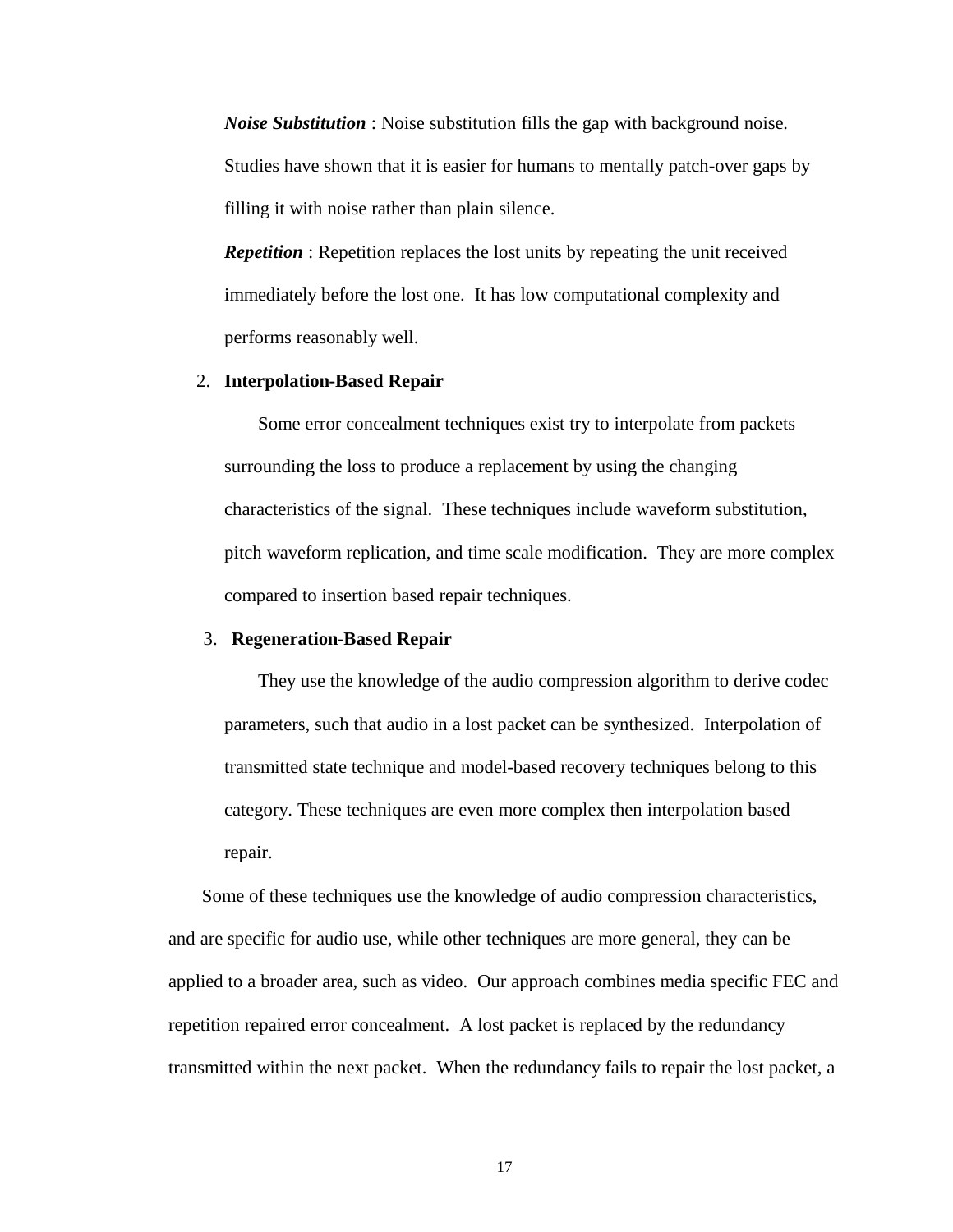repetition based error concealment technique is used to fill the gap left. Figure 2.6 shows how our proposed scheme works.



Figure 2.6 Our Approach – Combine Media Specific FEC and Packet Repetition

#### **2.2. Video Loss Repair**

Research in video data transmission over a network proposes to reduce the data loss by controlling the network congestion, or to provide a way to recover lost video frames.

Hemant Kanakia, et al. dynamically change the video quality level during network congestion [KMR93]. They propose a mechanism to study the performance of an overload control strategy that uses feedback from the network to modulate the source rate. During periods of congestion it can reduce the input rate from video sources substantially with a very graceful degradation in the image quality. Their mechanism does not focus on repairing the lost packet, rather it prevents future data loss by dealing with network congestion.

The research by Steven Gringeri et al is based on the ATM network which can provide higher speed and better services than traditional networks [GKL+98]. Since the ATM cells are fixed size (53 bytes) and allow multiplexing of various services such as voice, video and data with guaranteed cell rate, cell loss and cell delay variation parameters, it makes ATM cells suitable for real-time video applications. To deal with network data loss, a method is proposed to use hierarchical coding and scalable syntax.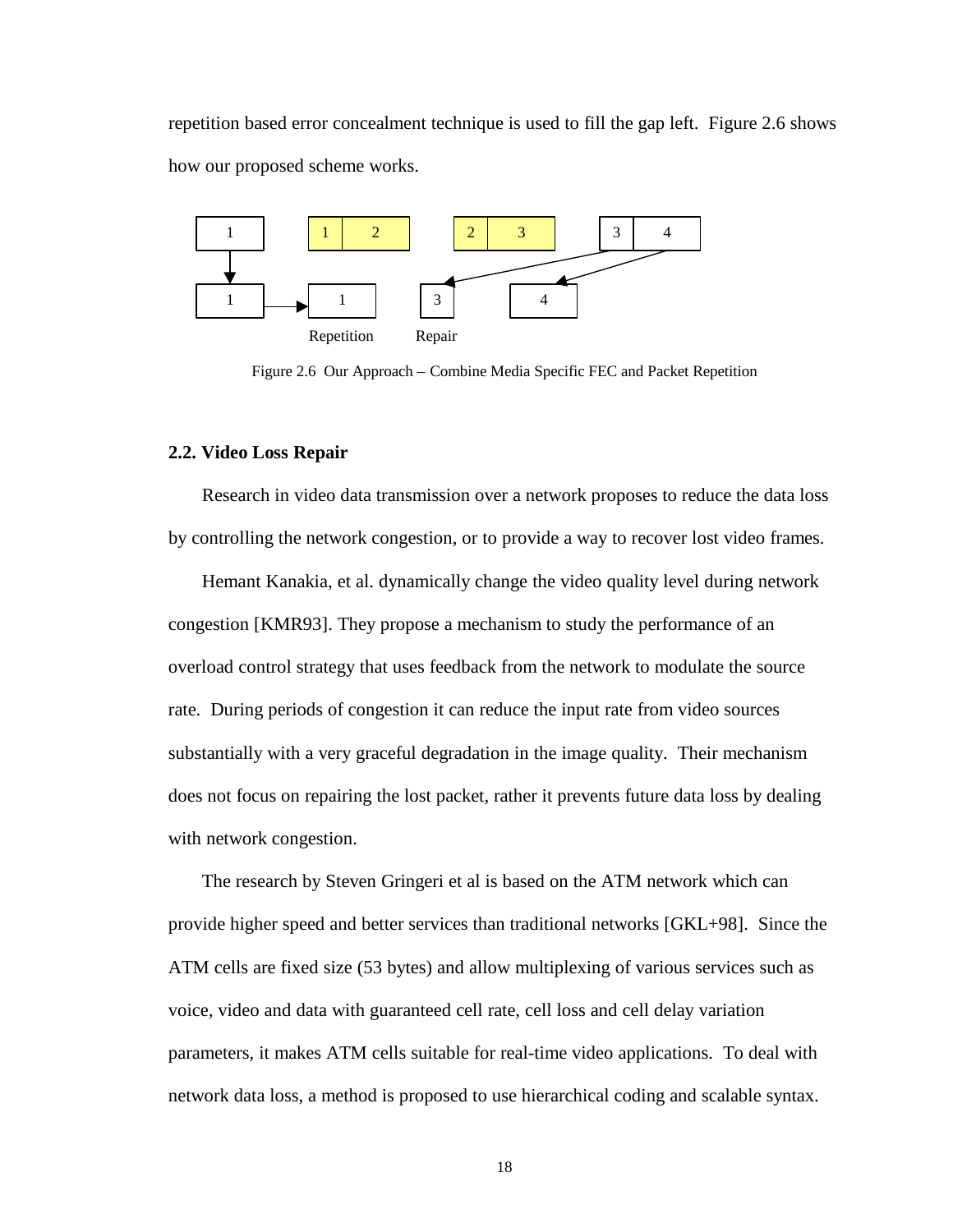Hierarchical coding allows reconstruction of useful video from pieces of the total bit stream. The MPEG standard specifies scalable syntax to support this process. Scalability is achieved by structuring the total bit stream into two or more layers starting with a stand-alone base layer and adding a number of enhancement layers. When video streams are transmitted through network, each layer has a different QoS. The base layer is transmitted with higher priority to ensure low cell loss, while the enhancement layers can be transmitted with lower priority. Within the ATM network, a channel with guaranteed QoS requirements is assigned to transmit the base layer to preserve its integrity. A less reliable channel can be used to transmit the enhancement layer(s). At the receiver side, the base layer data and enhancement layer data is combined to produce the original video stream. If errors occur in the enhancement layer, the video still can be reconstructed using only the base layer.

This technique can ensure the base quality level of video transmission, but it takes the advantage of ATM network. Many traditional, low-speed, low-bandwidth, besteffort networks are still in use throughout the world. Most of them cannot guarantee the quality of service, nor provide different channels with different priorities as ATM does. We seek to improve the quality of video streams with the existence of data loss on the widespread, traditional networks.

Some work has been done for distributing MPEG-encoded video over a best-effort heterogeneous network, such as the Internet, which does not have any support for QoS guarantees. A protocol called Layered Video Multicast with Retransmission is designed and developed by Xue Li *et al* to deal with data loss through error-prone networks [LPP+97]. The idea is to use a layered video coding approach. Layered multicasts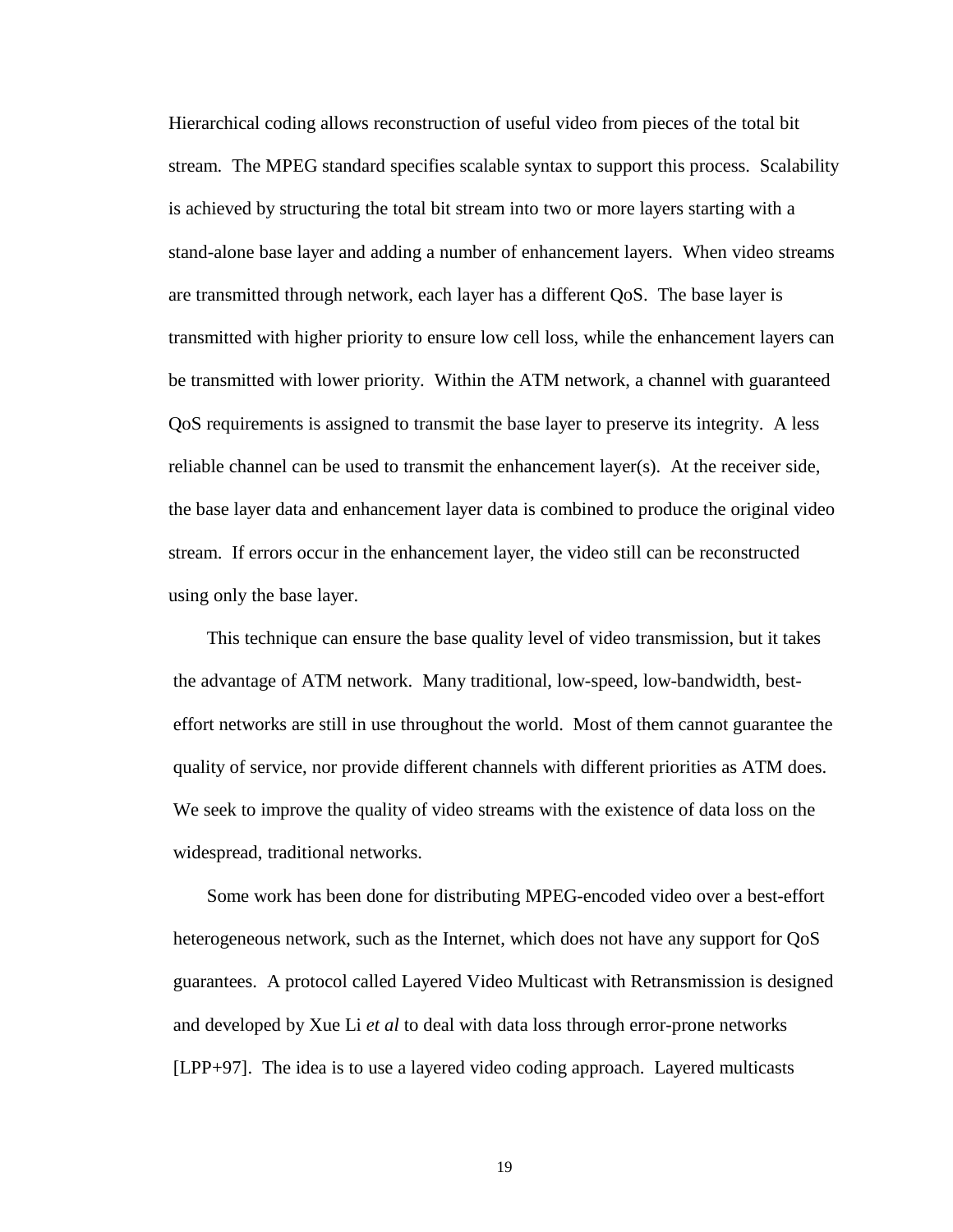provide a finer granularity of control compared to using a single video stream. A receiver can subscribe to one, two or more layers depending upon its capability. In [LPP+97], they propose to break the MPEG frames into three layers. The base layer includes only I-frames. The first enhancement layer includes P frames and the second enhancement layer includes B frames. The receivers will periodically generate an acknowledgement (ACK) which includes a sequence number and a bitmap to indicate what data packages it has correctly received. To prevent ACK implosion at sender's side, this scheme uses hierarchies of *Designated Receivers* (DRs) to assist the sender in processing ACKs and in retransmitting data. A DR is a special receiver, which caches received data, emits ACKs and processes ACKs [LPP+97].

Since there are strict end-to-end delay requirements for real-time video, it may be not useful to retransmit lost frames if they can not arrive at the receiver side before it has to be played. Xue Li *et al* propose a Smart Reliable Multicast Transport Protocol (SRMTP) to solve this problem. Before a retransmission is sent out, an algorithm is used to estimate whether there is enough time for this retransmission. If  $p_n$  denotes the time that the frame to be displayed to the user,  $t_n$  denotes the arrival time of the frame,  $\Delta$ denotes the maximum jitter in the network, and *T* denotes the inter-frame time. Then *p<sup>n</sup>*  $=$  *to* +  $\Delta$  + *nT*. Here, *min* ( *p<sub>n</sub>*-*t<sub>n</sub>*) = 0. In SRMTP, a *control time*,  $\delta$ , is defined as the duration between the arrival instant and playback point of the first frame. The introduction of  $\delta$  allows more time for retransmission. The equation now becomes  $p_n =$  $t_0 + \Delta + \delta + nT$ . *min* ( $p_n - t_n$ ) =  $\delta$ . A retransmission is effective when the retransmitted packet arrives before the playback point ( $\delta > t_l + rt_t + t_r$ , *tl* denotes loss detection time, *rtt* denotes the round trip time and *tr* denotes retransmission processing time). When the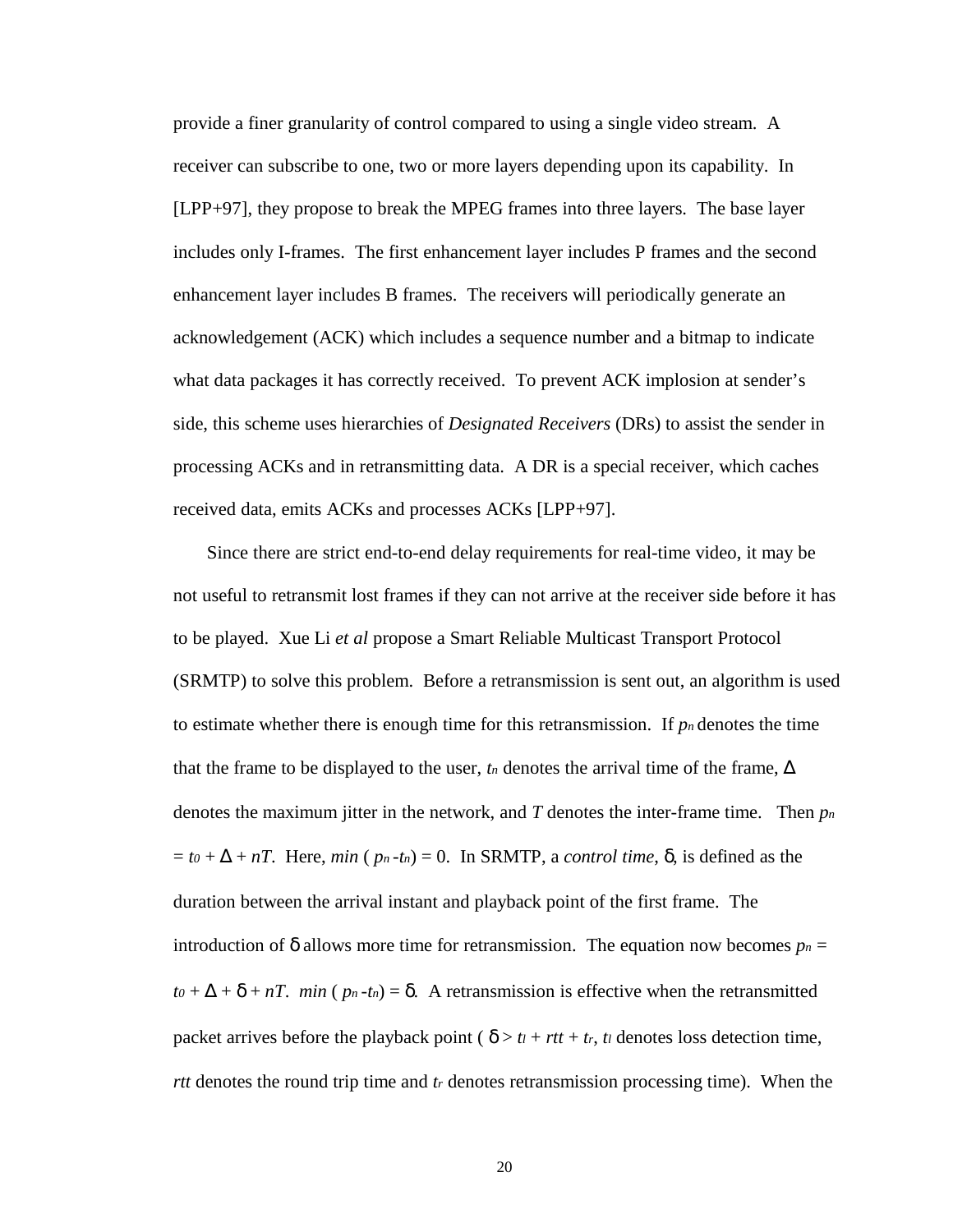application control multiplexes one or more substreams, the playback point can be adaptive. The *adaptive playback point* for frame *n* is defined to be  $p_n' = p_n + kT$ , where *kT* is the time interval between the current. For the frame pattern IBBPBBPBB, if a receiver subscribe to all three layers,  $k = 1$ , and  $p_n' = p_n + T$ . *min*  $(p_n' - t_n) = \delta + T$ . If the receiver drops the second enhancement layer, *k* becomes 3, then *min*  $(p_n' - t_n) = \delta + 3T$ . If the first enhancement is also dropped, *min*  $(p_n' - t_n) = \delta + 9T$ . During network congestion, playback points are transparently moved back and there is more time to recover from the lost packet by retransmission.

This technique uses active retransmission to recover from packet loss. It is suitable for applications with no critical end-to-end delay requirements. When only little delay is tolerable, most of the losses may not be recovered since there is not enough time for retransmission.

#### **2.3. MPEG-1 Encoding**

Since video data are usually too large for raw transmission or storage, most video streams are compressed. MPEG (Motion Picture Expert Group) is one of the popular standards used today [MP96]. MPEG strives for a data stream compression rate of about 1.2 Mbits/second. It delivers at a rate of at most 1.85 Mbits/second. MPEG is suitable for symmetric as well as asymmetric compression, where compression is carried out once, and decompression is performed many times.

MPEG compression method is lossy, which means to achieve a higher compression rate, some information in the original image may be lost during the compression and cannot be recovered when decoded. Thus, the compressed video streams may have lower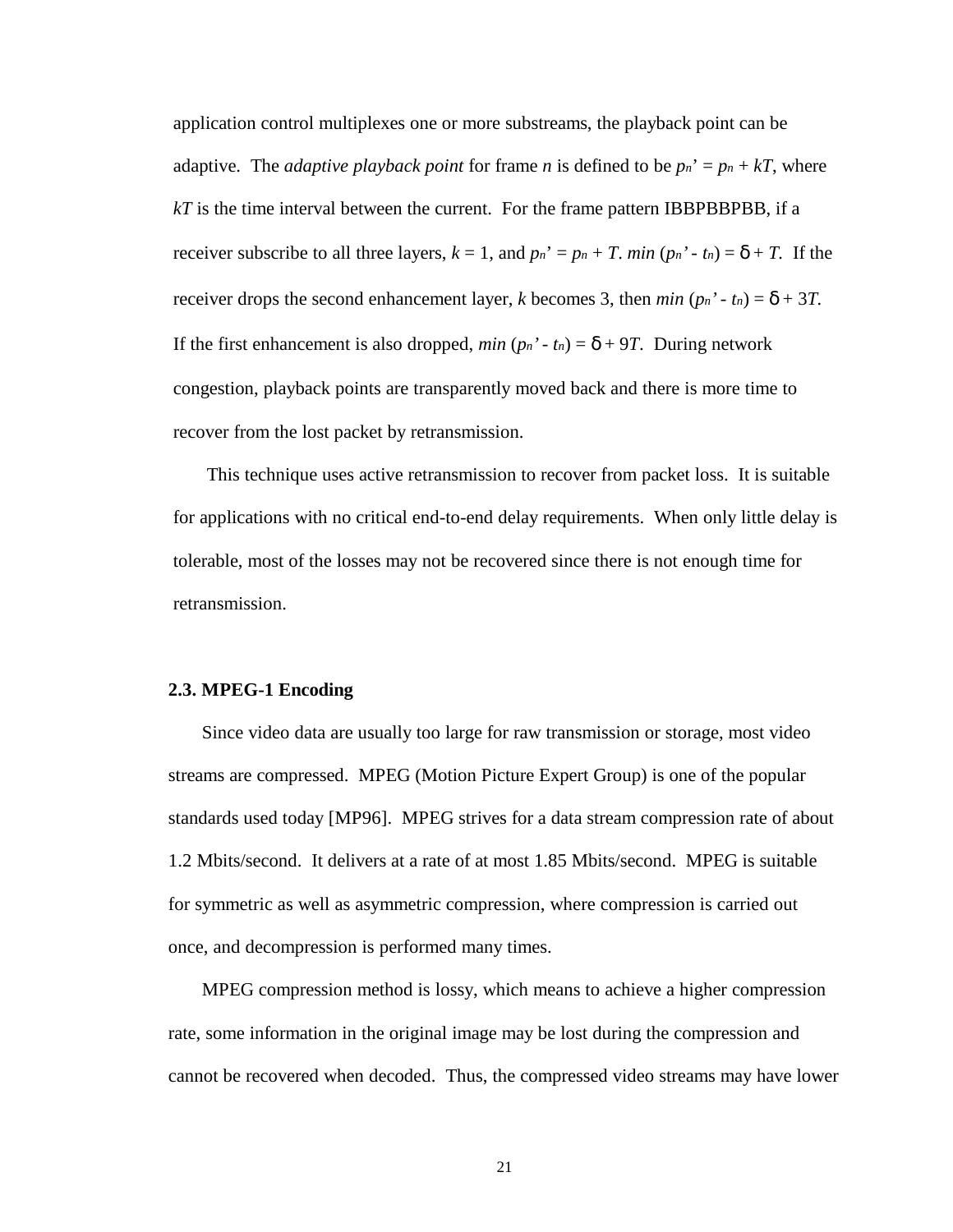quality than the original ones. The higher the compression rate, the lower the size of the frame, and vice versa.

To achieve a high compression rate, temporal redundancies of subsequent pictures must be exploited (inter-frame). MPEG distinguishes four frame types of image coding for processing: I-frame, P-frame, B-frame, and D-frame. Different coding types have different compression rates. To support fast random access, intra-frame coding is required. In the following, we discuss these four types of coding separately:

- I-frame (Intra-coded images). Frames of this kind are self-contained. They are compressed without any reference to other images. MPEG make use of JPEG [MP96] for the I-frames. I-frames can be treated as still images and are used for random access. The compression rate of the I-frames is the lowest within MPEG.
- P-frame (Predictive-coded frames). The encoding and decoding of P-frames requires the information of previous I frames and/or all previous P-frames. In many successive video images, the context does not change significantly. Rather, the view may be shifted when the camera pans. Based on this fact, the *temporal redundancy*, the block of the I- or P-frame that is most similar to the block under consideration, is determined. Compression rates for P frames are higher than I-frames.
- B-frame (Bi-directionally predictive-coded frames). The encoding and decoding of B-frames requires the information of the previous and following I- and/or P-frame. A B-frame is defined as the difference of a prediction of the past image and the following P- or I-frame. The highest compression rate can be attained by using these frames.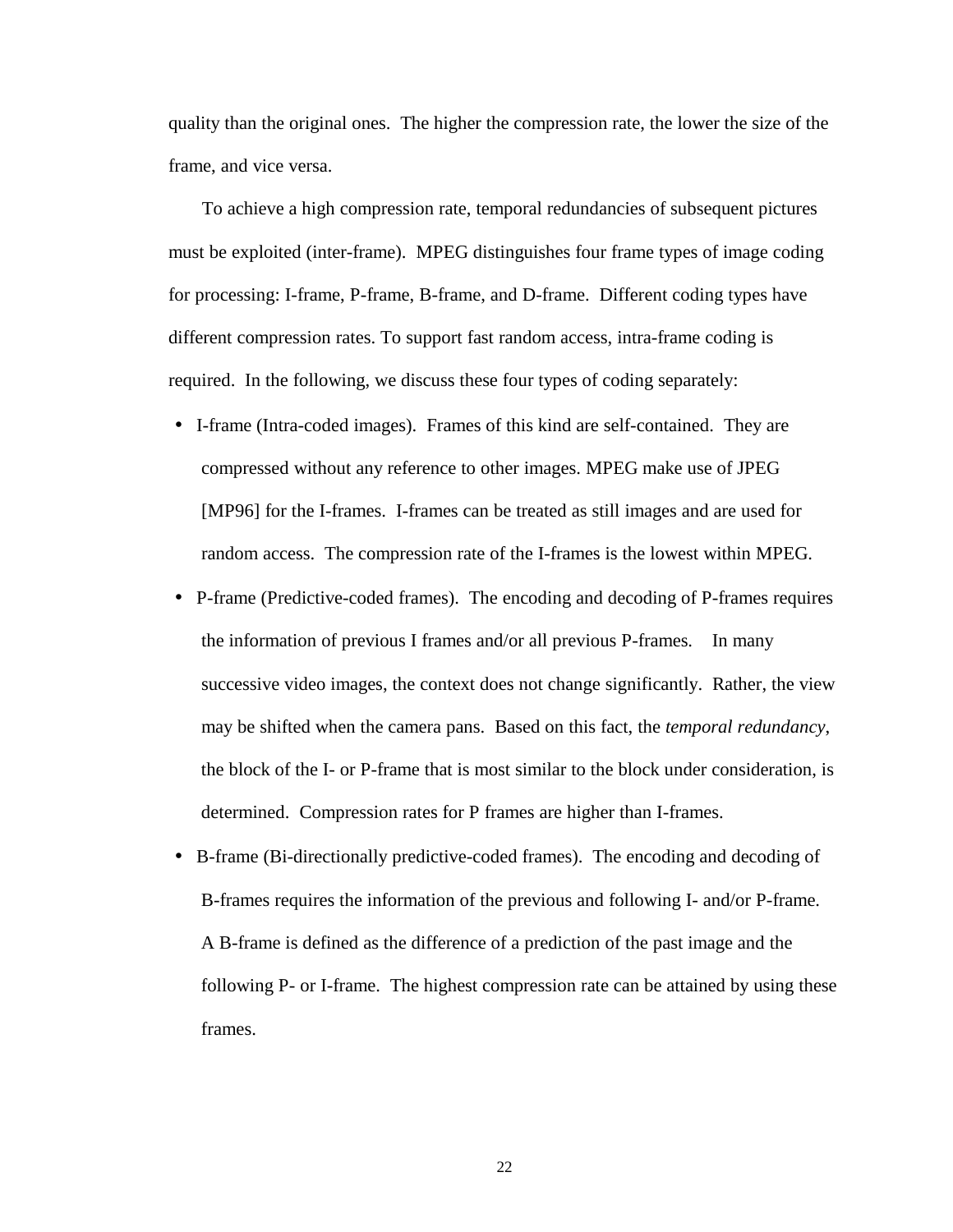• D-frame (DC-coded frames). These frames are intra-frame encoded. They can be used for fast forward or fast rewind. D-frames consist only of the lowest frequency of an image.

Most MPEG video streams, contains only I-, P-, and B-frames. Their dependency relationship is illustrated in Figure 2.7. The encoding pattern of this stream is IBBPBBPBB, where the last two B-frames depend on both the second P-frame and the next I-frame.



Figure 2.7.a. MPEG Frame Dependency Relationship



Figure 2.7.b. The Loss of second P-Frame.

Shown in Figure 2.7, a P-frame depends on the previous I- or P-frame. A B-frames depends on the previous and following I- or P-frame. The loss of one P-frame can make some other P- and B-frames useless, while the loss of one I-frame can result in the loss a sequence of frames. In MPEG encoded video streams, I-frames and P-frames are more important than B-frames.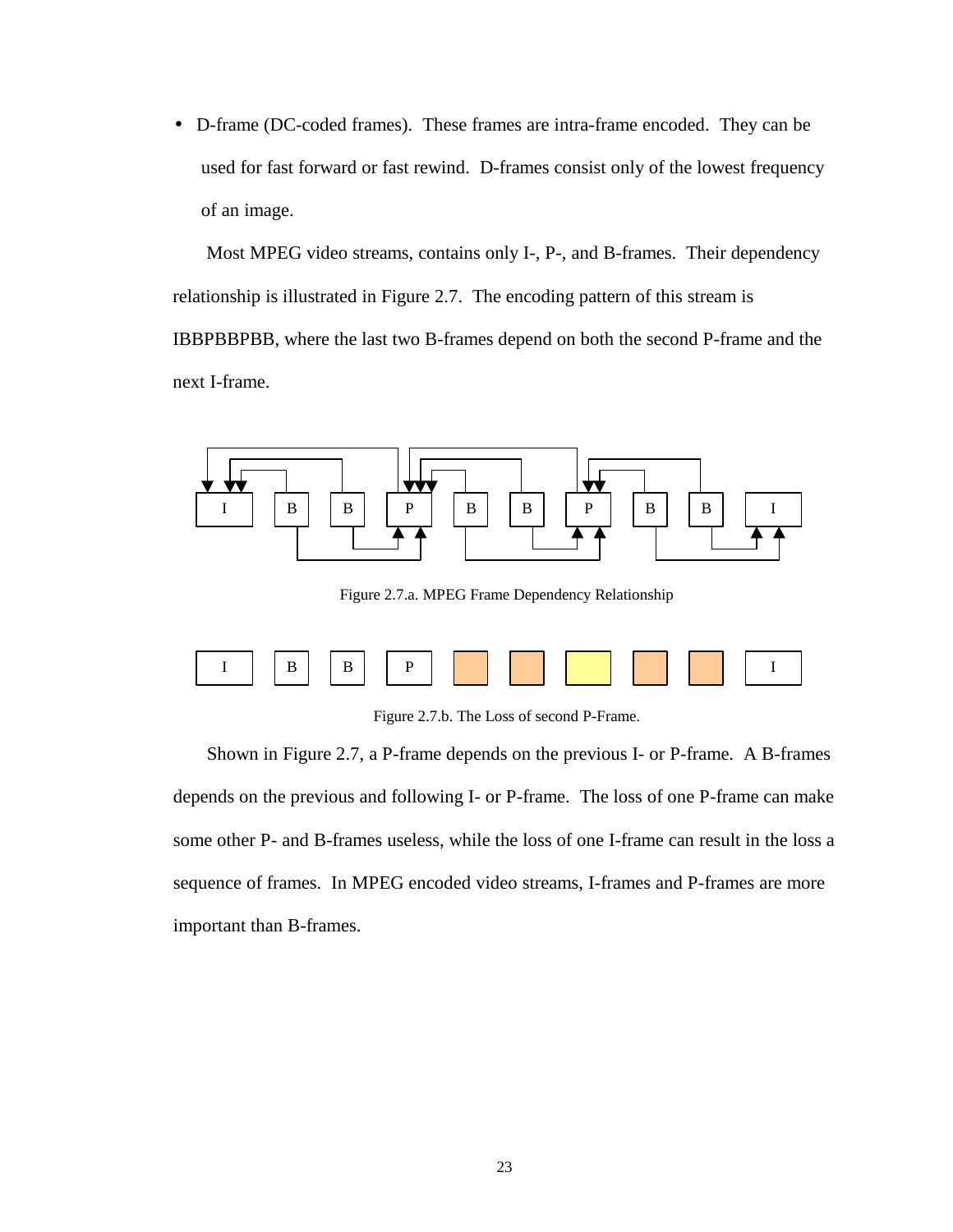#### **2.4. Multicast Performance**

In many applications, such as videoconferencing, multimedia data are multicast to more than one receiver. Before addressing our approach, we need to have a clearer idea of multicast performance.

A thorough examination of Mbone multicast performance is presented in [Ha97]. Mark Handley examined the routing tables to monitor route stability, and observed traffic as it arrived at sites to which they could have access to look at individual packet losses. The loss rate was calculated by dividing the packets received by the packets expected in that interval. It is possible that the loss reported may occur in the end-system rather than the network. However since the traffic measured constitutes a relatively low frame-rate video stream, it is unlikely that this is a significant source of loss. The research shows that 50% of receivers have a mean loss rate of about 10% or lower, while 80% reported loss rate less then 20%. Around 80% of receivers have some interval during the day when no loss was observed. On the other hand, 80% of sites reported some interval during the way when the loss rate was greater than 20%, which is generally regarded as being the threshold above which audio without redundancy becomes unintelligible. About 30% of sites reported at least one interval where the loss rate was above 95% at some time during the day. Research also shows that packet losses are not independent, but occur in long, bursts than would be the case if they were independent. Yet, the excess of bursts of 2-5 packet losses compared with what could be expected from random loss, although statistically significant, is not significant to greatly influent the design of most applications. Single packet losses still dominate. They concluded that for a large session with many receivers, it is most probably that each packet will be lost by at least one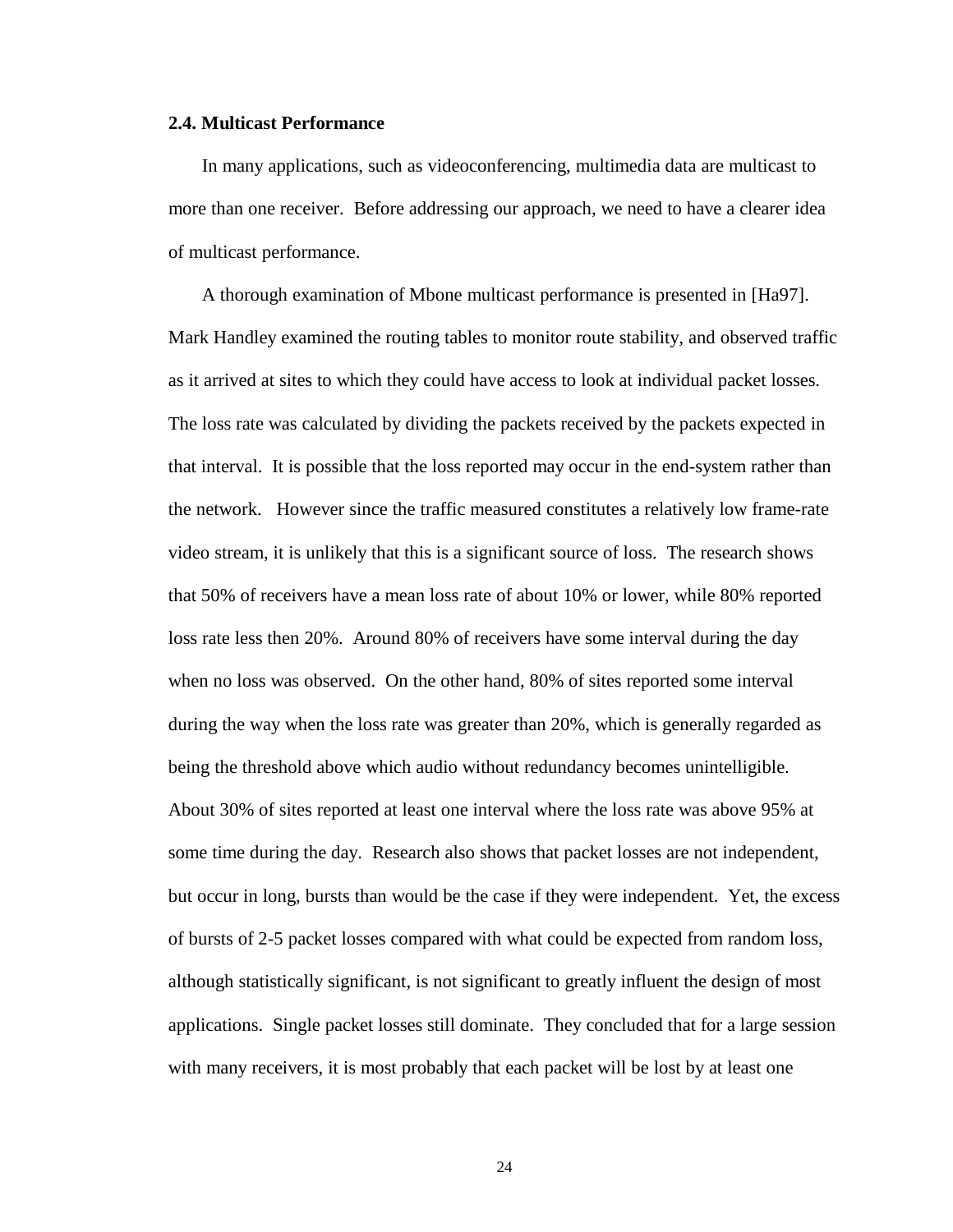receiver. To rely on retransmission for data loss repair, the majority of the packets will be NACKed and retransmitted at least once. If the retransmitted data is sent to all receivers, there will be a retransmission implosion and more network bandwidth will be consumed making the existed congestion even worse. Even when there is no high loss rate receivers in the multicast group. The evaluation results indicate that packet-level or ADU-level FEC techniques should be considered by the designers of any reliable multicast protocol. The additional traffic for FECs serves to fix many *different* small losses at each different site.

In our research, we build our redundancy approach upon the existing audio loss repair techniques and try to repair video data loss with lower delay compared to retransmission. We use the MPEG encoding features and propose to compress original images into two versions with different compression rate (quality). High quality is transmitted as primary frames and low quality version as secondary frames. With the knowledge of multicast data loss patterns, we simulate the effect of our repair method and conduct a user study to experimentally evaluate how effective can redundancy improve the perceptual quality in the presence of data loss. In the next Chapter, we present our approach and discuss the user study result in detail.

#### **2.5 Perceptual Quality**

The strict study in data loss and end-to-end delay measures and assesses the quality of multimedia services at the network level. Perceptual Quality (PQ) is the subjective quality of multimedia perceived by the user [WS98].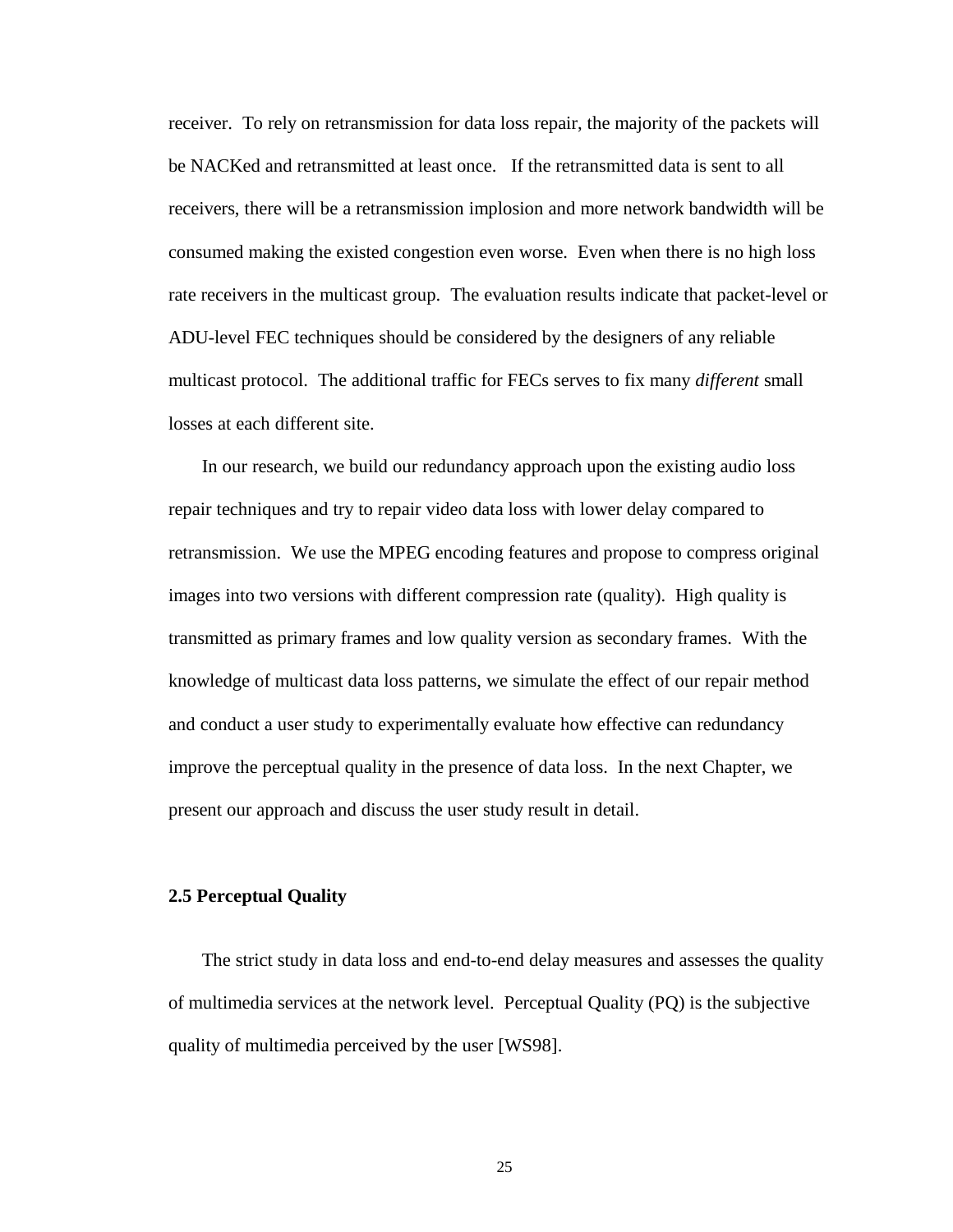The users' expectation from a multimedia data transmission is that the Quality of Service (QoS) with which they are shown can enable the users to assimilate and understand the informational contents of such clips. Therefore, Perceptual Quality is the end-user measurement for determining whether a multimedia transmission is successful.

In investigating a user's perception of a video transmission, the influence of many variables needs to be considered, such as color, brightness, clearness, background stability, frame rates, delay and speed in image reassembling. With current technologies, it is often the case that the trade-off for improving the quality in one respect is to decrease the quality in other respect. For instance, in order to ensure the image clearness of video, retransmission can be used, which will potentially affect the delay in the display. Within our method, we seek to ensure a short end-to-end delay in the presence of data loss with the trade-off to be the degradation of the clearness of some images.

Many methods have been proposed to measure Perceptual Quality. One of them is the standard recommended by the International Telecommunications Union (ITU) [WS98]. They propose a five-scale measurement to assess the quality of video. Figure 2.8 shows the standard of recommended by ITU.

| Score |
|-------|
| ь     |
|       |
| ર     |
| 2     |
|       |
|       |

Figure 2.8 Image Quality Scale

However, this standard provides no international interval, nor does it have international ordinal. It is not a strictly legitimate assessment. New approaches must be found to effectively measure the perceptual quality. A slider mechanism labeled with the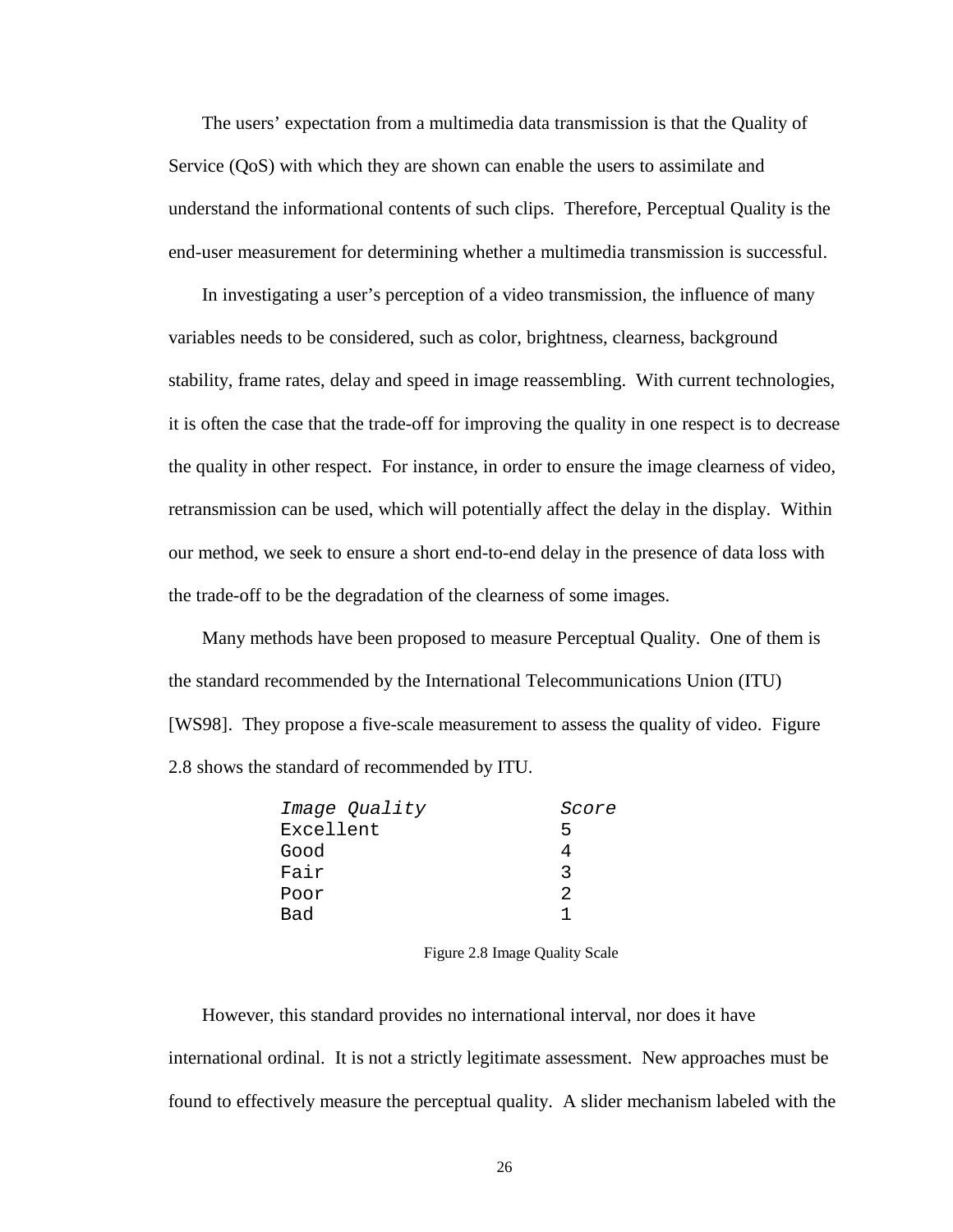Dutch quality scales term was proposed by de Ridder & Hamberg [RH97]. The observers manipulated this slider as they watched video sequences, and the results showed that they were able to monitor video quality variations as they occurred.

In our research, we evaluate our redundancy method by measuring users' Perceptual Quality by building upon the work of past researches.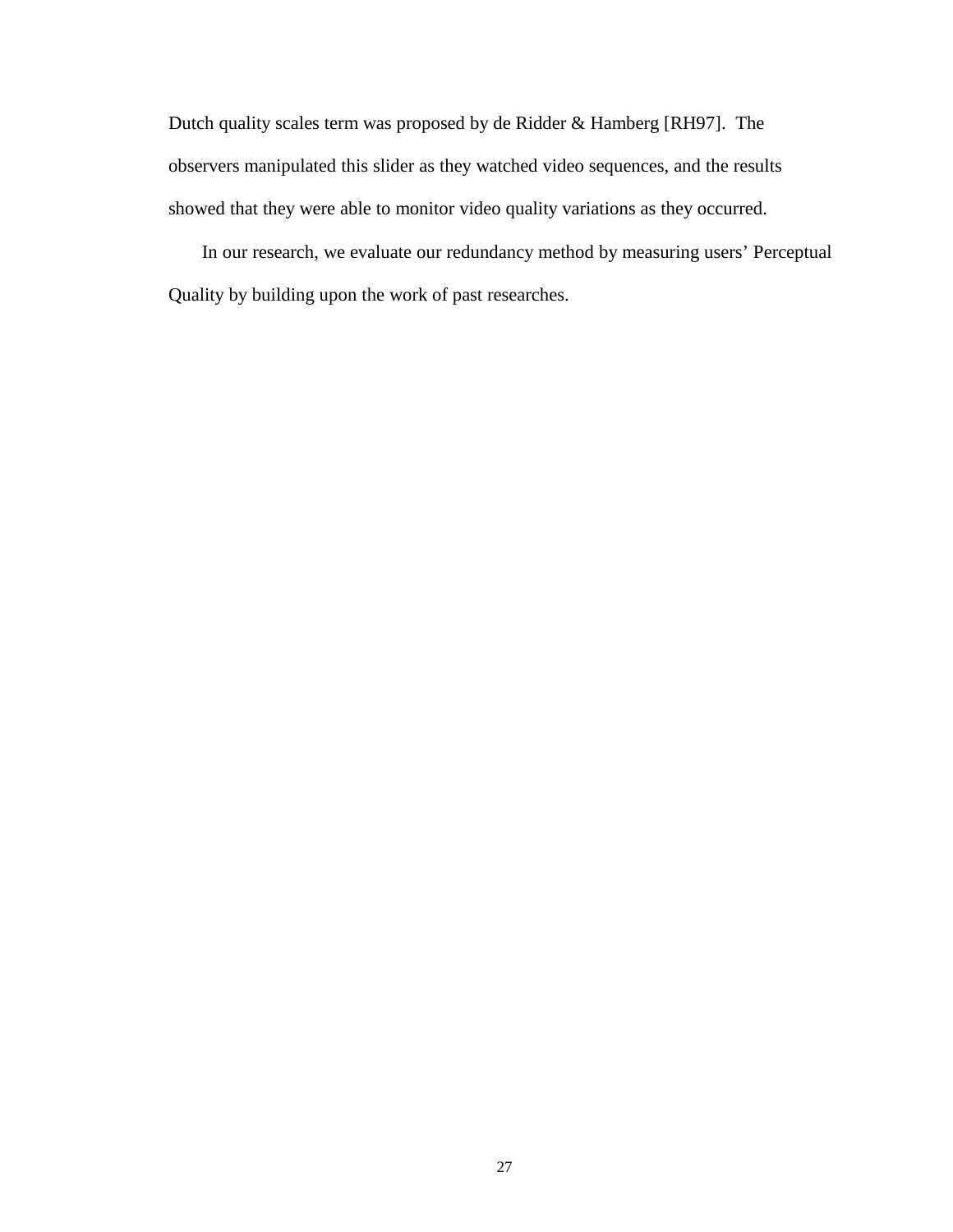### **Chapter 3: Perceptual Quality**

In this chapter, we explain the redundancy based repair technique in detail. We simulate the effects of our technique on MPEG video streams in the presence of packet loss by building movies that repeat frames if there is no redundancy and use a low quality frame when using redundancy. We use these streams in a user study. In which we gather the opinion of the users, and draw conclusion on whether this technique can practically improve the perceptual quality of the video streams with loss.

#### **3.1 Our approach**

In the presence of data loss, without the redundancy, lost frames cannot be repaired. We use a repetition technique to compensate for the loss by playing the frame that is received immediately before the lost one again. If the lost frame is an important frame, such as an I frame or a P frame, the subsequent frames may be lost as well since they are dependent upon the lost one. By playing the previous frame again and again, the perceptual quality of the video may decrease. The end users may notice some sudden stop during the display, as screen seems momentarily frozen and followed by a big jump from one scene to a totally different one.

To solve this problem, we propose a method to include redundancy for video repair in the presence of packet loss into the video stream during the network transmission. As indicated in the discussion of MPEG in Chapter 2, the compression rate and the quality of the compressed video stream can be controlled by the encoder. The quality of these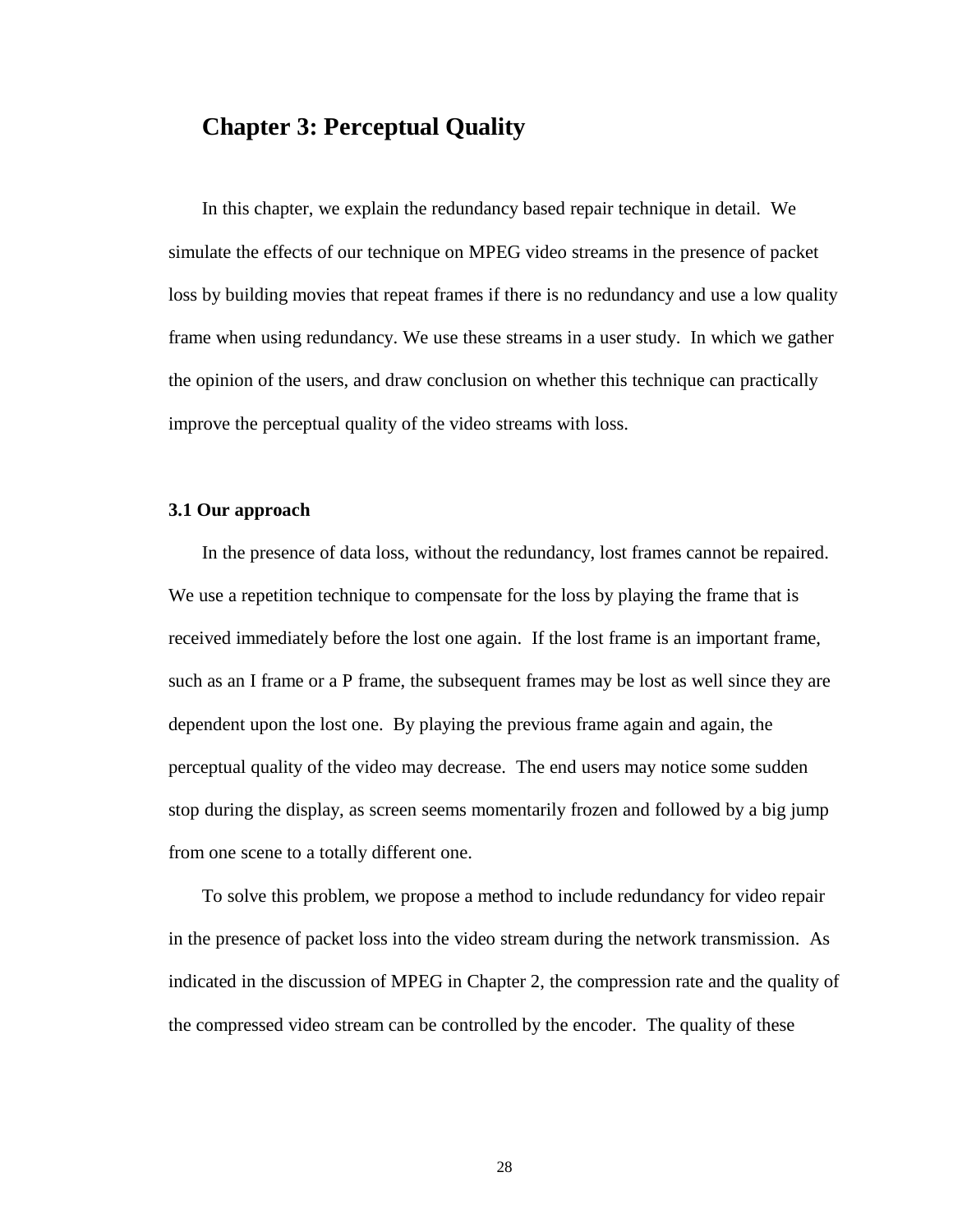videos can scale from sharp and clear to fussy and undistinguishable, resulting in large and small frame sizes, respectively.

Before transmission, the encoder generates the two versions of compressed frames, one with high quality and a low compression rate, the other with low quality and a high compression rate. The high quality frames will be considered *primary frames*. In this paper, we refer to them as H*i*. The low quality frames will be considered *secondary frames*. We refer to them as L*i*. For each frame *i*, H*i* will be transmitted first. L*i* will be piggy-backed with H*i+1*. At the receiver side, if H*i* is received successfully, it will be played to the end user directly and L*i* will be discarded upon its arrival. If, unfortunately, H*i* is lost or totally corrupted during the transmission, the decoder will wait for the next packet. L*i* will be extracted and take the place of the lost (or corrupted) H*i*. Figure 3.1 shows how our redundancy scheme may be incorporated into a video server.

With redundancy, in a network where bursty loss exists, the secondary frame might also not be able to reach the receiver. In such a case, not all the losses can be repaired. If neither H*i* nor L*i* managed to survive the network transmission, we use repetition. Although the redundancy can make the video look better, sudden stops and abrupt jumps may still exist in the presence of heavy loss. Part of our user study examines to what extent consecutive frame loss has the effect on repaired video streams.

#### **3.2 Simulation**

In this section, we describe in detail the methodology we used to build movies that simulate lost frames.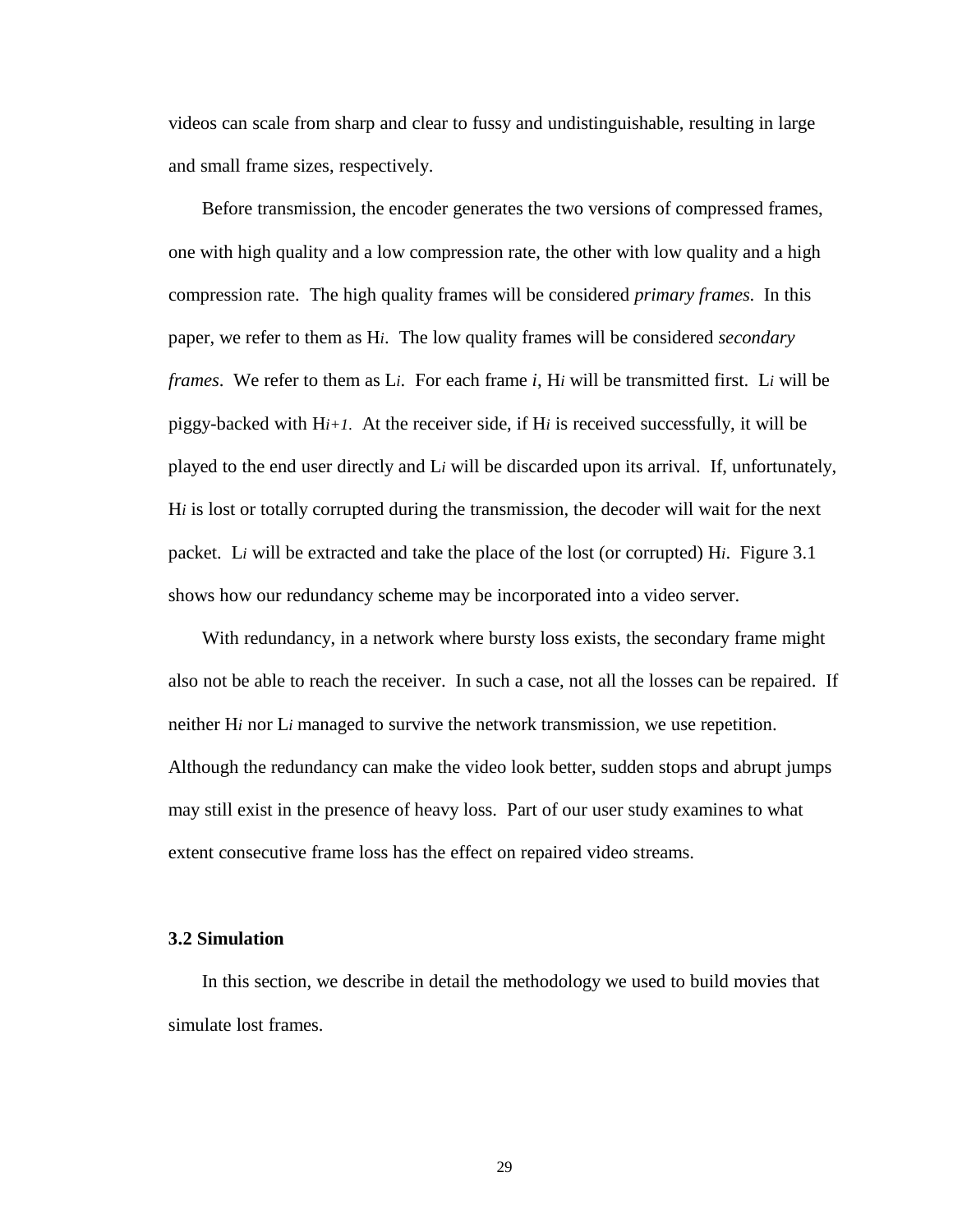

Figure 3.1. Video Redundancy Architecture

In this Figure, each box represents a frame. The ones with H*i* represent high quality frames and the ones with L*i* represent low quality frames. Each low quality frame is piggy-backed with a high quality frame during the transmission.

There are two approaches to measuring user Perceptual Quality – in real field trials, and in controlled experimental conditions which mimic aspects of the real world situation. Although field trails are more desirable in that they actually *are* what a user would expecting, they are costly and time-consuming, can be frustrating for the user and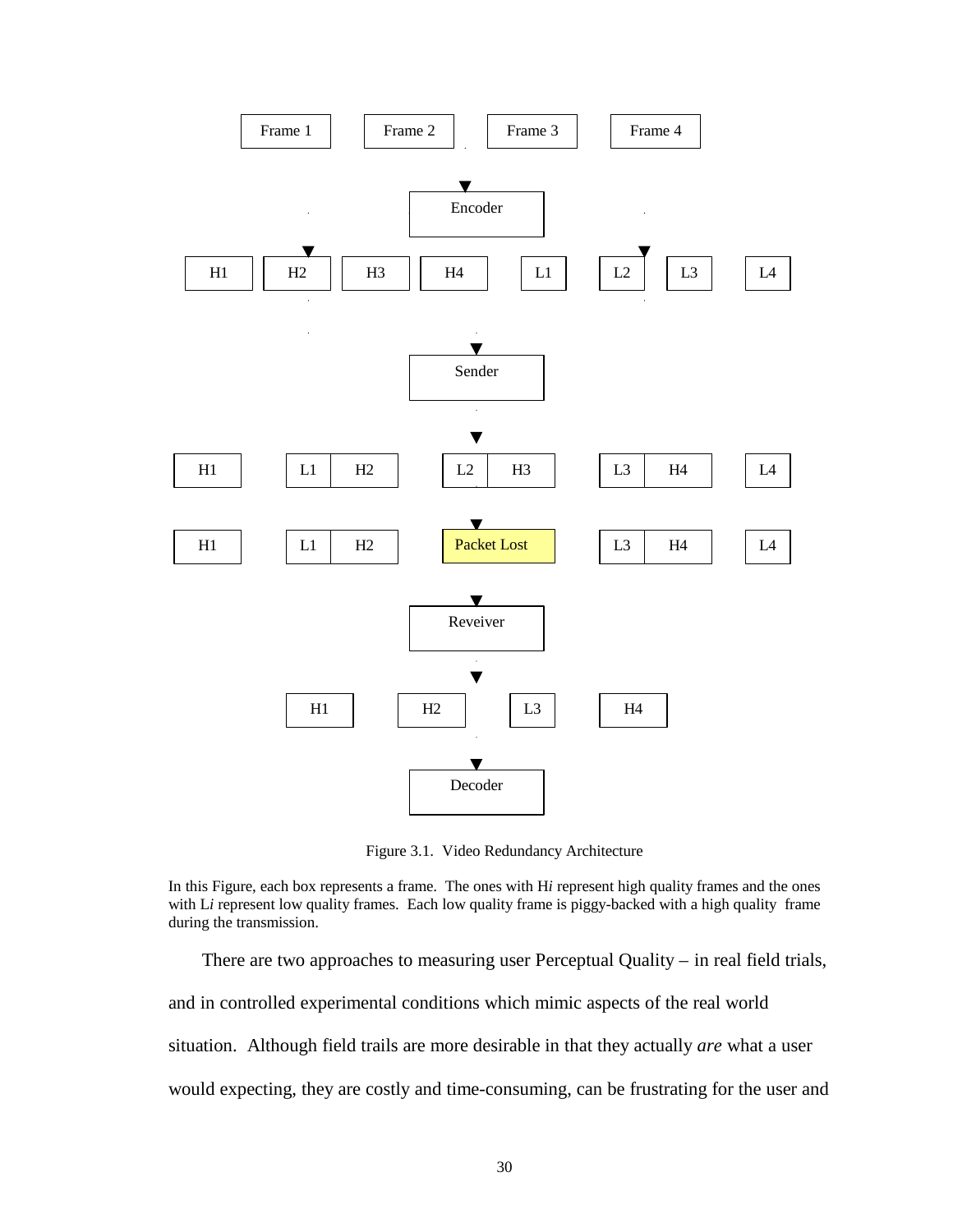do not always provide the means for acquiring the information that is required by the human factors investigator [WS97]. In our research, we chose the second approach. We simulated the network data loss and tried to repair the loss by using redundancy or repetition.

Original high quality MPEG files are broken into images and compressed into high quality frames and low quality frames. If redundancy is not used, lost frames are repaired by repeating the previous frame. If redundancy is used, lost frames are replaced by the low quality ones.

The encoding tool we used is Berkeley MPEG-1 Video Encoder. It contains the following tools that we used for this simulation: mpeg\_encode, and ppmtoeyuv. The decoding tools we used are Berkeley MPEG-2 player [BM2] and the Microsoft Media Player [MMP].

We wrote a Perl script to automate building the streams.

- First we break the original .mpg file into separate .ppm files, one file for each frame in the video stream. Since images with EYUV format can be accepted by the MPEG encoder as original files and the size of EYUV file is much smaller than the .ppm file, we convert the each .ppm file into a .yuv file (EYUV format).
- Then we adjust the frame rate from 30 fps to 5 fps. Since the encoder can accept frame rate no less then 24 fps, and the normal frame rate through a WAN is at most 5 fps, we simulate the 5 fps by duplicating the frames in the video stream and dropping others. Thus in our simulation, the frame rate was set to be 30fps with the duplicate rate 6, which means each frame in the frame is played 6 times and only 5 different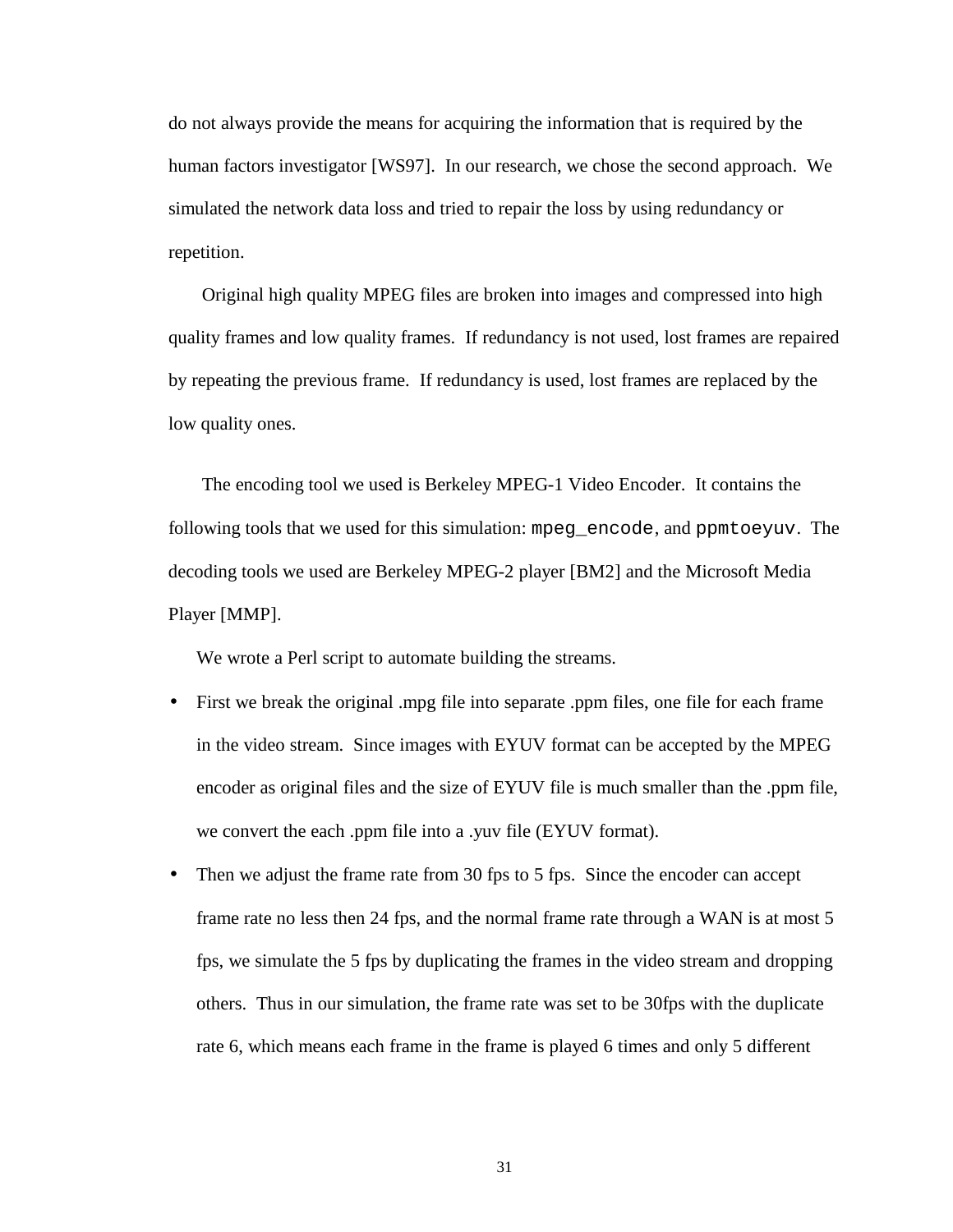frames are played within one second. For example, in an original 30fps MPEG file, the first 12 frames are:

F0 F1 F2 F3 F4 F5 F6 F7 F8 F9 F10 F11

In our simulated stream, the frames become:

F0 F0 F0 F0 F0 F0 F6 F6 F6 F6 F6 F6

Although the real stream is still 30 fps, the effect to the user is the same as 5 fps.

- Next we adjust the IPB pattern. In this simulation we used the common IPB pattern for mpeg files: IBBPBBPBB.
- Then, we adjust the loss rate. In order to realistically simulate packet loss, we relied upon work by Gerek and Buchanan [GBC98]. They gathered the data of 102 network data transmissions over the Internet across the USA and New Zealand [GBC98]. UDP was the protocol used for the experiment. Each of these transmissions was a 200-second trace. The contents transmitted included MPEG video data with different IPB pattern (only I-frames, or only I- and P-frames, or I-, P-, and B-frames) and audio (CBR voice or VBR voice). Figure 3.2 shows the loss rate distribution and Figure 3.3 shows the distribution of consecutive loss numbers.

From Figure 3.2 we can see that 50 of these transmissions got a loss rate greater than 20%. Of those who got a loss rate less than or equals 20%, most of them are within the range between 0% and 5%. For a transmission with a loss rate greater than 20%, the quality is bound to suffer with all kinds of repair techniques and most users will simply give up. Also with a very high loss rate, users tend to have difficulty distinguishing really bad quality from poor quality. So we focused our attention to the part where repair techniques can efficiently improve the video quality.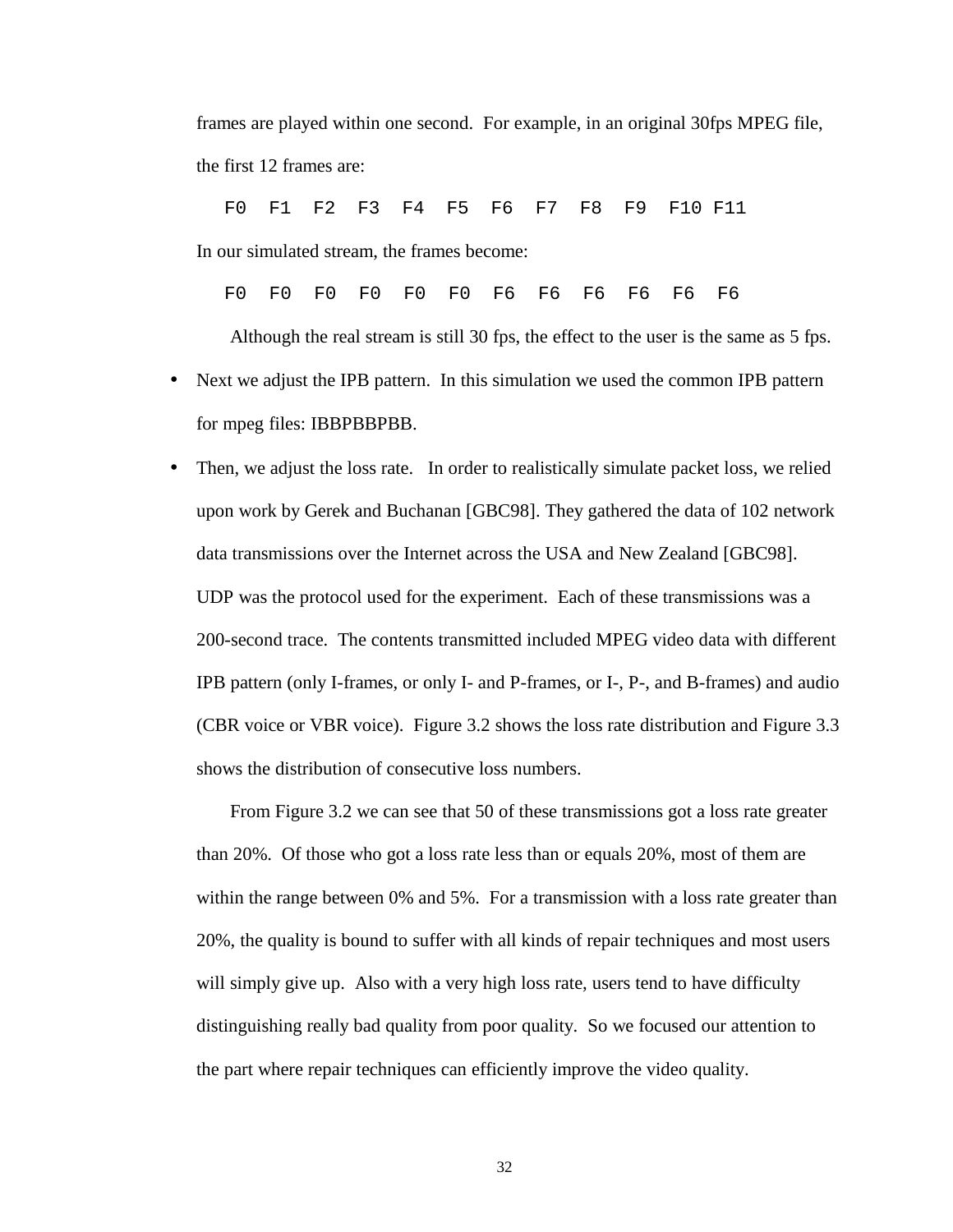From these results we concluded that for low loss rates (0% to 10%), most loss is of single consecutive packet. As you can see from Figure 3.3 that the total number of consecutive loss is much less than that of single loss.



Figure 3.2 Loss Rate Distribution

In this Figure, x-axis represents the loss rate. Four ranges are examined. The y-axis represents the number of occurrences within these 102 network transmissions.



Figure 3.3 Consecutive Loss Distribution

In this Figure, x-axis represents the consecutive loss pattern. Four cases are examined. The y-axis represents the number of occurrences within these 102 network transmissions.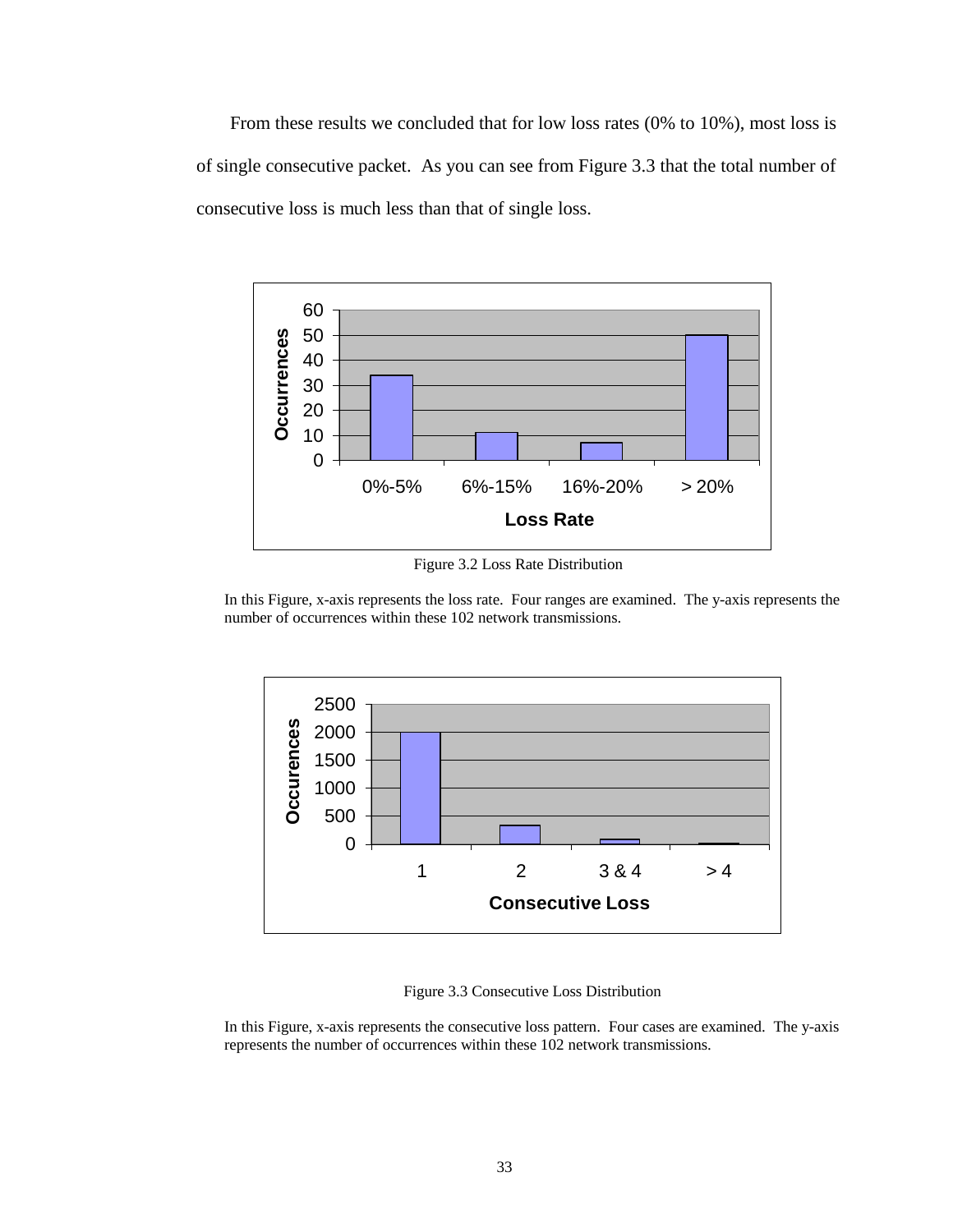Thus, in our experiment, we choose 3 loss rates for examination: 1%, 10%, and 20%, which we call the *raw* loss rate. For example, if 10 out of 100 frames are lost through the network, the *raw* loss rate is 10%. Some of the lost frames may be I frames or P frames. The loss of this kind of frame can leave the frames that are dependant on it useless, which results in a even higher loss rate to the end user.

• Lastly, we adjust the consecutive loss parameter. In some circumstances, the network can introduce bursty loss to the video stream, with 2 or more consecutive lost frames. Most of the consecutive losses are from the transmission with loss rates greater than 10% (not shown in these graphs). However, Figure 3.3 shows that 4+ packet consecutive loss do occur. In this case, both the primary and redundancy frames will be lost. Therefore, some frame loss can be repaired while some others cannot. We include this parameter to study how much the bursty feature of packet loss can affect the repair result. Three different numbers are used for this study: 1, 2 and 4.

Therefore, the combinations of loss rate and loss pattern we used are:

| Loss Rate:      | $10 -$ | 20 | 20 | -20 |
|-----------------|--------|----|----|-----|
| Loss Pattern: 1 |        |    |    |     |

• Our next step is to simulate packet loss. Since B frames rely on the I and/or P frame both before it and after it, it is impossible to play a B frame without first transmitting all the necessary frames. Thus the actually compression sequence and transmission sequence for the frames are different from the IPB pattern we specified. For the pattern IBBPBBPBB, the transmission sequence will be IPBBPBBIBB. So even if the two frames are lost in a sequence during the transmission, when playback, they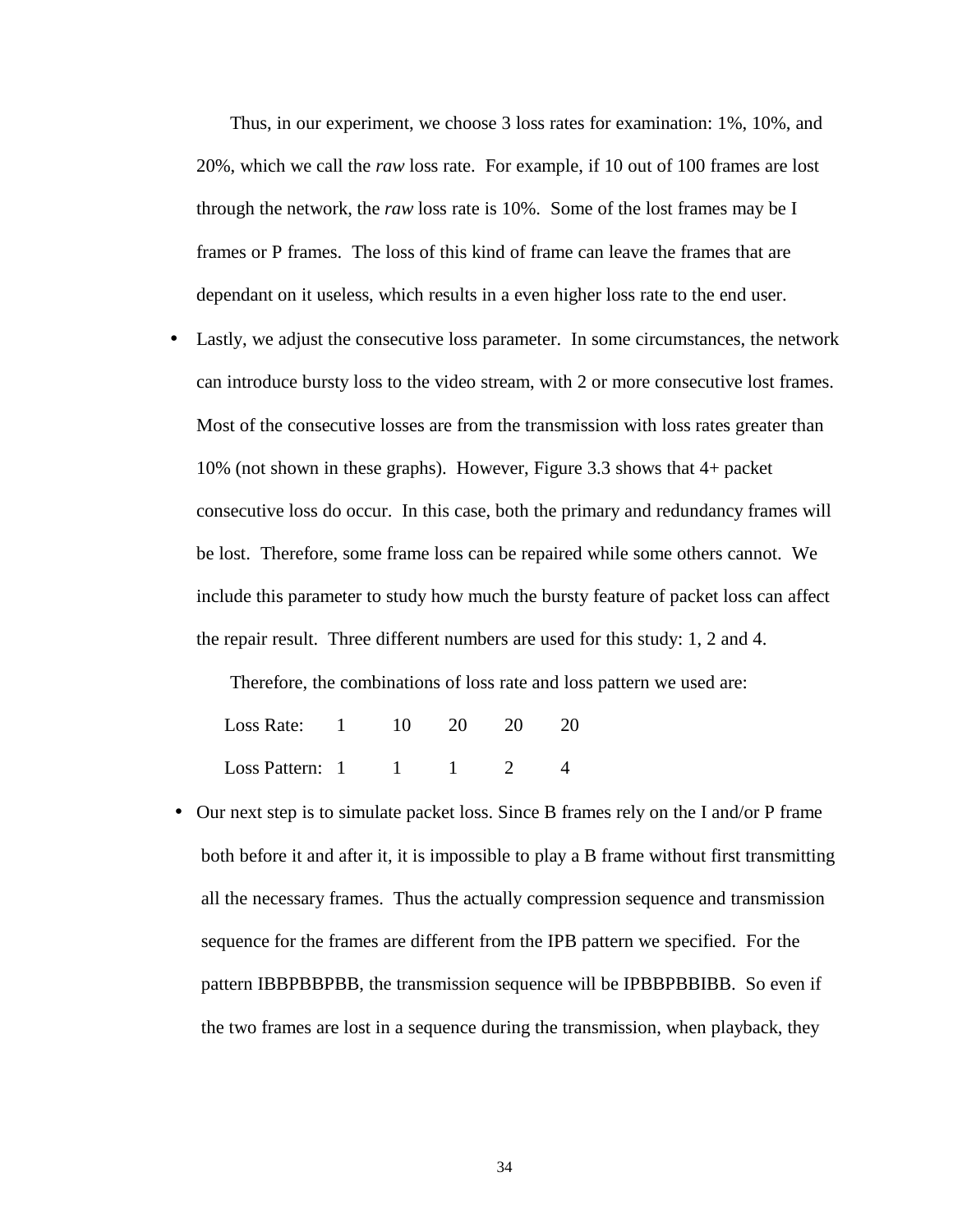are not necessarily played adjacent to each other. Please refer to Appendix B for more details on how we simulated the lost frames.

#### **3.3 User Study**

Using the above techniques for simulating the loss in video streams, we generated MPEG files for our user study. Twenty-two unique video clips were chosen for the study. Two are perfect frames without any loss, ten are redundancy repaired with the five combinations of loss rate and loss pattern, and ten are of the same five combinations that simulate the effect of normal packet loss with repetition.

|      | E-mail:<br>Name: Your name here                                     |        | you@somewhere.com   |            |
|------|---------------------------------------------------------------------|--------|---------------------|------------|
| Age: | Less than 18<br>18 to 21<br>22 to 25<br>26 to 30<br>Greater than 30 |        |                     |            |
|      | Computer Familiarity:                                               |        |                     |            |
|      |                                                                     | Novice | Adept               | Wizard     |
|      | Have you ever watched video clips on a computer before?             | K.     |                     |            |
|      |                                                                     | Never  | Ocassionally        | Frequently |
|      | Have you ever watched/listened to continous media over the          |        |                     |            |
|      | internet? (I.e., A RealAudio Radio station?)                        | Never  | <b>Ocassionally</b> | Frequently |

Figure 3.4 Screen Shot of the Page Where Users Enter Profile Information

The study was done on two Alpha machines running Windows NT version 4.0. The CPUs of these two machines are 600MHz. The player used was Microsoft Media Player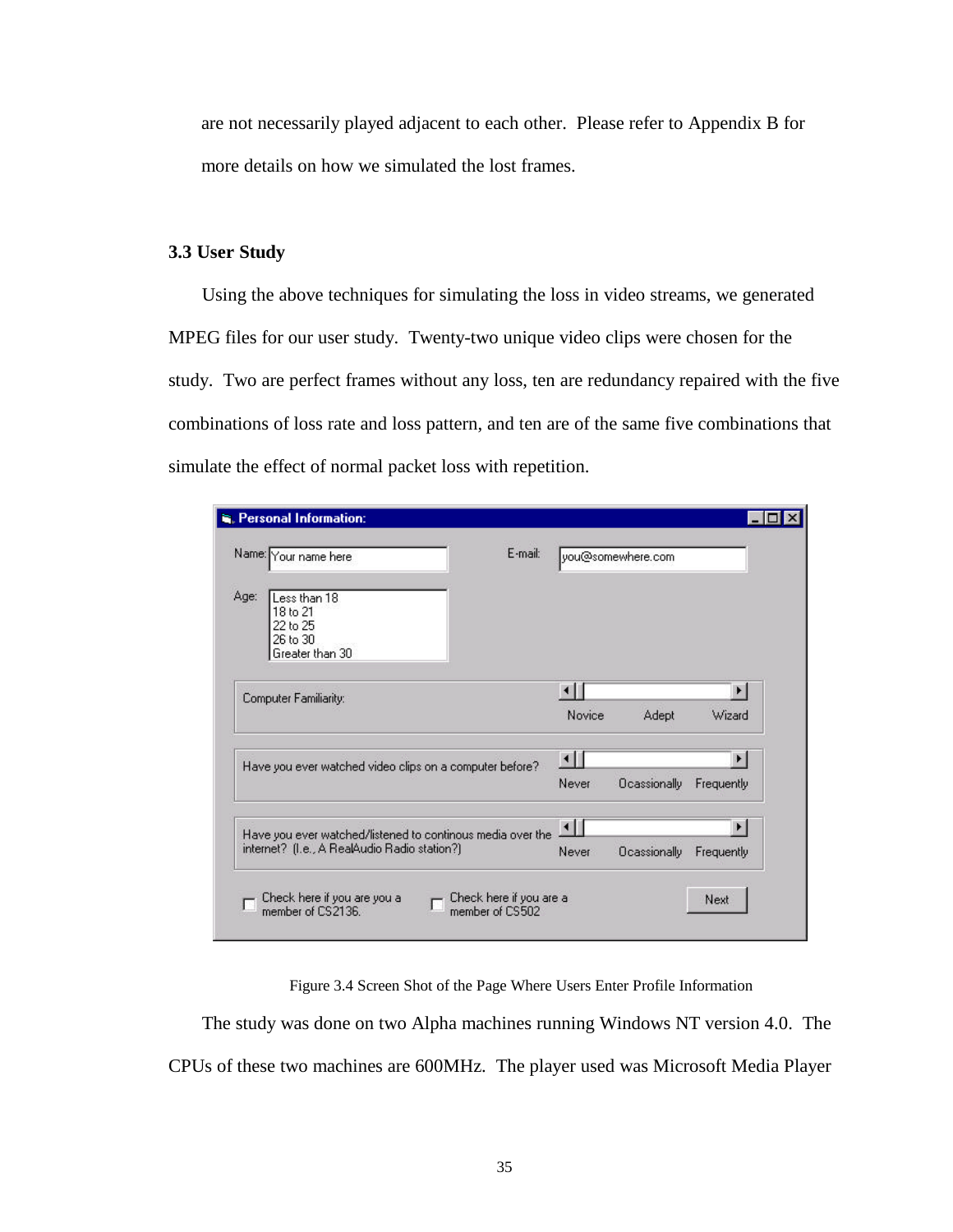6.0. The average frame rate achieved was 30 fps, which matched the frame rate specified during the generation of video clips.

We designed and developed a Visual Basic program to assist the user study. A separate directory with two files is created for each new user. One of the files records the user information, such as the computer familiarity and video watching frequency. The other file records the scores that the user gives to each video clip. Figure 3.4 shows the screen shot where users are required to enter profile information. After the information is entered, we show a perfect video clip to "prepare" all users equally. The 22 clips were ordered such that the video clips with relatively low quality were not clustered together.

In order to effectively measure the perceptual quality of videos, we accepted the method proposed by de Ridder and Hamberg and provided a slider for the users to enter Perceptual Quality scores [RH97]. Figure 3.5 shows the message box displayed to the users after a video clip was displayed. The text box in the bottom of this message box shows the user's average score they have given for all the video clips that have been displayed. The initial value of the slider is also set to the average, so that the user can easily move it up if they find the current video has a quality above average, and down if they find the current video quality below average.

Figure 3.6 lists the information of all the video clips used in the user study. The first column shows the names of the original files. The second column shows the order in which videos were displayed. The third column shows the percentage of loss. The fourth column shows the numbers of consecutive loss in the video clip. The last column shows whether the particular clip simulates the effect of normal packet loss or redundancy repaired packet loss.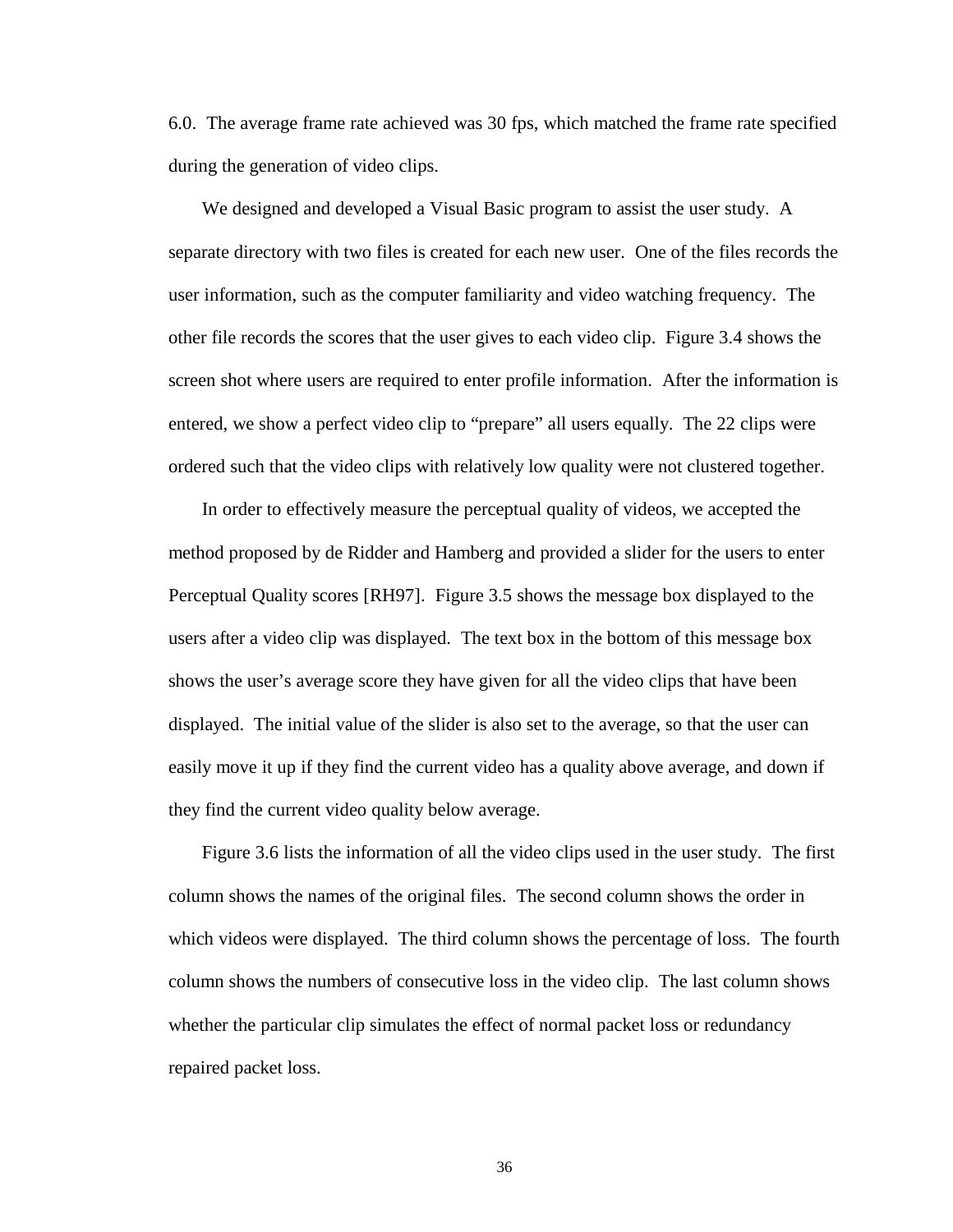| Tests                                                                                                                 |       |
|-----------------------------------------------------------------------------------------------------------------------|-------|
| <b>Please watch the</b><br>video clip and<br>rate its quality<br>by changing the<br>status of the<br>scroll bar.Thank | Best  |
| you.                                                                                                                  | Worst |
| Your Average<br>176                                                                                                   | Next  |

Figure 3.5 Screen Shot for the Message Box for Entering Perceptual Quality Scores

| File name | $\mathbb N$ o. | ---------    | Loss Rate Consecutive<br>. _ _ _ _ _ _ _ _ _ _ _ _ _ | Redundancy |
|-----------|----------------|--------------|------------------------------------------------------|------------|
| simp7     | $\mathbf{1}$   | $\mathbf{1}$ | 1                                                    | n          |
| game1     | 2              | 20           | 2                                                    | У          |
| married2  | 3              | 20           | 2                                                    | n          |
| simp2     | $\overline{4}$ | $\mathbf 0$  | $\mathbf 0$                                          | n          |
| cnn6      | 5              | 20           | $\overline{2}$                                       | У          |
| soccer1   | $\epsilon$     | 10           | $\mathbf{1}$                                         | У          |
| simp1     | 7              | 20           | 4                                                    | У          |
| ski2      | 8              | 20           | $\mathbf{1}$                                         | n          |
| married1  | 9              | 20           | 4                                                    | У          |
| news1     | 10             | $\mathbf{1}$ | $\mathbf{1}$                                         | У          |
| simp6     | 11             | 20           | $\mathbf{1}$                                         | n          |
| simp4     | 12             | $\mathbf{1}$ | $\mathbf 1$                                          | У          |
| soccer2   | 13             | 20           | $\overline{2}$                                       | n          |
| ski1      | 14             | 10           | $\mathbf{1}$                                         | У          |
| cnn7      | 15             | 20           | 4                                                    | n          |
| cnn8      | 16             | 10           | $\mathbf{1}$                                         | n          |
| simp5     | 17             | 20           | 4                                                    | n          |
| simp3     | 18             | 20           | $\mathbf{1}$                                         | У          |
| ski3      | 19             | 0            | $\mathbf 0$                                          | n          |
| hockey1   | 20             | 20           | 1                                                    | У          |
| married3  | 21             | $\mathbf 1$  | 1                                                    | n          |
| third     | 22             | 10           | 1                                                    | n          |

Figure 3.6 Information of the Video Clips for User Study

The first column shows the name of the files. The second column shows the sequence number that the video clip to be displayed. The third column shows the *raw* loss rate of that video. The fourth column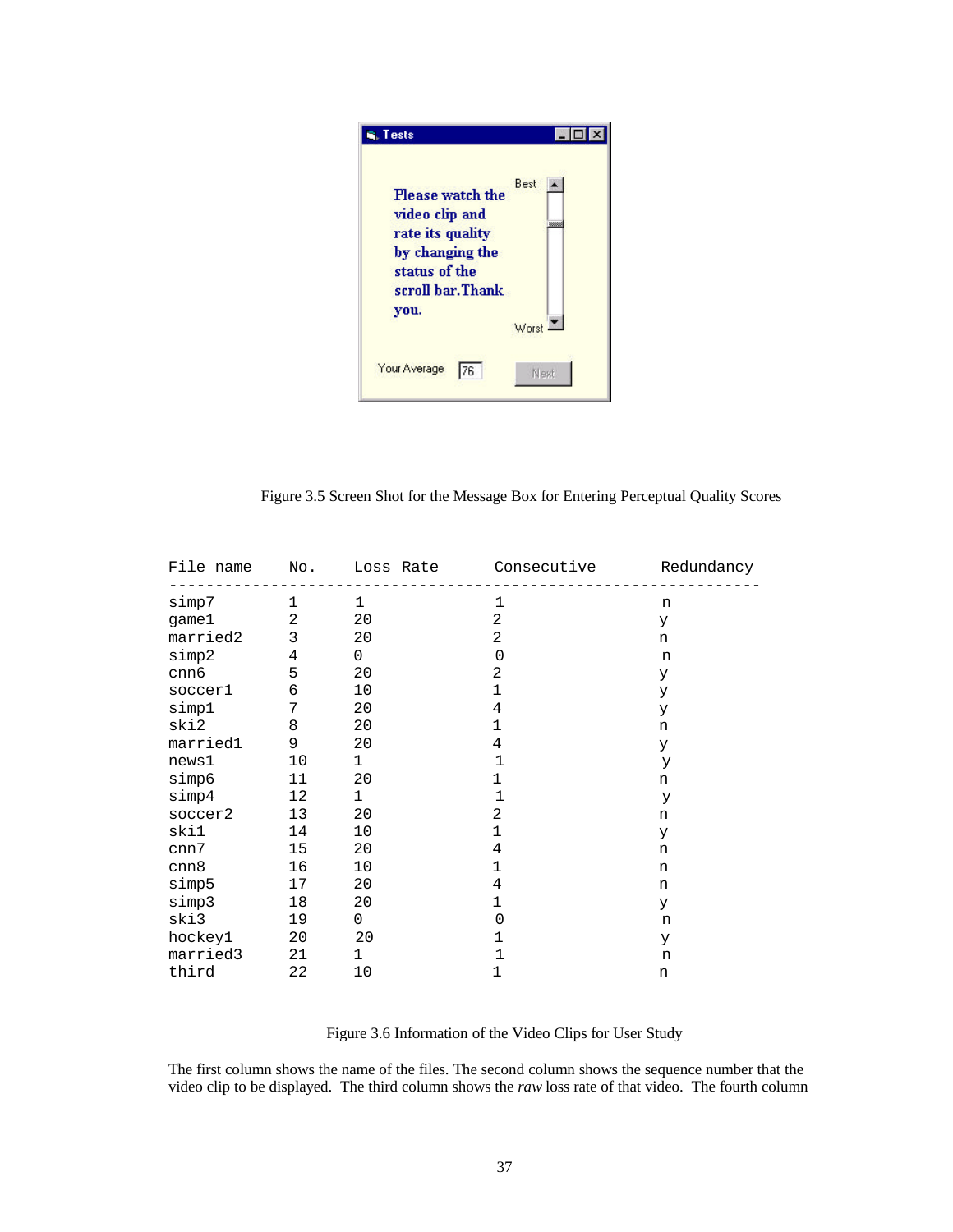shows the consecutive loss number. The fifth column shows whether the video clip is redundancy repaired or not, "y" represents it is a redundancy repaired video.

The user study lasted for two weeks. Forty-two users took part in it. For each video the user judged the quality of it and gave a score between 0 and 100. Users ranked the quality of the video as to its clearness as well as continuity.

After gathering all the scores from the users, we examine the data to compare the average scores for redundancy repaired video clips and normal ones. Figures 3.7 and 3.8 are derived from the user study data. Figure 3.7 plots the average quality scores for the videos that have no consecutive loss. Figure 3.8 plots the average quality scores versus packet loss pattern. To get more accurate information, we calculated the confidence intervals for these data with the probability confidence to be 95%. Each point within the figure is accompanied with an error bar.

We can see that redundancy repair technique improves the quality of the video by 20% in the presence of low loss (1% *raw* loss rate). With high *raw* loss rate (20%), this technique can improve the quality of the video by 65%. As shown in Figure 3.7, the average score for 0% loss, which is considered as perfect video, is 71.80. It is the highest score in the figure. With the increase of the percent loss, the quality for both redundancy repaired videos and normal videos decreases exponentially. However, the perceptual quality with redundancy repair decreases much less than without. For a 1% frame loss, the average score for redundancy repaired videos is 69.40, which is very close to the perfect. Figures 3.7 shows that the average point for 1% loss with redundancy repair falls within the range of the confidence interval of the average quality for perfect videos. The difference between the qualities of these two kinds of videos is small and cannot be noticed in some cases. With the same percent loss, there is no overlap between the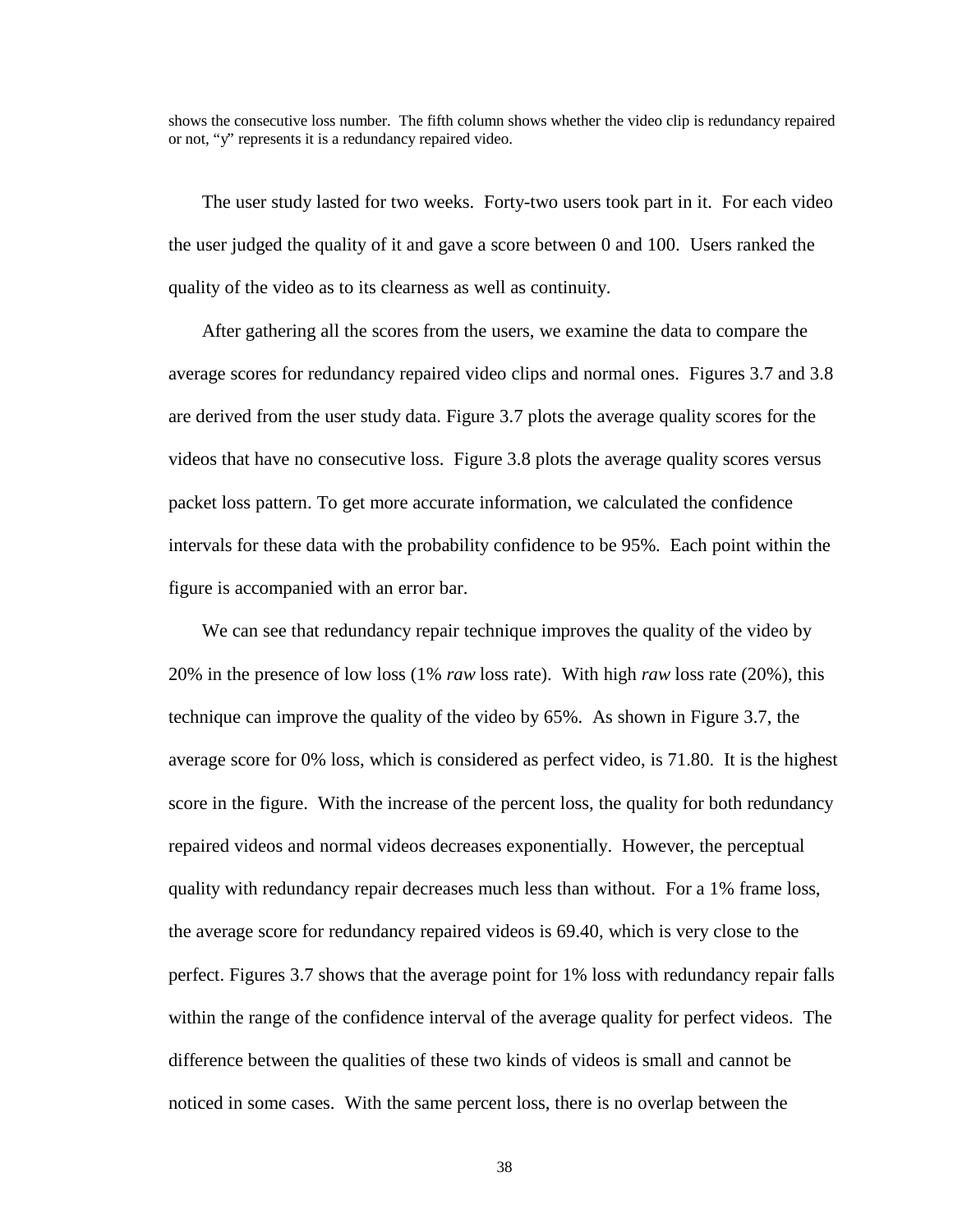confidence intervals of those with redundancy and those without. Without the repair technique, the quality of the frame decreases dramatically to 57.65, which shows a big difference between 0% and 1% loss. Apparently, users can easily notice the seemingly small degradation of the quality.



Figure 3.7 Effects of Loss Rate to the Perceptual Quality

The x-axis represents percent loss, ranging from 0% to 20%. The y-axis represents average score of the perceptual quality we gathered from the user study. The error bars represent the confidence intervals with the probability confidence to be 95%.

With the increase of the percent loss, the difference between redundancy repaired videos and normal videos becomes larger. Without redundancy, the average quality score is 29.93, while the average quality score with redundancy is 49.30. While this is far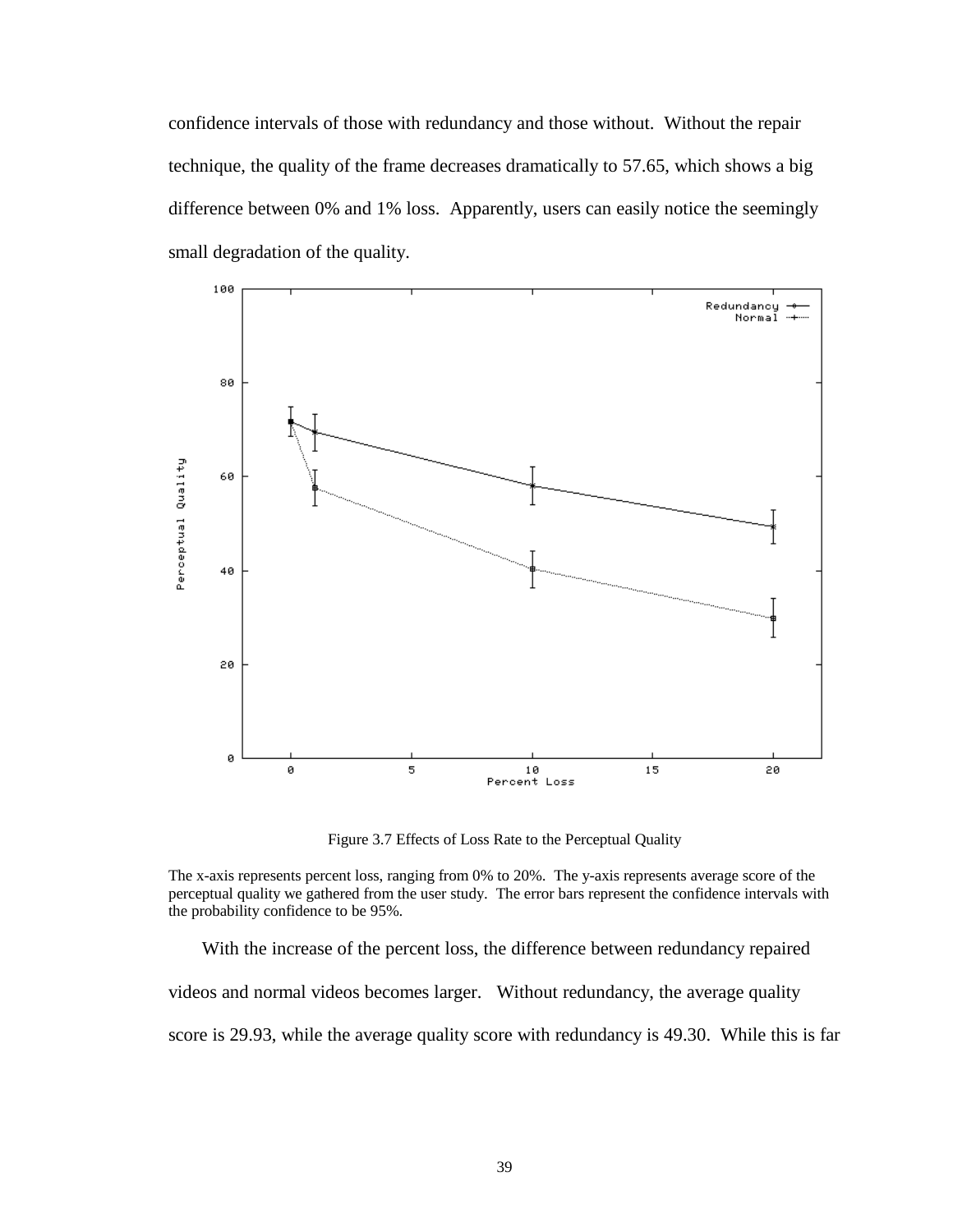from the perfect perceptual quality scores, it is still far better than the 10% loss without redundancy.

From Figure 3.7, we can safely conclude that for single losses our approach can practically improve the perceptual quality of the transmitted video streams to that of perfect video. Videos that have some low quality image can be more easily accepted than those that have stalled frames and abrupt changed in scenes from normal packet loss.

![](_page_40_Figure_2.jpeg)

Figure 3.8 Effects of Loss Pattern to the Perceptual Quality

The x-axis represents the number of losses in a sequence. The y-axis represents the average score of perceptual quality. The error bars represent the confidence intervals with the probability confidence to be 95%.

Figure 3.8 shows the average perceptual quality of the video clips with the same loss rate, 20%, but with different loss patterns. Some of them are single losses, while others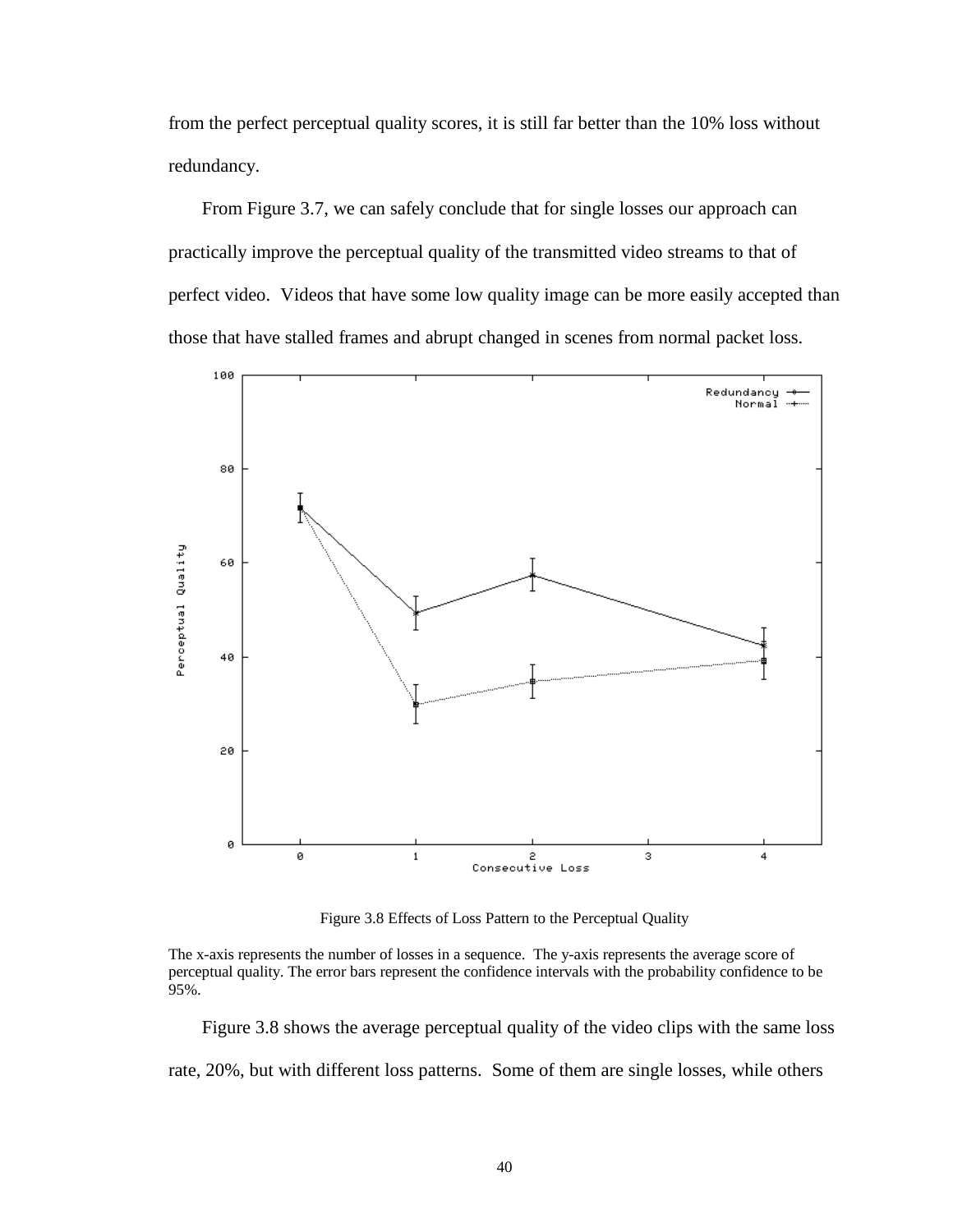are consecutive losses. The x-axis represents the number of the lost frames in a sequence. Three numbers were chosen for the user study, 1, 2, and 4. The y-axis represents the average perceptual quality.

Note that the average quality increases as the number of consecutive losses increases. We believe it is because with higher consecutive number and same loss rate, there are less gaps within the stream than within the single losses. Thus, fewer dependent frames are lost because of the loss of other frames.

![](_page_41_Figure_2.jpeg)

Figure 3.9.a Two Frames Lost in a Sequence

![](_page_41_Figure_4.jpeg)

![](_page_41_Figure_5.jpeg)

Each box represents one frame. The boxes that have the color of light gray are considered to be lost while those have the color of dark gray are considered useless due to the loss of other frames.

As shown in Figure 3.9.a, a P-frame and a B-frame are lost in a sequence. Another

three B-frames all depend on the P-frame, and cannot be reconstructed if the P-frame is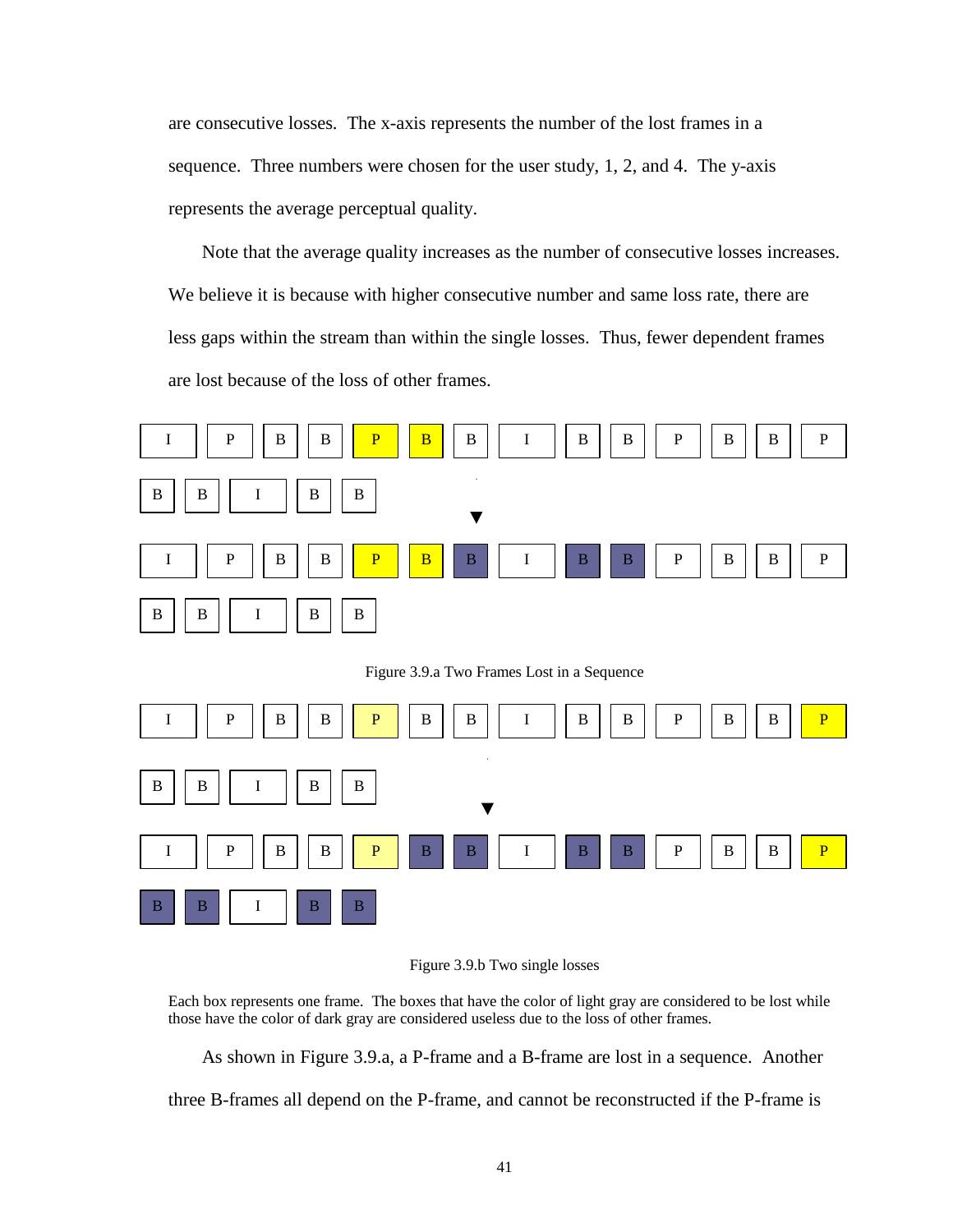lost. Even if the B-frame is not lost, it will become useless as well. The loss of the Bframe does not affect other frames. The real total loss of the stream is 5 frames. In Figure 3.9.b, two P-frames are lost. Each one has some other frames dependent on it. The first lost P-frame left four B-frames useless, while the second lost P-frame left another four B-frames. The real total loss of the stream is 10 frames. Although these two streams have the same *raw* loss rate, the loss pattern makes a big difference to the final streams visible to the user. Usually with the same frame rate, single losses may result in a greater number of perceptually lost frames.

However, consecutive loss does make redundancy less useful. As shown in Figure 3.8, the average perceptual quality for redundancy repaired video clips increases when the consecutive loss number changes from 1 to 2. But it goes down when the number increases further. For single losses, the redundancy can always be received and thus the loss can always be repaired. With the existence of consecutive loss, the redundancy can be lost with the primary frame in a sequence. With a consecutive loss number to be 2, it is likely that no important frames, such as the I- and P-frame, are lost. However, in a sequence of 4-frame loss, there will always be one I- or P-frame within the lost frames and the chance of this important frame can be repaired is small. We calculated the confidence interval for probability confidence of 95%. The average quality scores for videos with and without redundancy with 4 consecutive losses are very close. In fact, their confidence intervals overlap. Figure 3.8 shows that with the consecutive loss number to be 4, there is hardly any difference between the average perceptual qualities of redundancy repaired and normal video clips and there is no obvious advantage of using the redundancy repair technique when a large amount of bursty losses exist.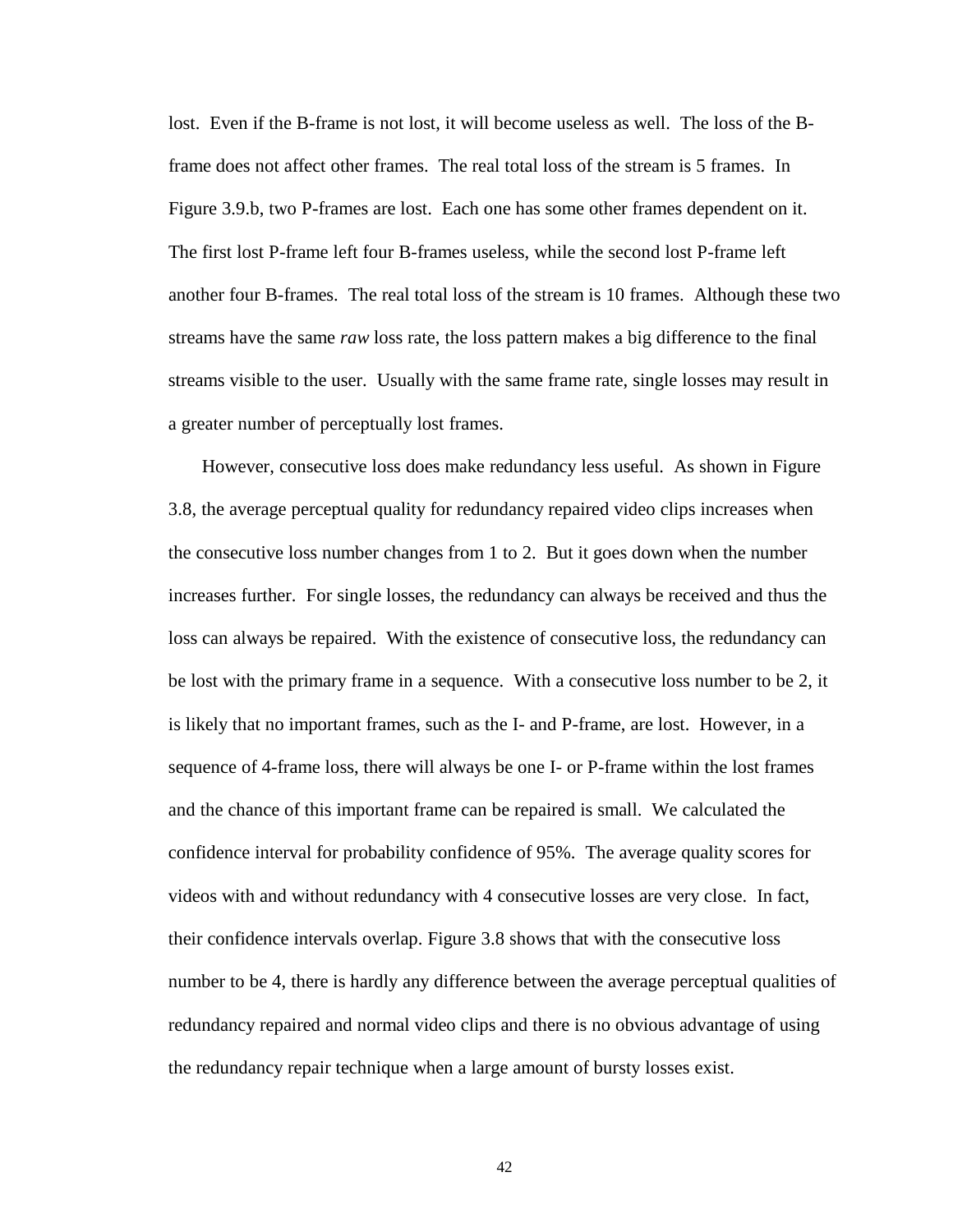### **3.4. Summary**

In this chapter, we presented our approach of how to repair network packet loss. We simulated the repair effect of this technique and conducted a user study to get the possible result. The data gathered from the user study shows that video redundancy can greatly improve the perceptual in the presence of high loss, and can result in near perfect video quality under low loss. Although delay and jitter introduced by redundancy can also affect the perceptual quality, we leave those issues to future works.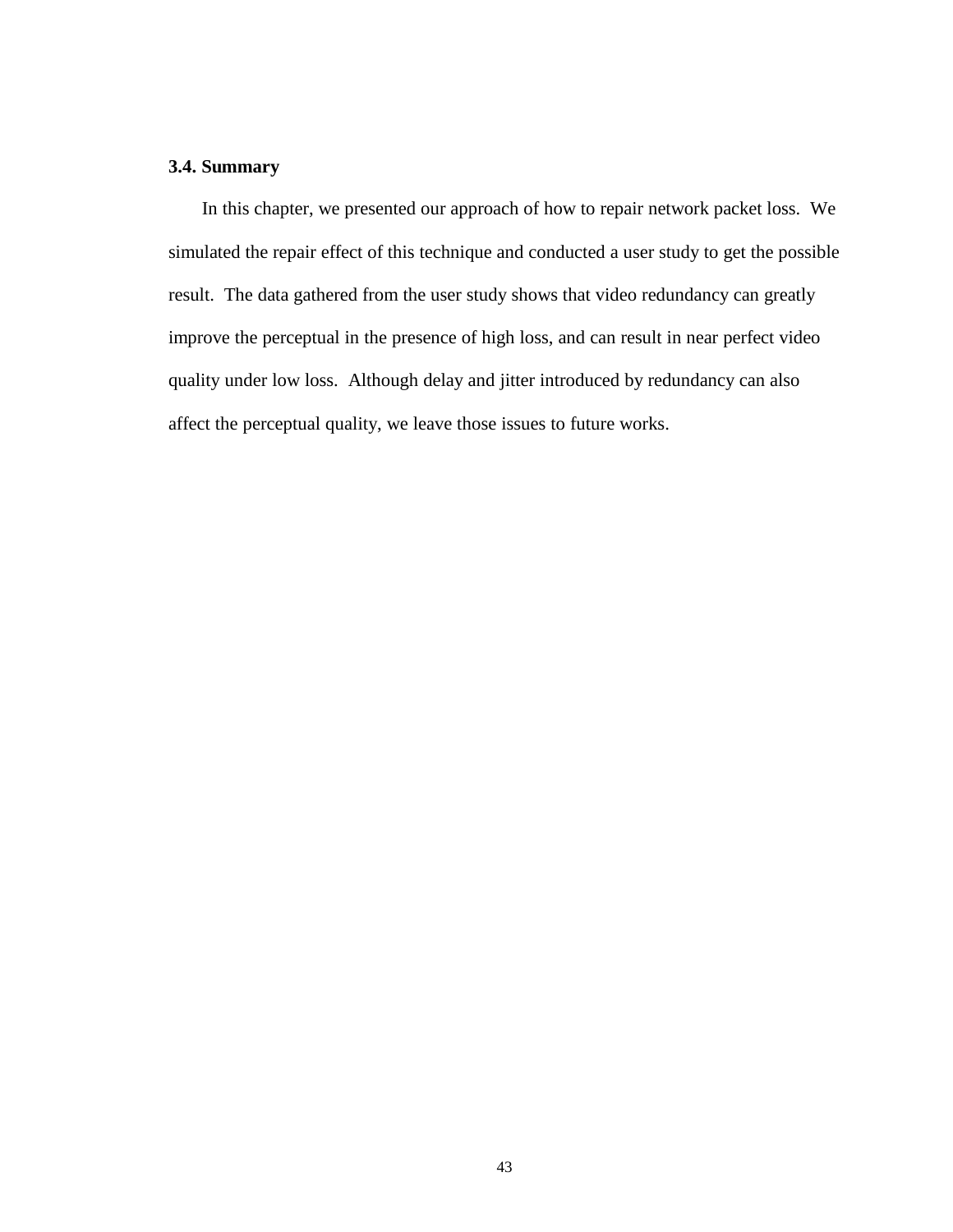### **Chapter 4: System Analysis**

Although our user study indicated that redundancy can improve the perceptual quality of video in the existence of packet loss, the secondary frames require extra buffer and processing time. In this chapter, we analyze the overhead that the low quality redundancy adds to the system.

In section 4.1, we discuss MPEG quality. Both file size and decoding time are examined for different MPEG quality numbers. In section 4.2, we analyze the high quality frames vs. the low quality frames. Examinations are based on the types of the videos and the average sizes of the I-, P-, and B-frames. Sizes are compared to gain a fundamental idea of how large will the overhead be. In this part, the high quality frames have the quality number 1, which is the highest quality that can get from this encoder. The low quality frames have the quality number 25 out of maximum of 31. With this number, a very low frame size can be reached, while at the same time, it can still serve the purpose as redundancy. In section 4.3, a final remark is given a summary.

#### **4.1 MPEG Quality**

In 4.1.1, we analyze the relationship between MPEG quality and file sizes. In 4.1.2, we analyze the relationship between MPEG quality and the decoding time needed.

The platform we ran our experiments on was a Digital Alpha running Digital UNIX V4.0D. The software we used for encoding and decoding are the Berkeley MPEG-2 Encoder and MPEG player. Seven MPEG quality numbers are selected for this examination: 1, 5, 10, 15, 20, 25, and 30. The contents of the video was a sports show.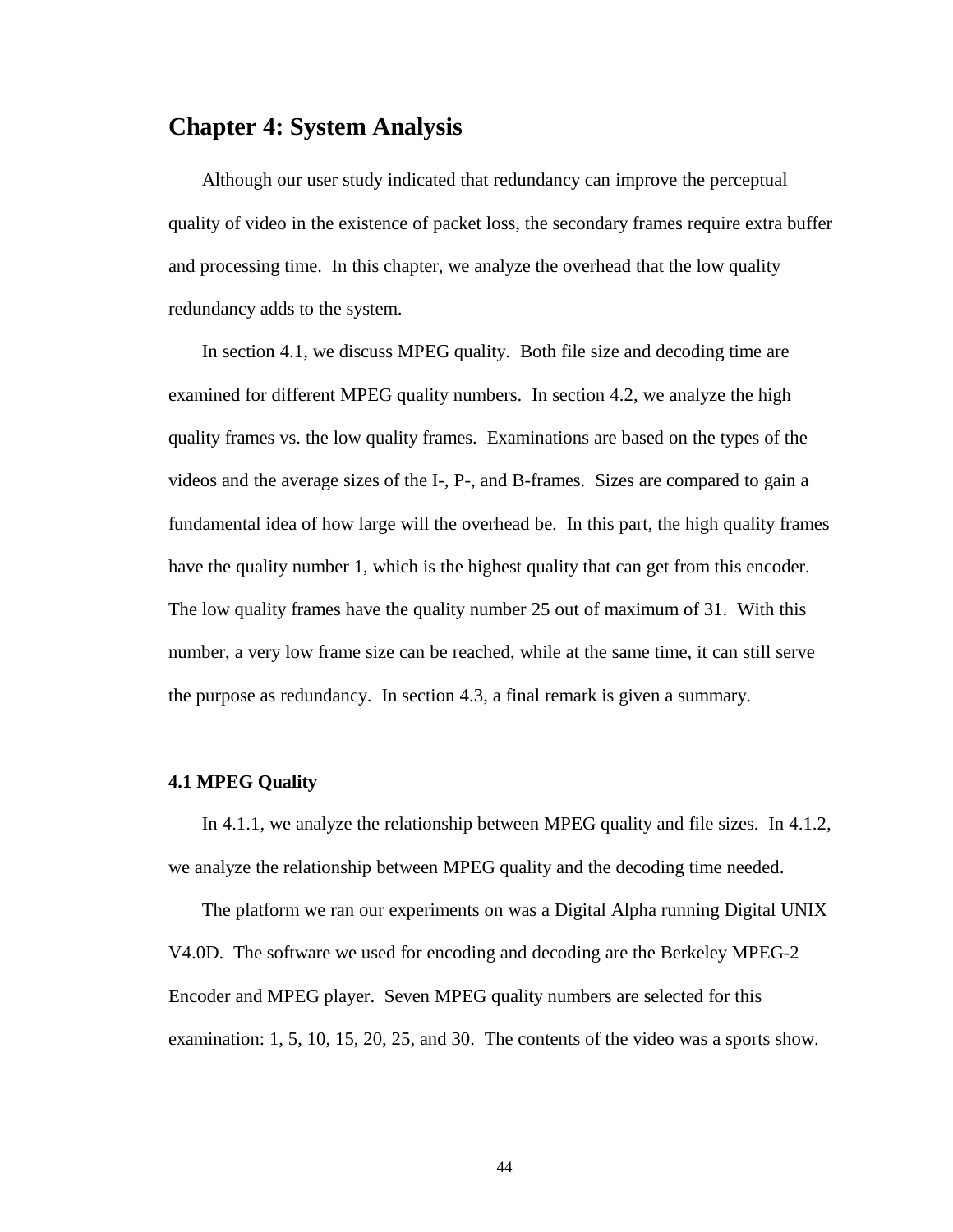#### **4.1.1 File Size**

MPEG quality numbers are peak signal-to-noise ratio, defined as (20 log10) \* 255 / SQR(MSE), where MSE is the mean squared error. The higher the quality number, the higher the compression rate, yet the lower the frame quality. Figure 4.1 shows the relationship between the quality number and MPEG file size.

![](_page_45_Figure_2.jpeg)

Figure 4.1.1 MPEG File Size vs. MPEG Quality

The MPEG file size decreases exponentially with an increase in the quality number. The encoding of quality number 1 has the highest frame quality as well as the largest file

The x-axis represents the quality numbers ranging from 1 to 30. The y-axis shows the sizes of MPEG files. Each unit represents 1 Mbyte. The lower the quality number, the larger the file size. The size of the files range from 1 to 17 Mbytes.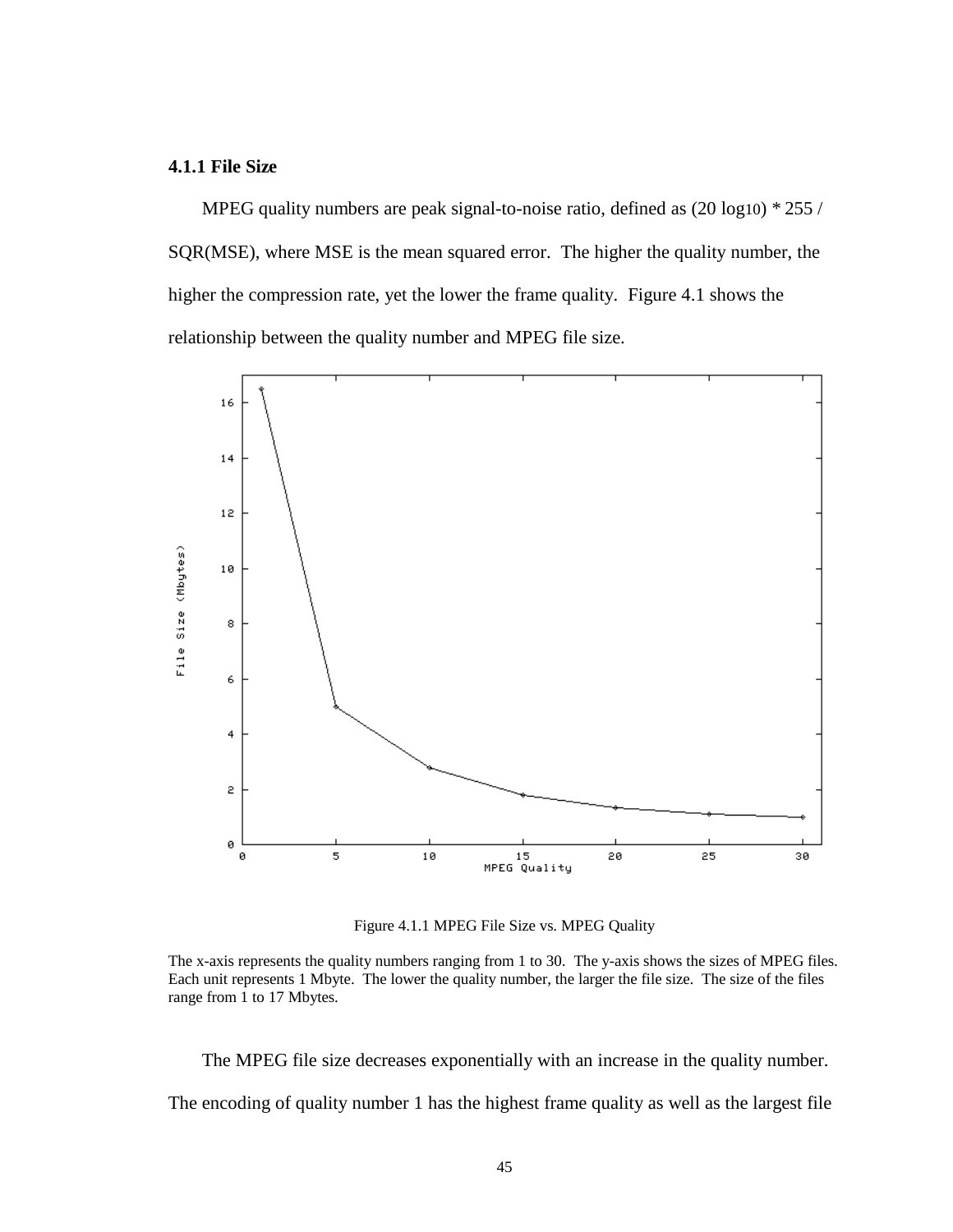size. It is about 16.5 Mbytes. With the quality number 5, the file size becomes 5 Mbytes, which is only 30.3% the size of the one with quality number 1. MPEG file size further decreases when the quality number increases to 10. The size now is only 16.9% of the one with quality number 1. The largest quality number we examined is 30. The file size with a quality number 30 is only 1 Mbyte, but the frames appear very coarse.

With these results, we can conclude that the size of the overhead relates directly to the quality number of the low quality frame. Depending on the network bandwidth availability, the size of the overhead can vary from relatively large to very small. The trade-off is not in the number of losses that can be repaired, but rather the quality of the repair data.

#### **4.1.2 Decoding Time**

Figure 4.1.2 shows the relationship between the decoding time and the MPEG quality. We used the Berkeley MPEG player to decode the files. With the primary decoding scheme, the display time includes the time used for I/O and the idle time to preserve the frame timing; not all the time is used for processing. Thus, there is not necessarily much difference between the time used for processing high quality frames and that used for processing the low quality frames. In order to measure the effects of just the decode time, we set the parameters to mpeg\_play to be "no display" and "frame rate 0". With no display, the player will decode the MPEG file without trying to write the decoded frames onto screen. With the frame rate set to be 0, the player will decode it as fast as possible without preserving the timing constraints.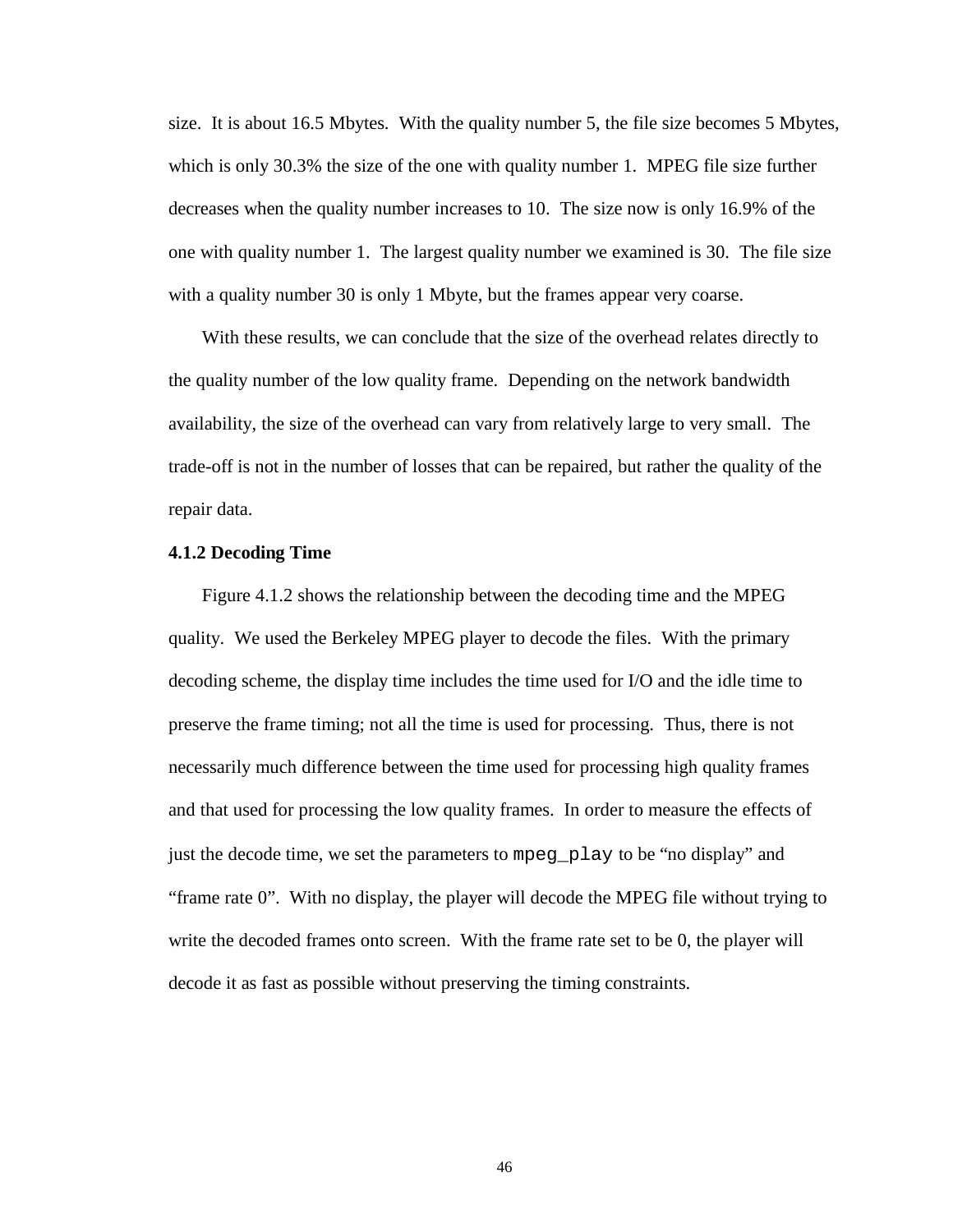![](_page_47_Figure_0.jpeg)

Figure 4.1.2 Encoding Quality Number vs. Decoding Time

We decoded each of these MPEG files for 5 times when the system was lightly loaded. The movie was 30 seconds long. The average decoding time for each file as well as the confidence interval (probability confidence 95%) is shown in Figure 4.1.2. Generally, the time to decode the MPEG file is exponentially inversely related to the quality number. The lower the quality number is, the more the time used in decoding.

The x-axis represents the quality numbers ranging from 1 to 30. The y-axis shows the decoding time of MPEG files. Each unit represents 1 second. The lower the quality number, the more the time used in decoding.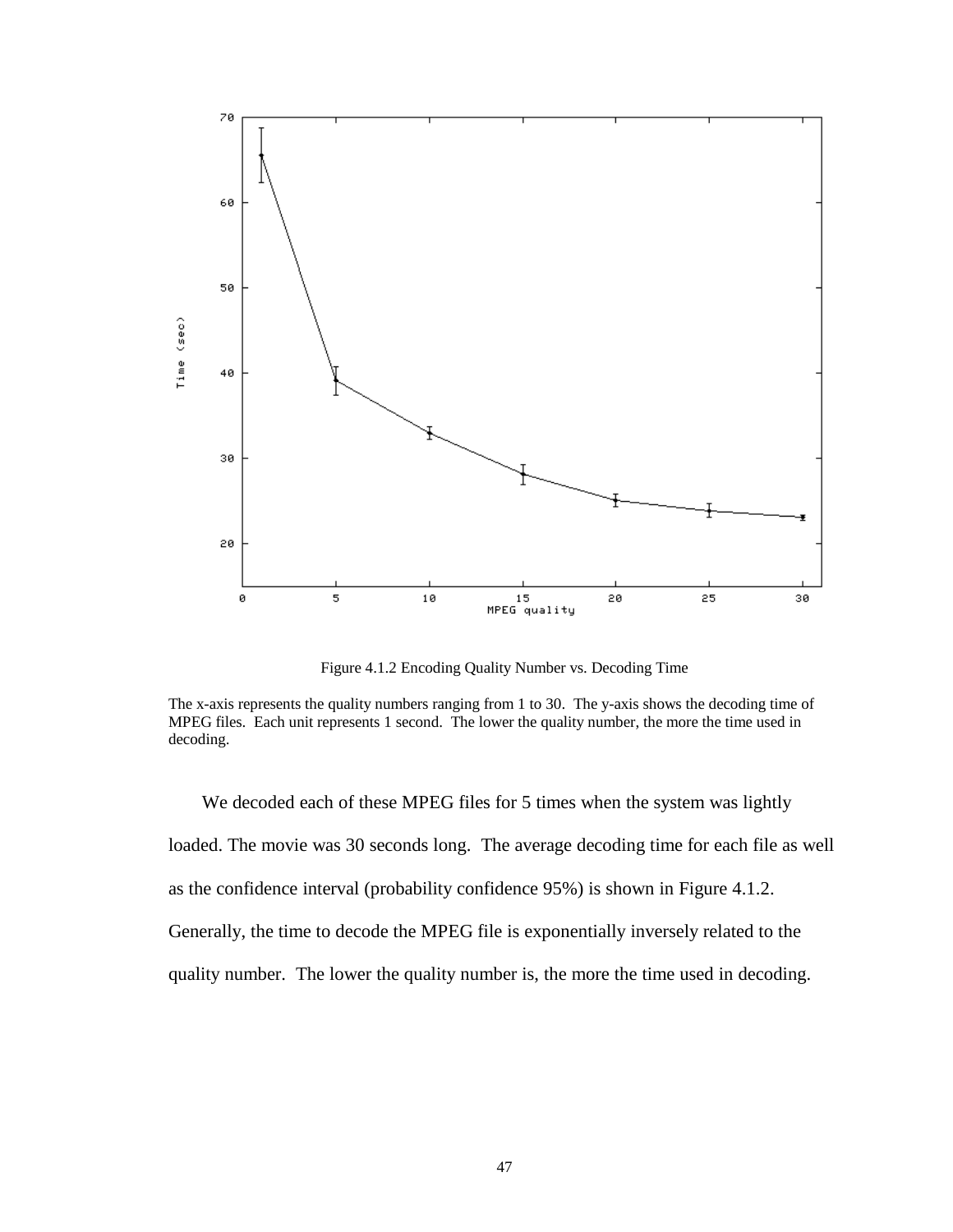Comparing Figure 4.1.1 and Figure 4.1.2, we can see that these two curves are very similar to each other. We conclude that the lower the quality number is, the greater the time that is spent decoding.

During the time we prepared for user study, we also noticed that the time for encoding is also affected by the quality of the encoding. Less time was spent in encoding low quality frames (these frames are with higher quality number). However, since for many real-time video applications, such as video-on-demand, the frames are pre-encoded before transmission, there is usually no encoding time involved when the transmission is happening. Thus, we omitted the discussion of encoding quality verses encoding time. We assume that encoding of frames has a similar relationship to MPEG quality as decoding does.

#### **4.2 High Quality vs. Low Quality**

In the user study, we encoded the primary frames with quality 1, which is the best quality. For the secondary frames, we encoded it with quality 25. With this quality level, the encoded frames have a much higher compression rate. Although the frame quality of such encoding is quite coarse, under typical Internet loss, the low quality frames have fewer chances to be displayed. In the redundancy repaired frames, only a small percent of frames are low quality. We chose a quality level of 25 for the secondary frames based on tests that indicated users could notice the degradation of the clearness, but the frames still conveyed the basic information of the contents. Figures 4.2.1 – 4.2.7 all capture the system effects of quality 1 versus quality 25 frames. Figure 4.2.1 compares the sizes of primary and secondary frames for one particular video stream. Figures 4.2.2 and 4.2.3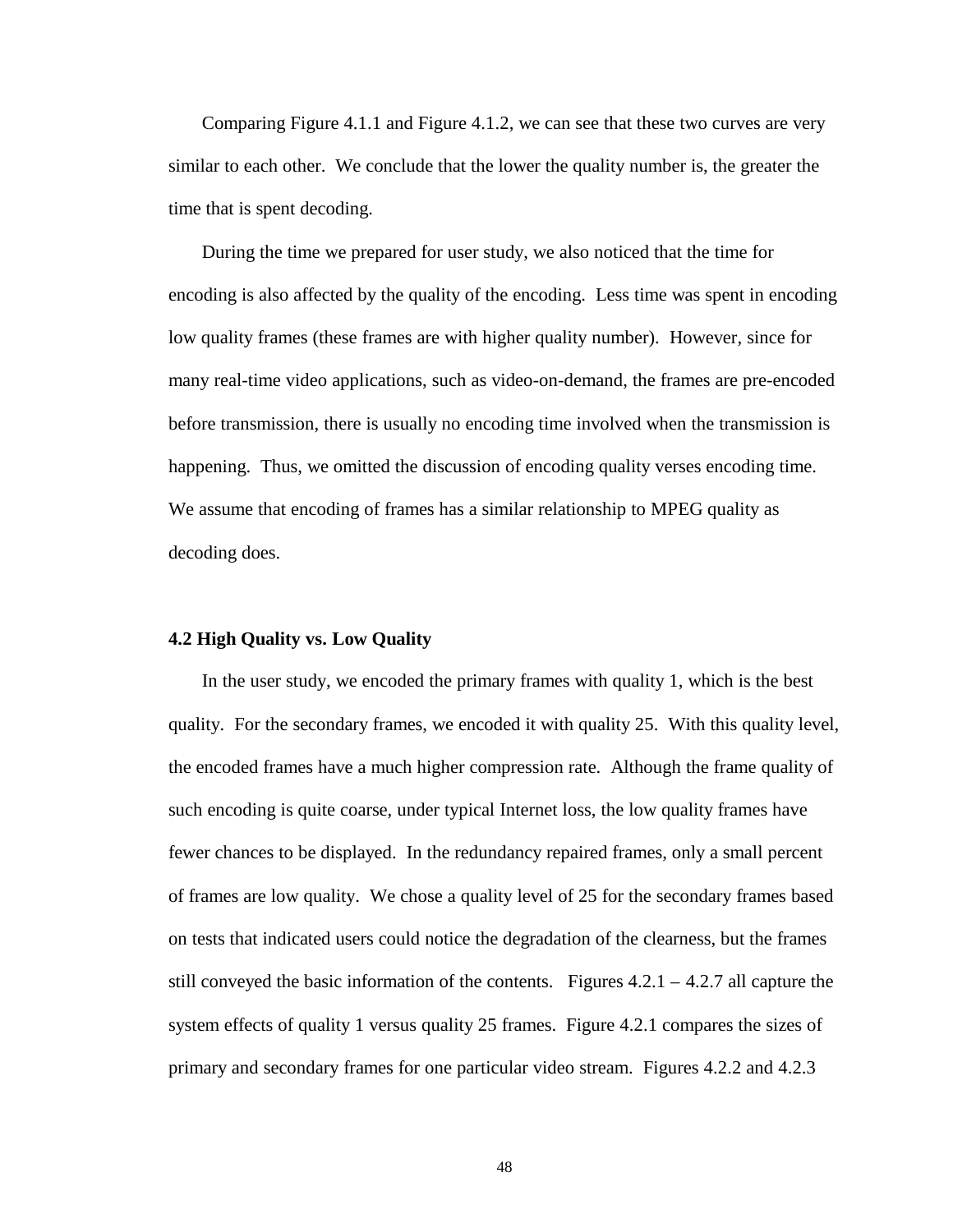gather the information of overhead ratio to the primary frames and Figures 4.2.4 - 4.2.7 compare the size differences for different kinds of videos.

![](_page_49_Figure_1.jpeg)

#### **4.2.1. Frame Size Differences**

Figure 4.2.1 Frame Size Difference for Primary Frames and Secondary Frames

The x-axis represents the type of frames to be examined. Information of three kinds of MPEG frames, I-, P-, B-, as well as the average of all the frames is shown in the figure. The y-axis represents the average size of each type of frame. This experiment was done on a news show movie.

Figure 4.2.1 compares the encoded sizes of primary frames vs. secondary frames with the same news type movie. The GOP we used is IBBPBBPBB. Information about 51 I-frames, 100 P-frames and 300 B-frames for each of these two quality levels are gathered to derive the result. From Figure 4.2.1, we can see that the average size of primary (quality number 1) I-frames is 29.2 Kbytes, while the average size of secondary (quality number 25) I-frames is 4.1 Kbytes. The average ratio of secondary I-frame size over primary I-frame size is about 14.25%. The confidence interval is between 14.01% and 14.49% with the probability confidence to be 95%.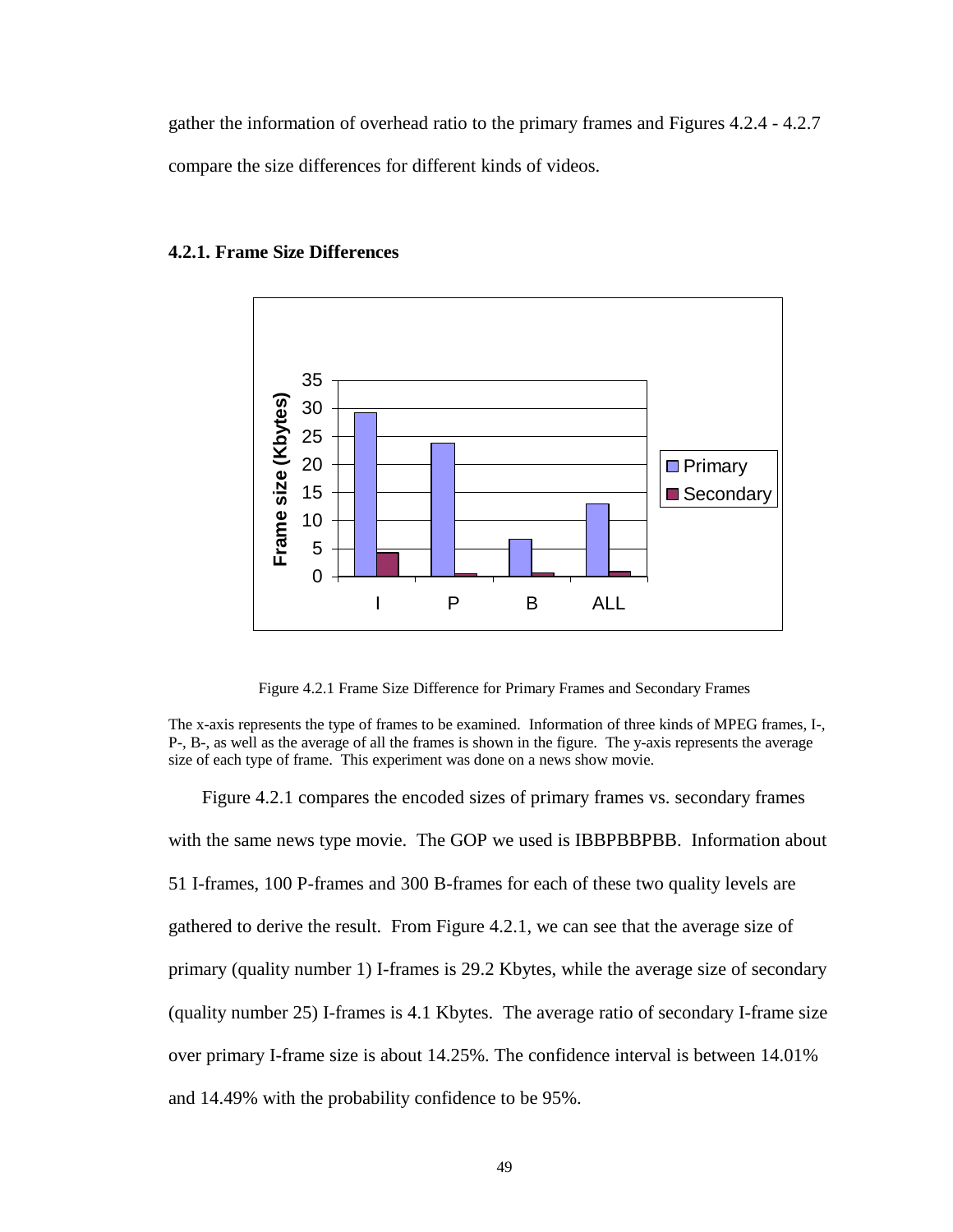Similarly, we got the data for P-frames and B-frames. The average size of primary P-frames is 23.8 Kbytes, which is slightly smaller than that of primary I-frames. However, the average size of secondary P-frames is 0.46 Kbytes, almost 10% of average size of secondary I-frames. The average ratio of secondary P-frame size over primary Pframe size is only about 1.8%, which is extremely low, with the probability confidence to be 95%, the confidence interval is between 1.5% and 2.0%.

Average size of primary B-frames is 6.6 Kbytes, which is about ¼ the size of primary I-frames. The average size of secondary B-frames is 0.53 Kbytes. The average ratio of secondary B-frame size over primary B-frame size is 12.8%, similar to that of Iframe, with the probability confidence to be 95%, the confidence interval is between 11.6% and 14.1%. Thus the size of secondary B-frames is about 13% of the primary counterparts.

After gathering the information of all the frames, we have the following result: average primary frame size is 13 Kbytes; average secondary frame size is 10 Kbytes; average ratio of secondary frame size over primary frame size is 10.5%; with the probability confidence to be 95%, the confidence interval is between 9.6% and 11.4%. Therefore, for this video clip, the average overhead that the redundancy (secondary frames) added to the video stream is about 10% of the primary frames.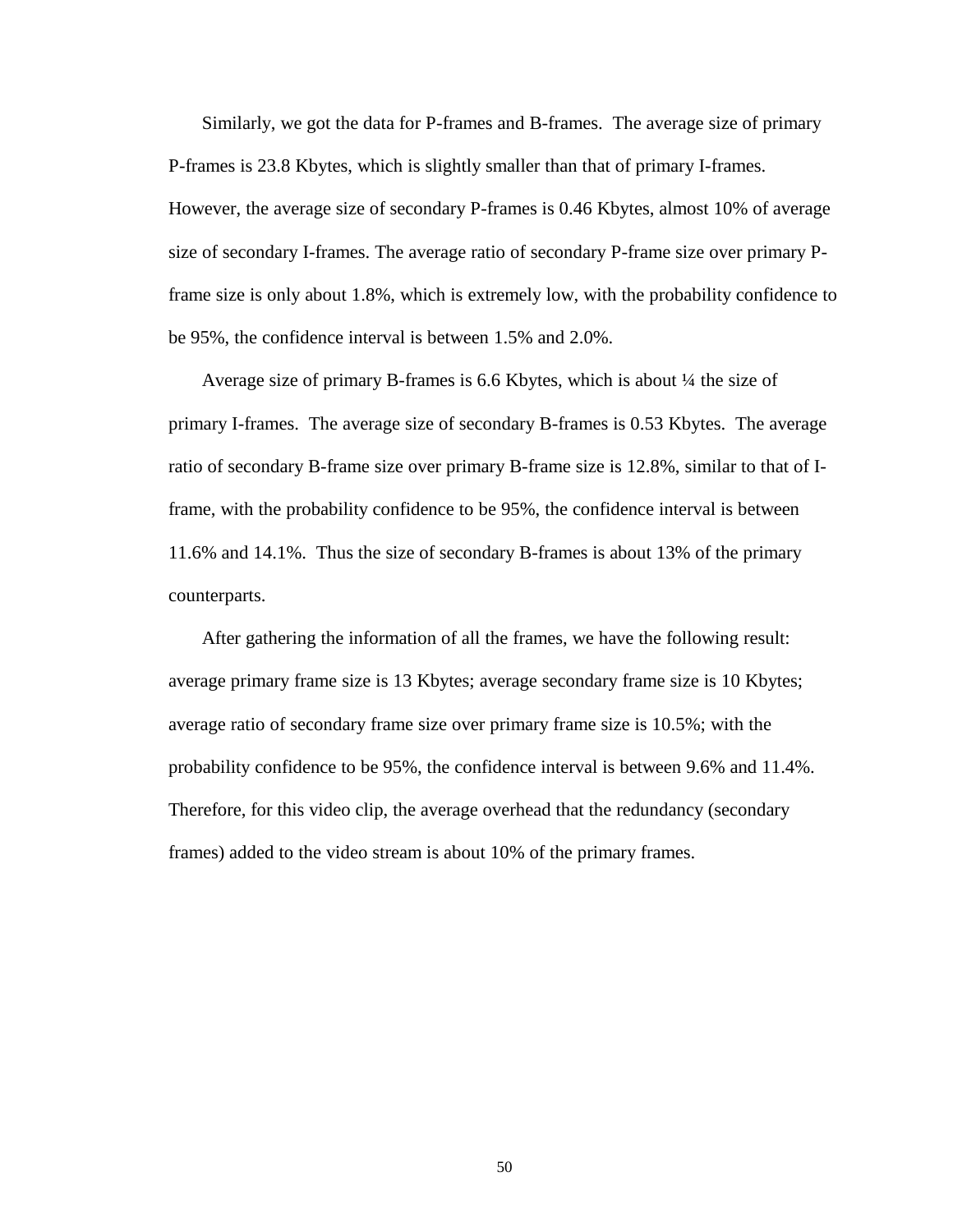#### **4.2.2. I-Frame, P-Frame, and B-Frame Size Differences**

In the above section, we examine the frame size differences of different quality numbers for one particular video (news type video). It is also possible that the contents in the video affect the encoding and the frame sizes. Figures 4.2.2 - 4.2.5 compare the Iframe, P-frame, and B-frame sizes for four kinds of videos: animations, sports, sitcoms, and news.

![](_page_51_Figure_2.jpeg)

Figure 4.2.2 Frames Size Differences for Four Videos

The x-axis represents different types of videos. Four basic types are examined here, animation, sports, sitcom, and news. The y-axis represents the average size of the all frames.

Figure 4.2.2 shows the frame size differences for all the I-, P-, and B-frames. The primary frames range from 9.0 Kbytes to 19.0 Kbytes, and the secondary frames range from 0.72 Kbytes to 1.4 Kbytes. The four secondary frame size vs. primary frame size ratios are 22%, 11%, 9%, and 11%. Most of them are about 10%, which we consider primary. The 22% one results from the high ratio of I-frames and B-frames. P-frames for the animation video are quite similar to other videos.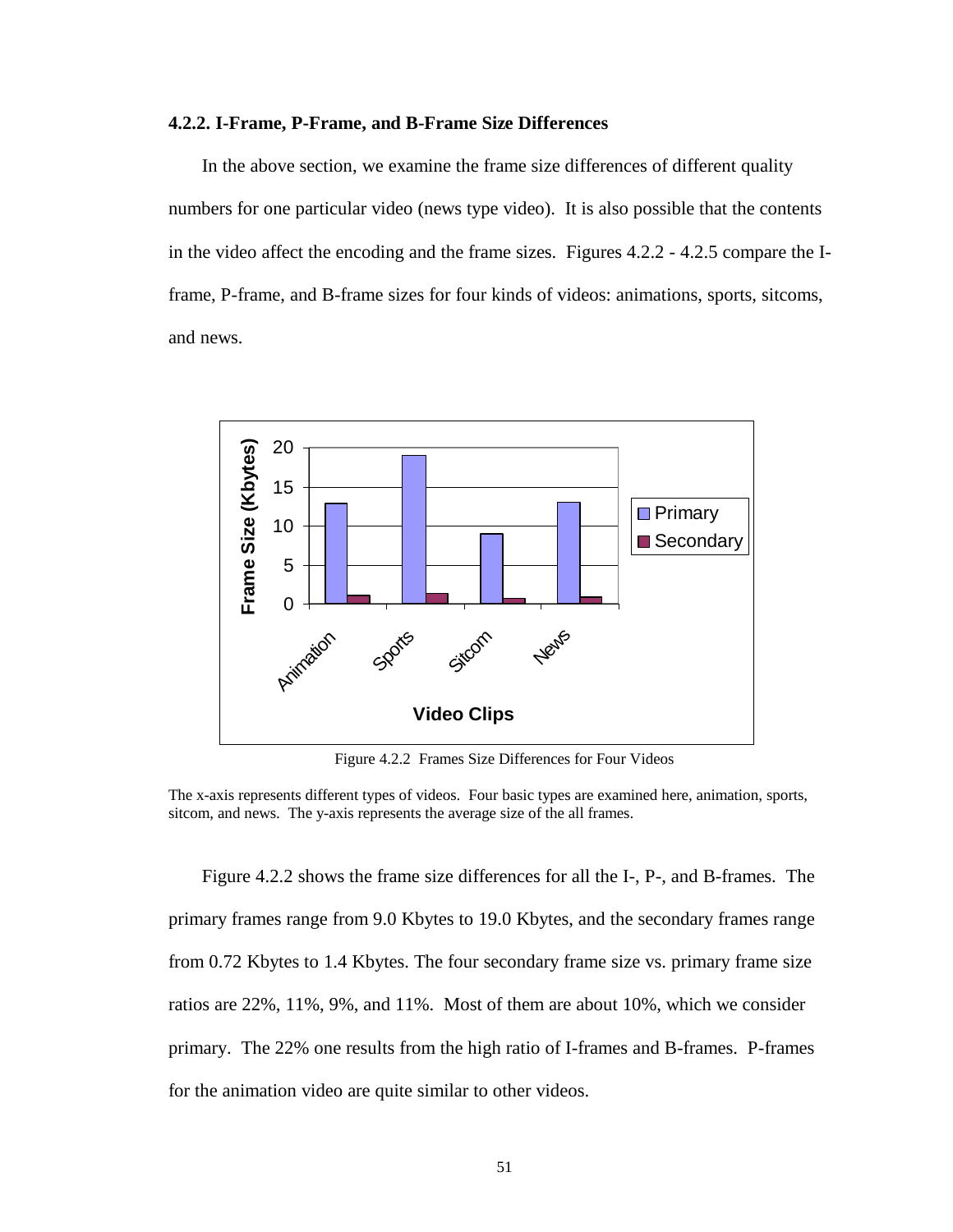![](_page_52_Figure_0.jpeg)

Figure 4.2.3 Ratios of the Overhead Size vs. Primary Frames Size

The x-axis represents different types of videos. Four basic types are examined here: animation, sports, sitcom, and news. The y-axis represents the average percentage of the secondary frame size over primary frame size.

In Figure 4.2.3 we can clearly see that ratios for sports, sitcom, and news are quite similar to each other. The overall average ratio, I-frame ratio and B-frame ratio are all between 9% and 14%. The ratios for all the P-frames are very low. All of them are below 5% with most of them below 2%. P-frames are relatively important within the MPEG frames and the overhead for secondary P-frames is very low suggesting that they are excellent candidates for redundancy.

Figure 4.2.4 compares the I-frame sizes for four different videos. For primary frames, the average size varies from 38.8 Kbytes to 16.9 Kbytes. Despite of the differences, all of them are more than 15k bytes. For secondary frames, the average sizes are in the range of 2.1 Kbytes and 5.9 Kbytes. Most of them are less than 5k bytes. The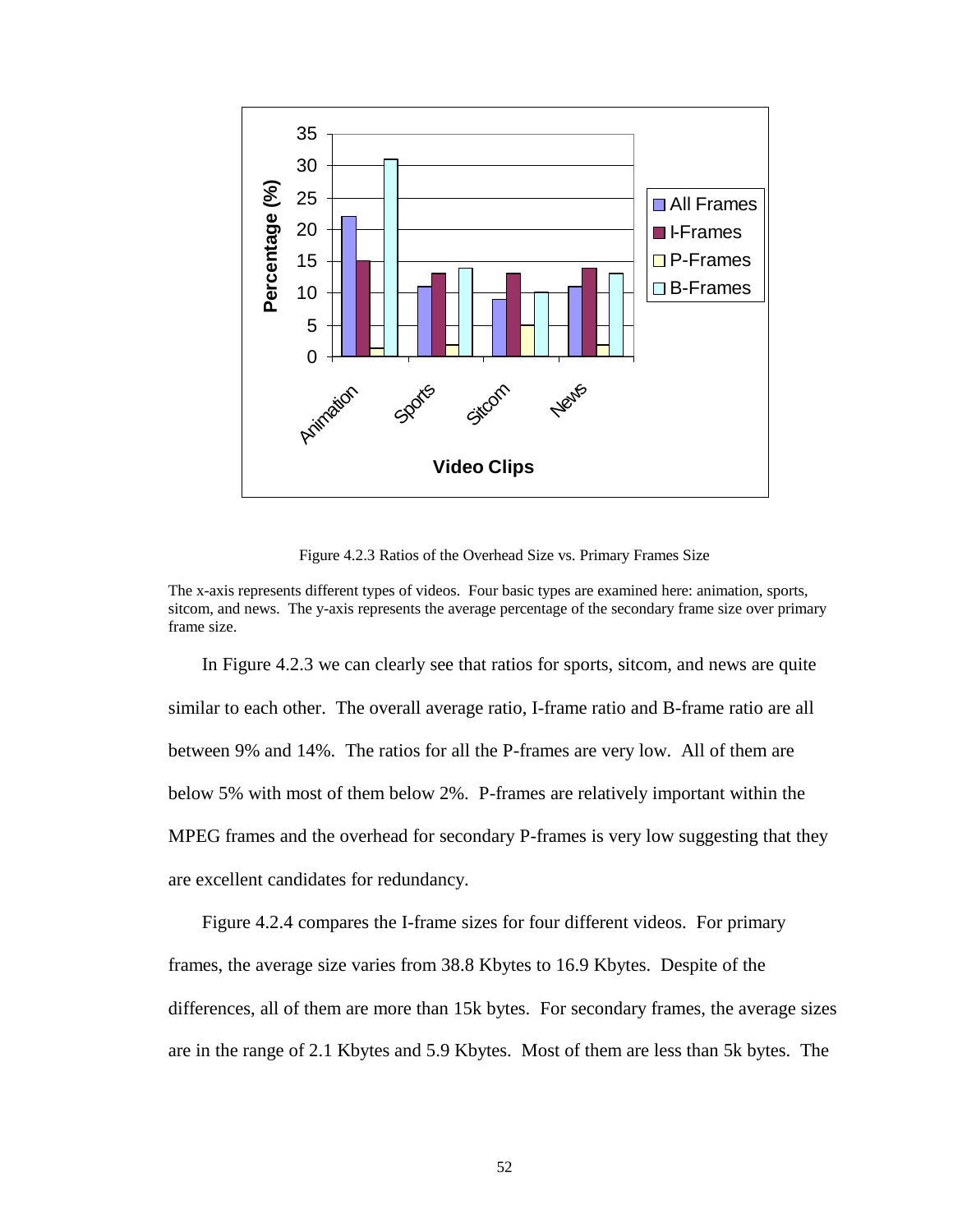four secondary frame size vs. primary frame size ratios are 15%, 13%, 13%, and 14%. All of them are about 14%.

![](_page_53_Figure_1.jpeg)

Figure 4.2.4 I-frame Size Differences for Different Videos

The x-axis represents different types of videos. Four basic types are examined here: animations, sports, sitcoms, and news. The y-axis represents the average size of the I-frames.

Similarly, in Figure 4.2.5 the P-frame sizes for different videos are compared. For primary frames, the average size varies from 28.1 Kbytes to 15.3 Kbytes. Most of them are greater than 15 Kbytes. However for secondary frames, the average sizes are in the range of 0.3 to 1.4 Kbytes. Most of them are much less them 1k. The four secondary frame size vs. primary frame size ratios are 1.3%, 1.9%, 4.9%, and 1.8%. All of them are less than 5% and most of them are less than 2%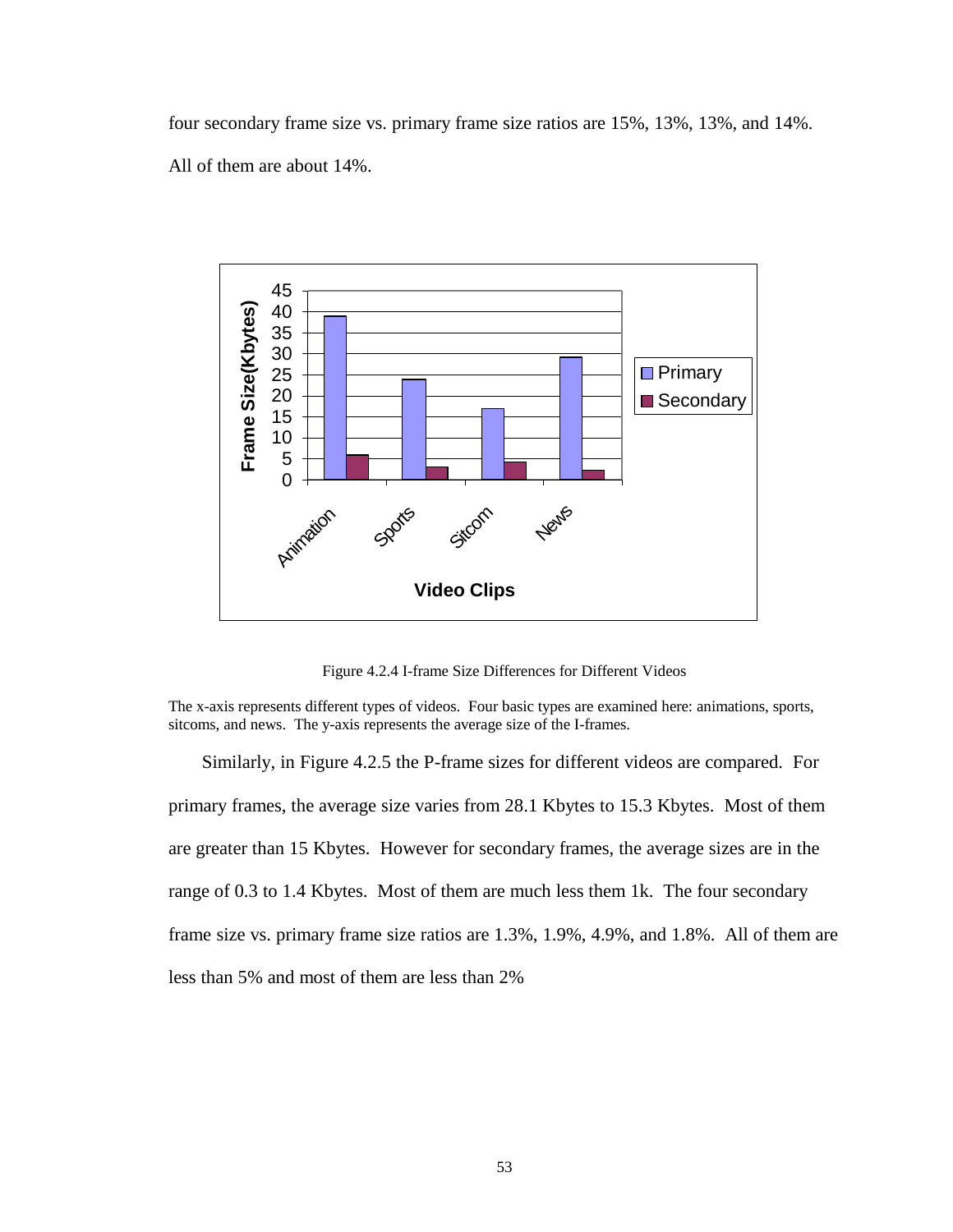![](_page_54_Figure_0.jpeg)

Figure 4.2.5 P-frame Size Differences for Different Videos

The x-axis represents different types of videos. Four basic types are examined here: animations, sports, sitcoms, and news. The y-axis represents the average size of the P-frames.

![](_page_54_Figure_3.jpeg)

Figure 4.2.6 B-frame Size Differences for Different Videos

The x-axis represents different types of videos. Four basic types are examined here: animations, sports, sitcoms, and news. The y-axis represents the average size of the B-frames.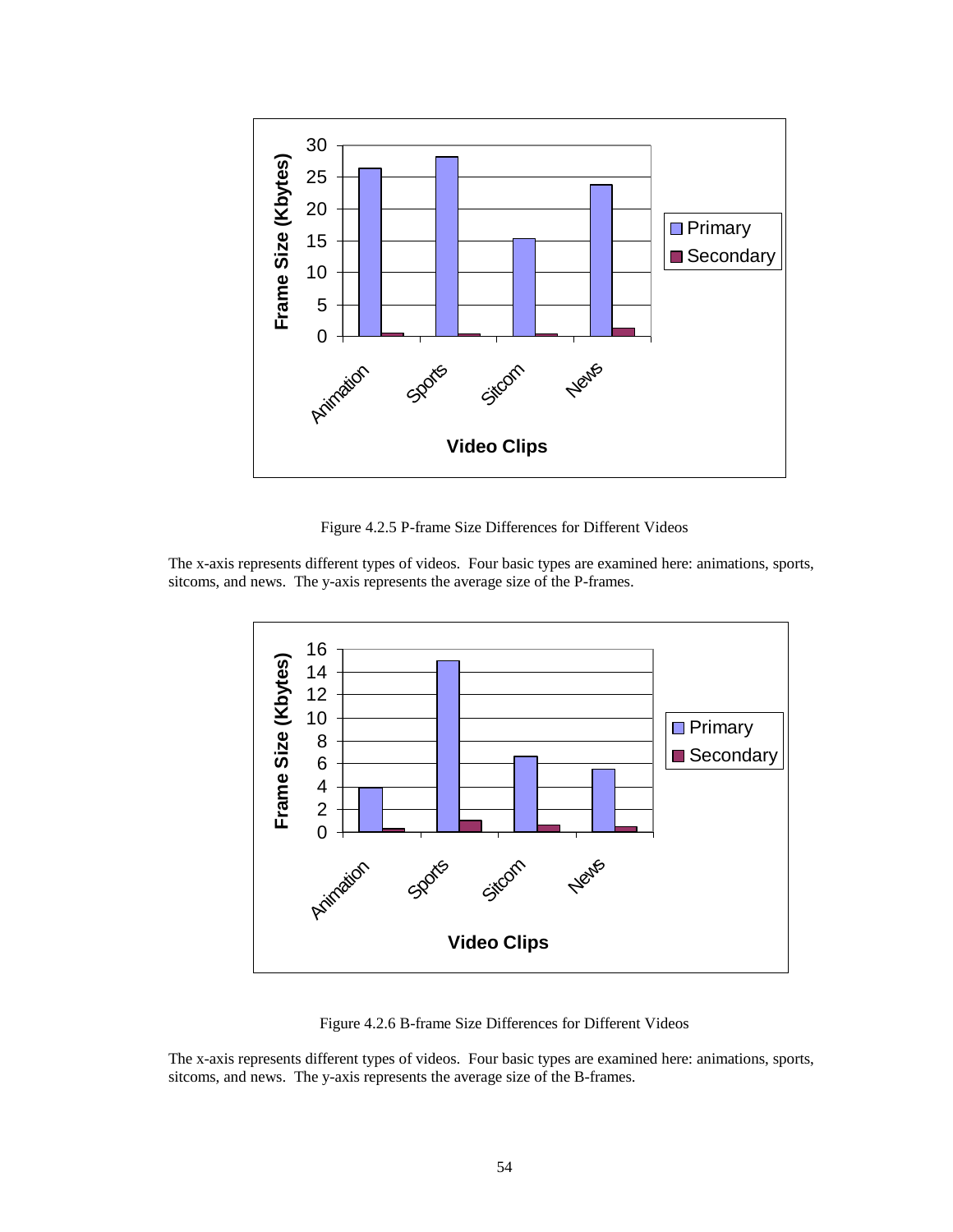Similar analysis for B-frames is shown in Figure 4.2.6. The size of B-frames is much smaller than the size of I-frames and P-frames. For primary frames, the average size varies from 14.9 Kbytes to 3.9 Kbytes. Most of them are between 10k and 3k. For secondary frames, the average sizes are in the range of 0.3 to 1.0 Kbytes. Most of them are much less them 1k. The four secondary frame size vs. primary frame size ratios are 31%, 14%, 10%, and 13%. Three of them are about 13%, which is similar to the ratio of I-frames. The animation has a very high ratio (31%). Some properties of the animation video may have properties that are different much from the real world videos. The highest average size is from the sports video. We believe that it is because of the frequently changing scenes that make the adjacent frames vary much from each other more than the other videos. B-frames have the highest compression rate of MPEG frames. Even when the ratio is very high (31%), the average secondary frame size is 0.3 Kbytes, which is very low compared to the I-frames and P-frames, which have averages of 5k and 1k respectively.

Figure 4.2.7 shows the average ratios of the size of the overhead over the size of the primary frames. With the probability confidence to be 95%, we computed the confidence interval for I-frames, P-frames, B-frames, and all I-, P-, B-frames.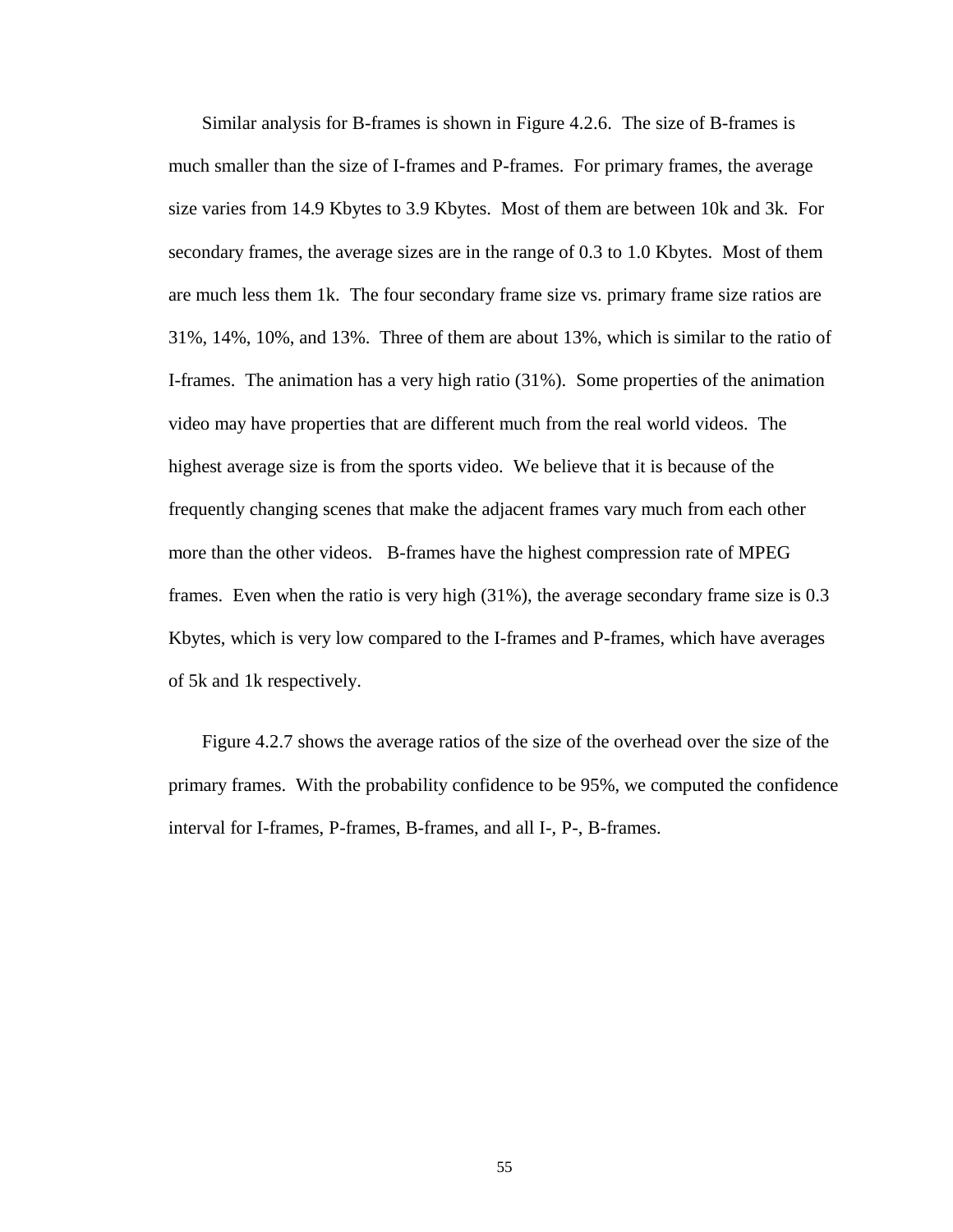![](_page_56_Figure_0.jpeg)

Figure 4.2.7 Ratios of Overhead Over Frame Size

In this Figure, All in x-axis represents all the I-, P-, B-frames. I represents I-frame, P-represents Pframe and B-represents B-frames.

From Figure 4.2.7, we can conclude that for I- and P-frames, there is little variance in the ratios. The ratios for different video clips tend to be close to each other. While there can be a lot of variance with the ratio of B-frames, which makes the overall ratio vary dramatically. However, since B-frames are the least important frames with MPEG encoding scheme, the need to repair lost B-frame is not as beneficial as for I-frames and P-frames. One option for us to reduce the overhead the secondary frames added to the system and network transmission is to transmit secondary frames only for I-frames and Pframes. Since the overhead sizes of these two kinds of frames are more predictable and the main purpose of this repair technique can be fulfilled by the modified version of the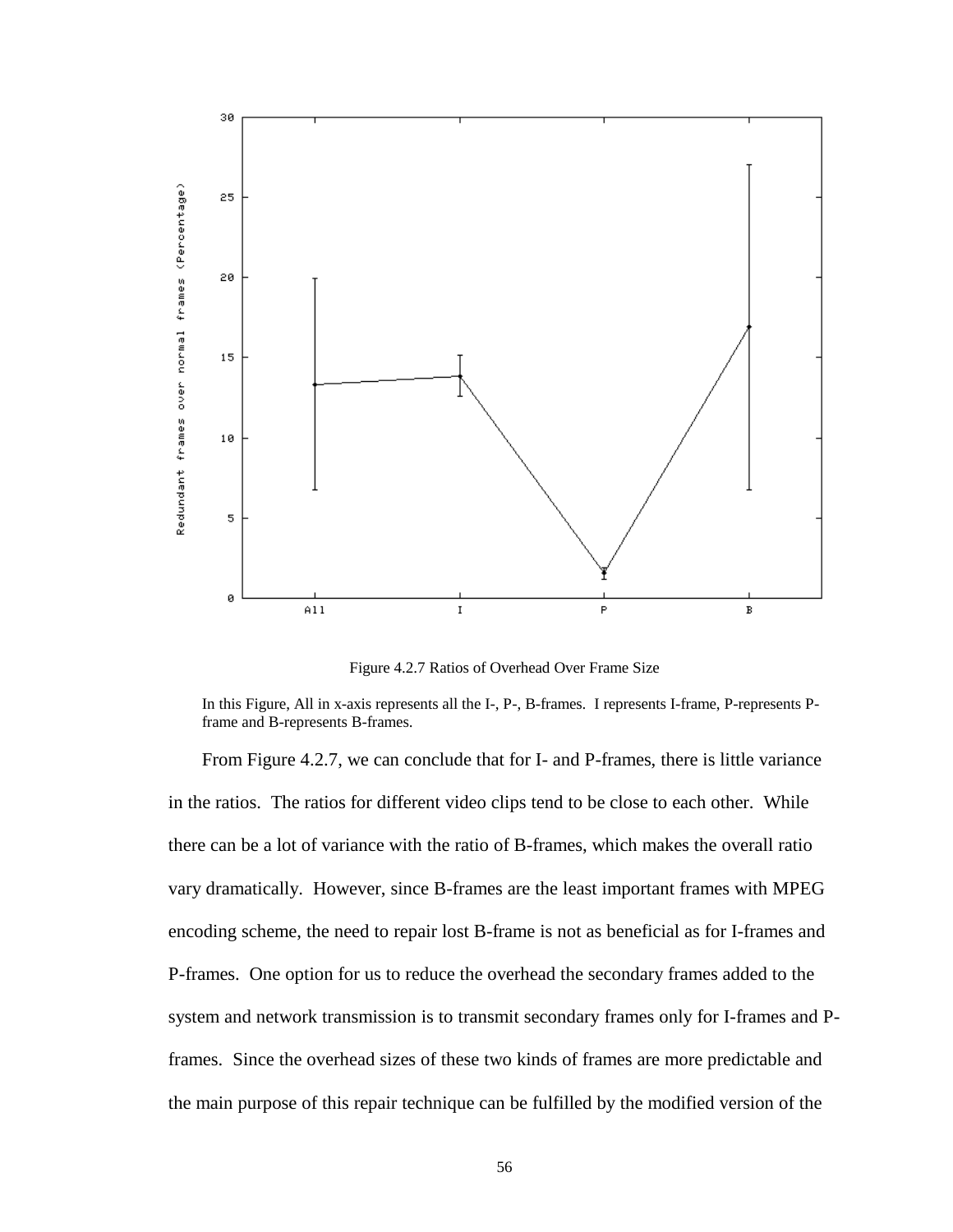our approach, the large variance in B-frame overhead size is not of much importance. Even if we do transmit the secondary frames for B-frames, the absolute overhead size for each frame is about 343 bytes, which is very low compared to I- and P-frame's overhead.

### **4.3 Summary**

In this chapter we analyzed the overhead the secondary frames added to the system and network.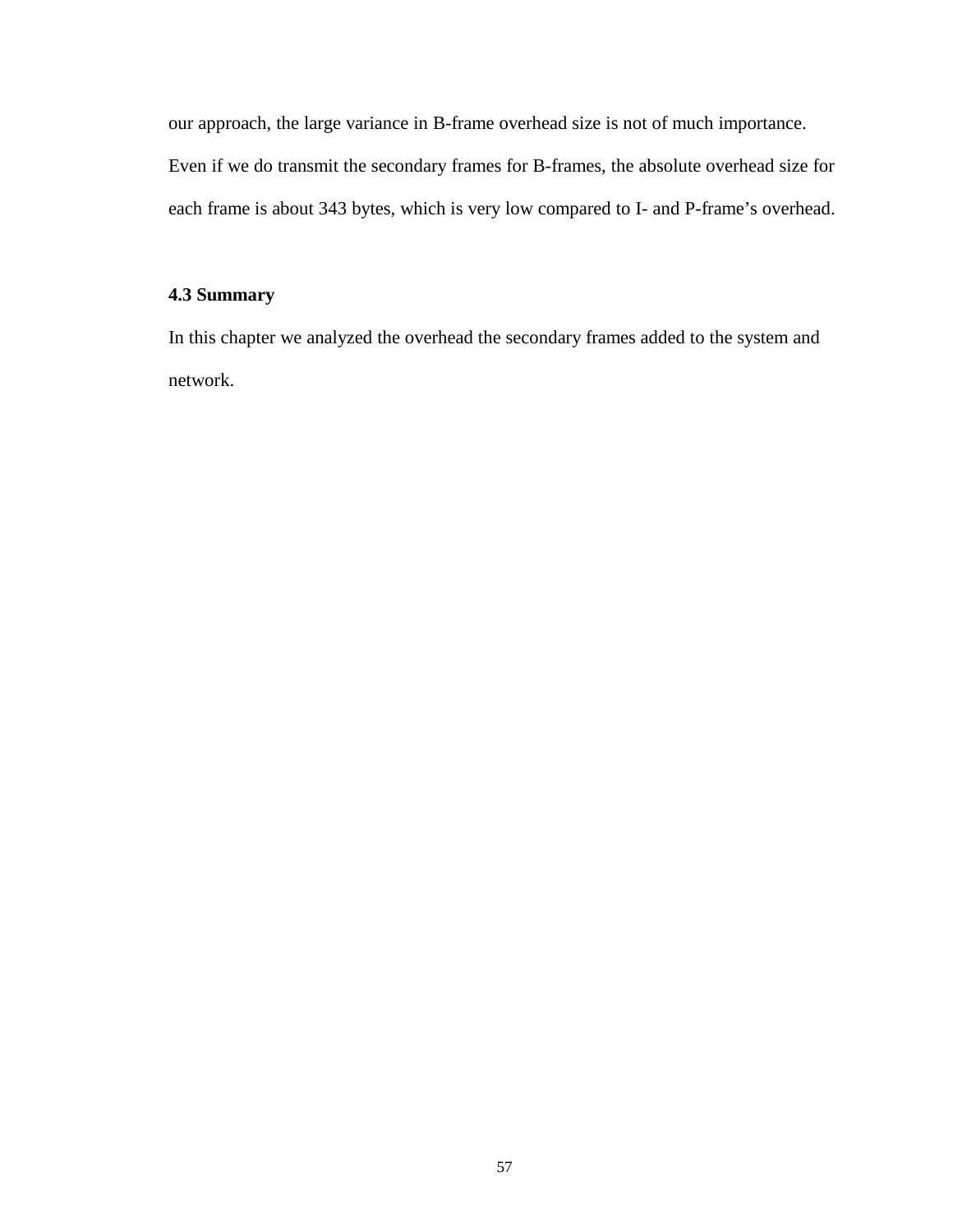## **Chapter 5: Conclusions**

In this thesis, we present a solution to ameliorate the effects of network data loss for video data transmission. Our approach piggy-backs redundant video frames within the transmitted video stream in order to repair lost frames. At the sender, images are compressed into two versions, one with high quality and a large frame size, the other with low quality and a small frame size. High quality frames are sent to the receiver as the primary frame, while low quality frames are piggy-backed with the next primary frame as the redundant frames. In the case the primary frame is lost, the corresponding low redundant quality frame is used to replace it. We investigated the effect of this approach on users, as well as on the system.

With single frame loss, most loss can be repaired by the redundancy added to the video stream. When the loss rate is 20%, the quality of repaired video is rated about 65% greater than that of normal video. Even when the loss rate is low, such as 1%, without the existence of redundancy the degradation of video quality can be easily noticed. With 1% single loss, perceptual quality can drop as much as 20% from video with no loss, while the average quality with 1% single loss redundancy repaired video streams is very close to that of perfect videos. We conclude that video redundancy competely repairs the perceptual quality in the presence of single consequent packet loss, the major loss pattern.

We also examined how the loss pattern reduces the effectiveness of this technique. With the same loss rate, higher consecutive loss results in a better perceptual quality for normal video streams. However, for the redundancy repaired videos, this is not the case. When four consecutive frames are lost, at least one important frame (I- or P-frame) is lost and the chance of this particular frame can be repaired is low. It is unlikely that the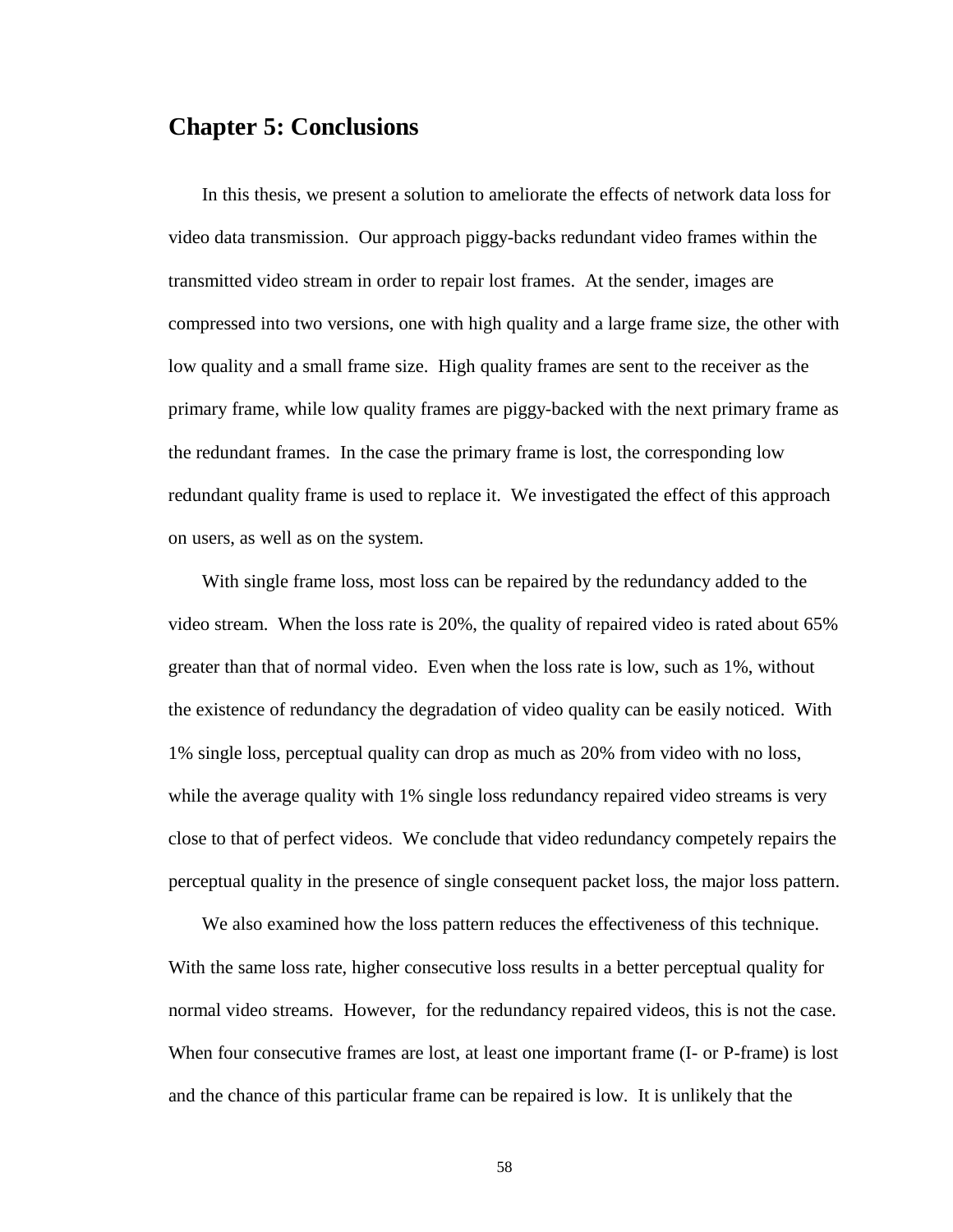redundancy scheme will make significant differences in the presence of bursty loss. However, a pattern of more than two frames lost in a sequence rarely happens when the loss rate is relatively low. Video redundancy is a reasonable repair method when the loss rate is under 20%. Moreover, at a very high loss rate, perceptual quality is bound to suffer under all repair schemes.

The advantage of video redundancy is that it improves the video quality in the presence of most packet loss, while the disadvantage is that it adds overhead to the system and the network. Low quality frames need time and space to be read, multiplexed, transmitted, and extracted. The extra time and space depends mainly on the size of low quality frames. The analysis shows that size of low quality frames is only between 9% and 10% that of high quality frames. If we choose to only repair I- and Pframes, the ratio can be further reduced and will add an even smaller overhead.

In summary, we proposed a method to encode two different versions of frames for the same video at the sender. We designed a means to simulate the effect of data loss and repair the lost high quality data by low quality redundancy. We conducted a user study to measure the effects of this repair technique. Results of the user study indicate that with the addition of about 10% overhead, video redundancy can greatly improve the perceptual quality of video streams in the presence packet loss.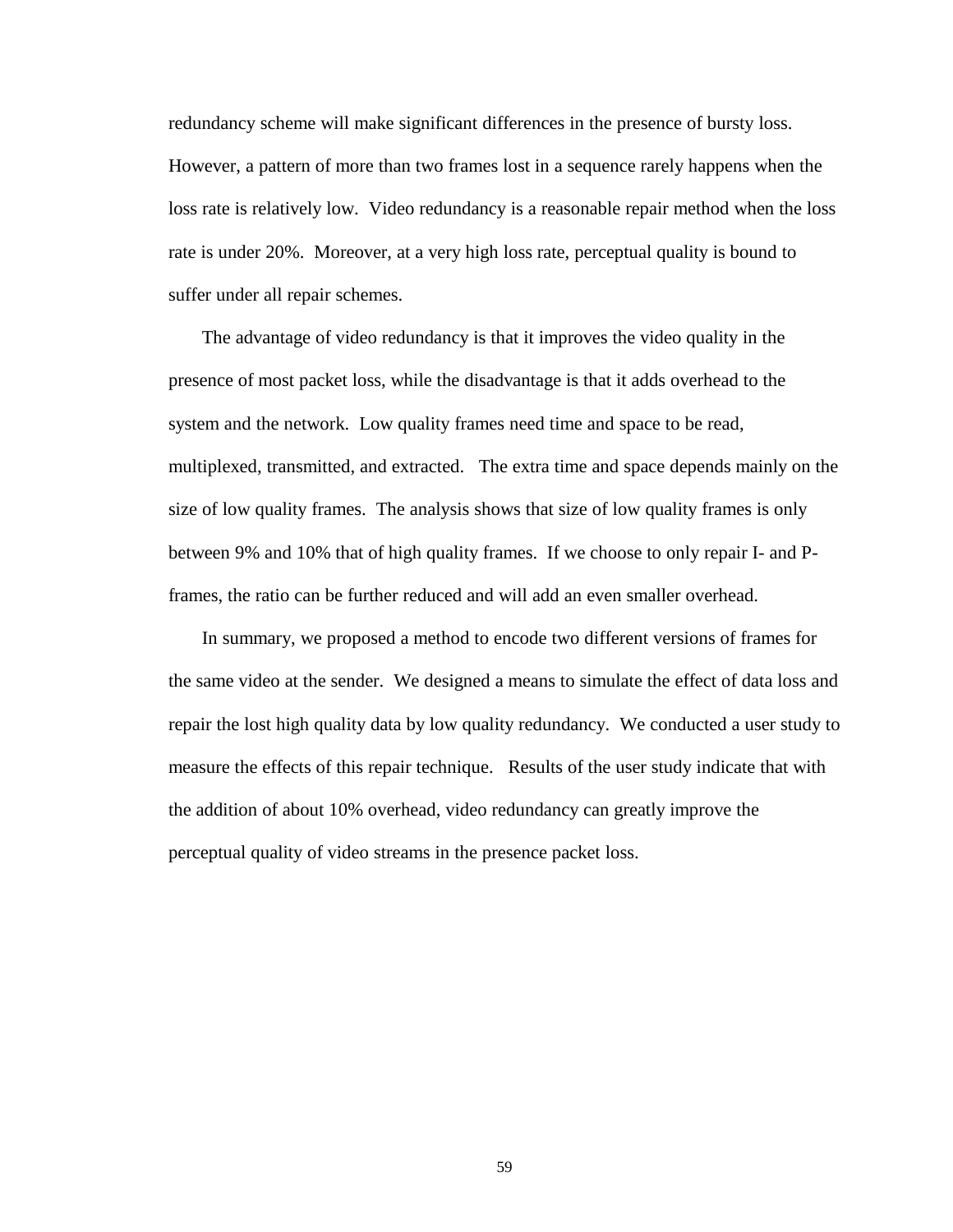### **Chapter 6: Future Work**

Our redundancy repair technique may introduce some delay and jitter, which we did not measure. If each frame is to be decoded and played as soon as it arrives, there will be a halt during the display when one packet is lost. The decoder has nothing to process, but must wait for the arrival of next packet. The secondary frame will be extracted, decoded and played after the one frame halt. To keep the right timing, next frame will be played right after it, which makes an abrupt jump to the next scene. Analysis on how much jitter video redundancy introduces to the display and how to solve this problem can be an interesting issue for future research.

Some packet loss is due to network congestion. With the addition of overhead to video streams, network traffic could become more congested resulting in more packet loss. To what degree will the overhead affect network congestion could be another area for further study.

Another topic for future work is to compare video redundancy with other repair techniques and measure the effects each technique has on Perceptual Quality. For example, Interleaving introduces no system overhead, but the effect of small losses on Perceptual Quality is uncertain. Retransmission can improve the quality of each image, with a trade-off of longer delay. Media independent FEC may have lower system overhead, but the number of losses it can repair may be much less, resulting in lower Perceptual Quality.

Lastly, there are a variety of possible modifications to video redundancy. Depending on the transmission requirements and resource availability, video redundancy can be modified to serve special purposes. When a larger end-to-end delay is tolerable, it is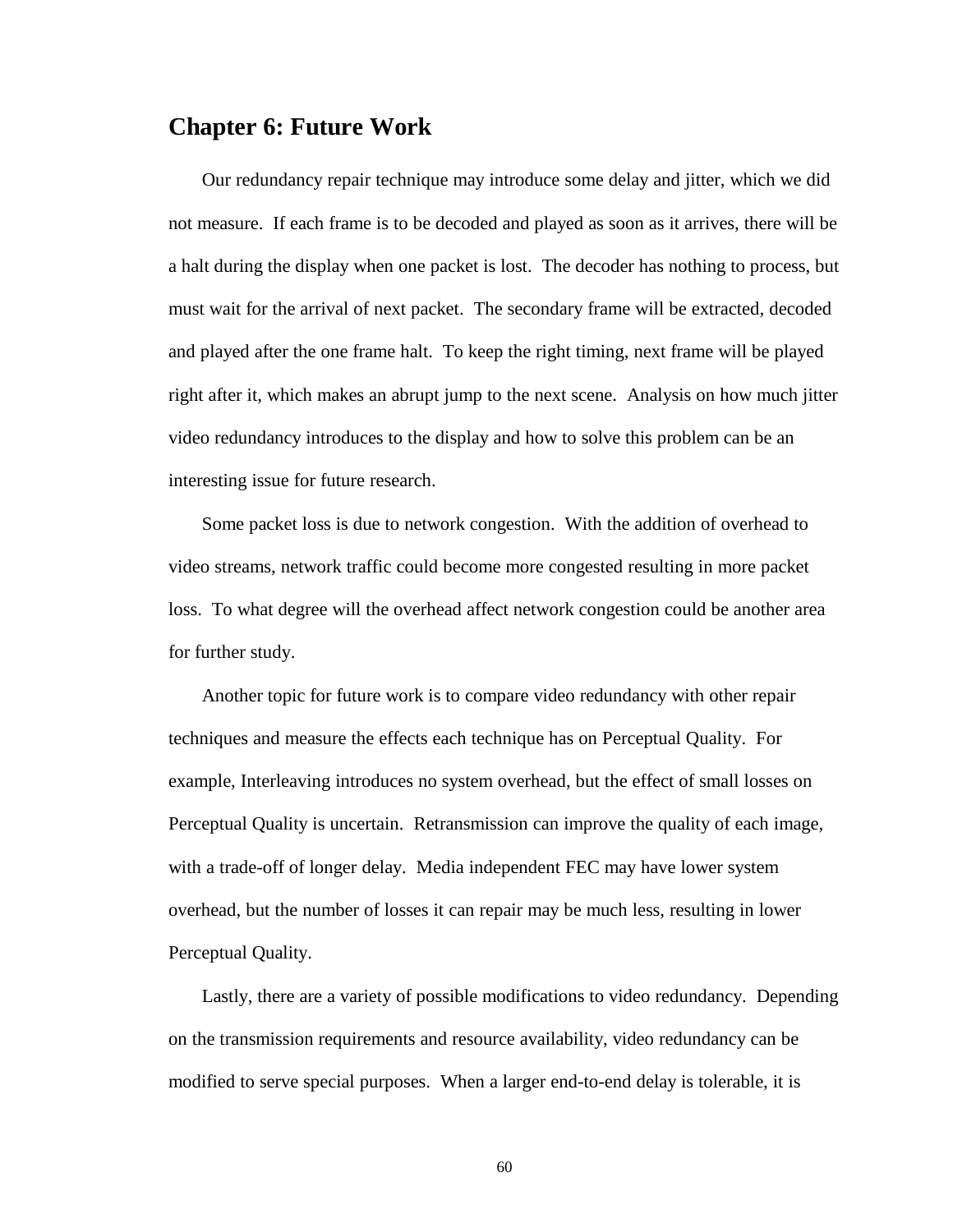possible to piggy-back the transmission of the secondary frame 3 or 4 or even more frames back in order to repair even in presence of bursty loss. When the buffer or network bandwidth is scarce, the omission of redundancy for B-frame can be helpful to provide better service. It is also possible to combine video redundancy with other repair techniques, such as interleaving. In the case that only part of the primary frame, such as one or more macro blocks, is lost or corrupted, the counterpart in the low quality frame can be used to repair the specific part. Application of this technique to a compression scheme other than MPEG-1 can also be studied.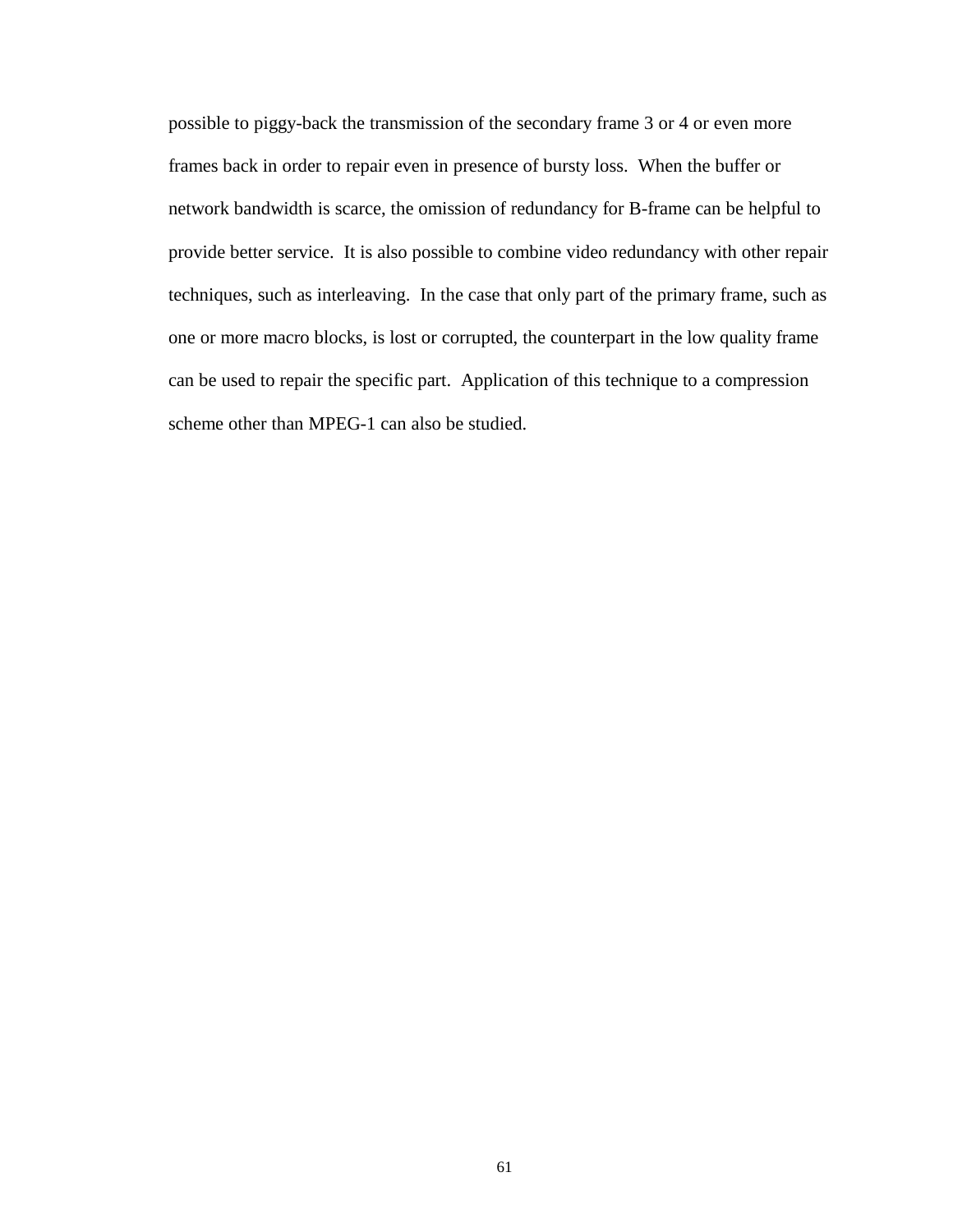### **Appendix A: Tools Used in the Simulation**

• mpeg\_encode This command takes in a sequence of input files and generate the

MPEG file. The encoder is invoked in the following manner:

**mpeg\_encode** <options> parameter\_file

In the parameter file we need to specify the following the parameters for the encoding

Q-Scale: The quantization scale values give a trade-off between quality and

compression. Usage:

IQ-Scale num

PQ-Scale num

BQ-Scale num

Larger numbers give better compression, but worse quality. The quality numbers

are peak signal-to-noise ratio, defined as (20 log10) \* 255 / SQR(MSE), where

MSE is the mean squared error.

IPB Pattern: The sequence of I, P, and B-frames. Usage:

PATTERN <IPB pattern>

Specifying Input and output files: The encoder can accept five base types of input

file: PPM, PNM, JMOVIE, JPEG, and YUV. Usage:

BASE\_FILE\_FORMAT format

YUV\_SIZE widthxheight

YUV\_FORMAT yuv\_format

INPUT\_DIR directory

INPUT

filename.\*.yuv [start-end]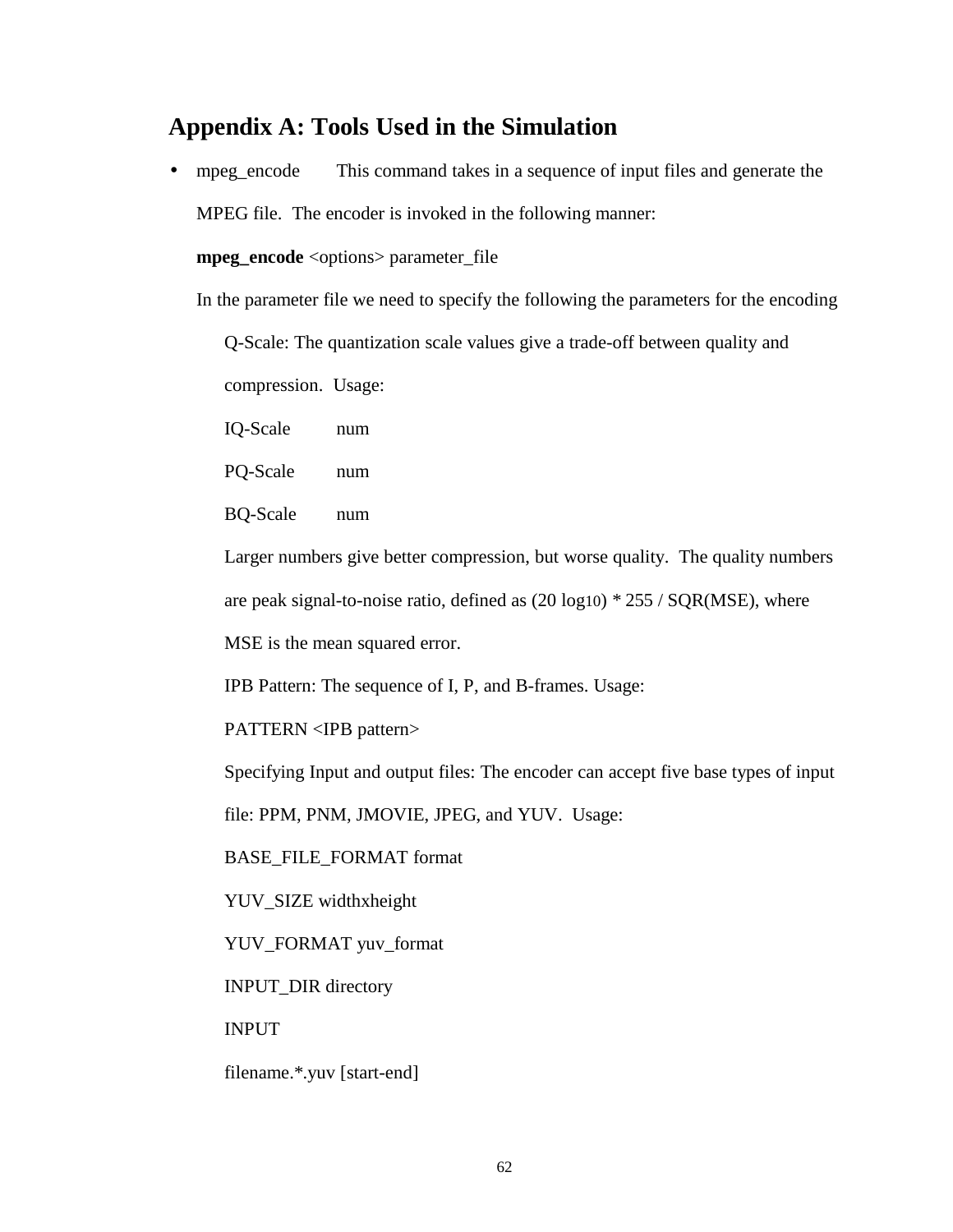#### END\_INPUT

Frame rate

With this encoder, we can specify the frame rate to be one of the eight legal values. Usage:

FRAME\_RATE float

Float is one of {23.976, 24, 25, 29.97, 30, 50, 59.94, 60}.

We specify the frame rate for our video streams to be 30fps.

In the command line we could specify:

1. Encoding frames at a time: Instead of encoding an entire sequence, we can encode individual frames. These frames can later be joined together to form an MPEG file. Usage:

-frames first\_frame last\_frame

Output will be placed in separate files, one per frame, with the filenames being the normal output file with the suffix ".frame.<frame num>".

The frames can be combined as: -combine\_frames. But in the parameter file, it need to use FRAME\_INPUT\_DIR, FRAME\_INPUT, FRAME\_END\_INPUT instead.

• ppmtoeyuv This command takes in a file in PPM format and convert it into EYUV format. Usage:

**ppmtoeyuv** filename.ppm filename.yuv

Decoding tools: Berkeley MPEG-2 player and Microsoft Media Player.

• mpeg\_play This command takes in a mpeg file and display it to screen. It works in UNIX system. Usage: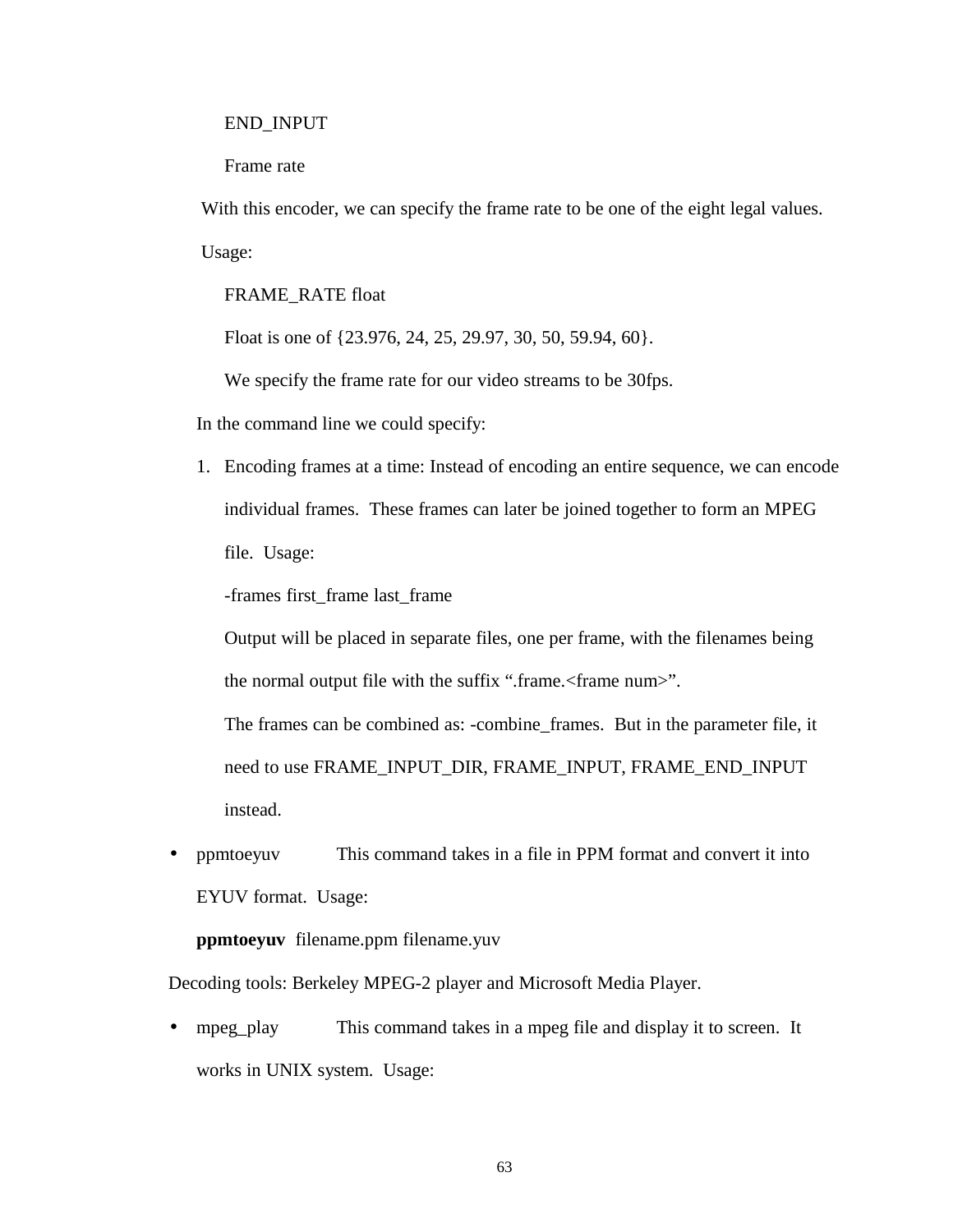### **mpeg\_play** filename.mpg

It has an option of breaking the mpeg file into each individual frame rather than display it to the screen. It takes in a mpeg file and output frames with the name filename.mpeg.<frame num>.ppm. Usage:

**mpeg\_play** –dither ppm filename.mpg

• Microsoft Media Player This player works on Windows NT platform. Usage: **mplayer2** filename.mpg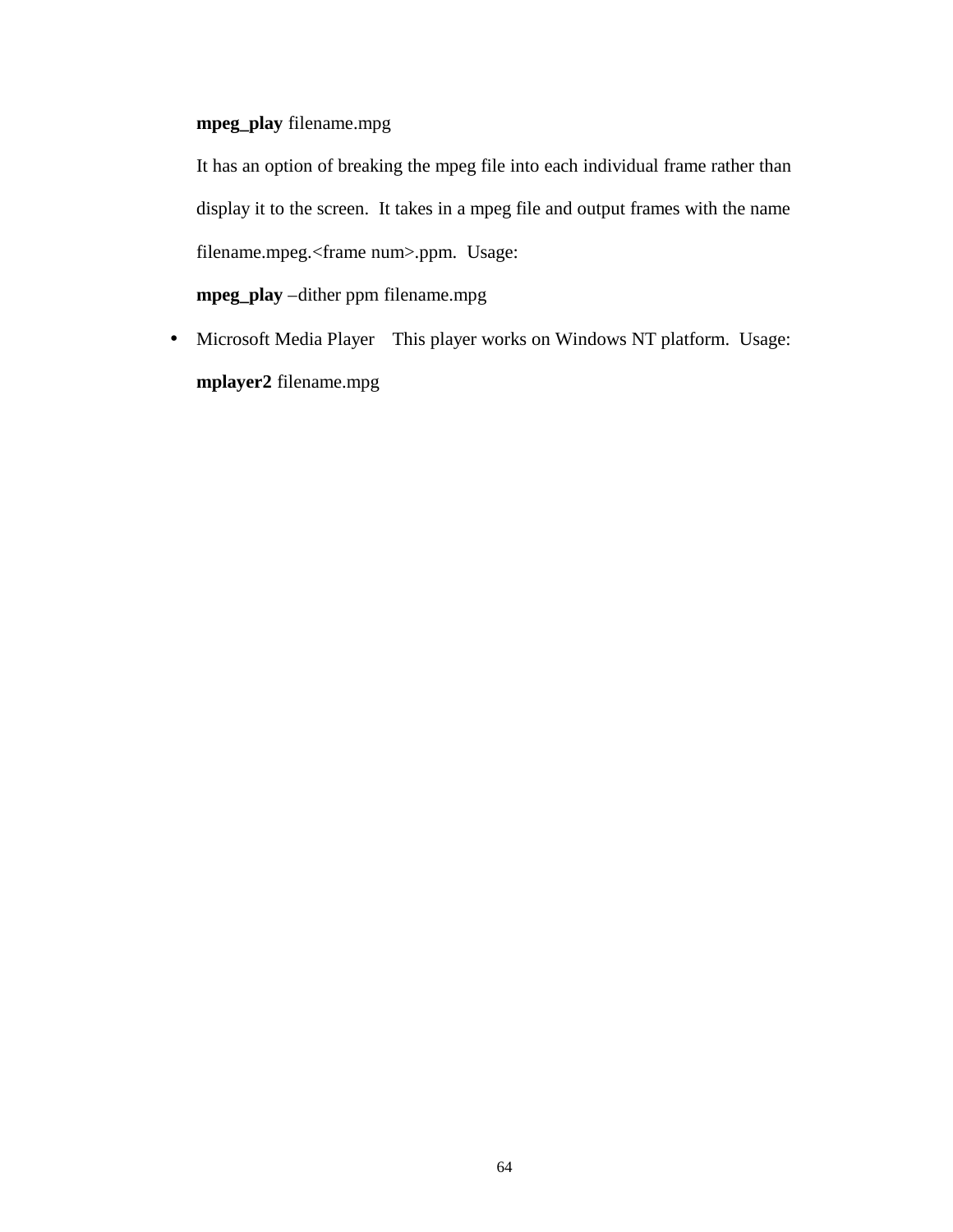### **Appendix B: How to Simulate the Lost Frames**

We generate a loss table based on the loss rate and loss pattern. For each frame, we use a function to decide whether it is lost or not: rand(50/lossrate). Function rand(num) can generate a number between 0 and num. If this number is between 0 and 1, we would consider the frame lost. This function is for single loss only. The loss rate can be any number between 1 and 50. The possibility of the number falls into the range of 0 and 1 is  $(2 * loss rate)$ %. This is because to force it to be single loss, we examined only half of the frames. If there were 100 frames in the video stream, only those with odd sequence number are examined. Consider loss rate to be 10%, rand() would generate a number between 0 and 5. For 50 frames, approximately 10 of them will get the number less than 1. Overall, about 10% of the frames will be "lost".

For the consecutive loss, we simplified it to narrow down the study focus. In one video, all the loss would have the same consecutive loss number. If we specify it to be 2, all the lost frames would be 2 adjacent frames. The function to determine this kind of loss is modified to: rand ( $(50*num)/lossrate$ ), where the num is the consecutive loss number.

The relationship between the actual frame sequence number and the transmission sequence number for this pattern is:

For I frame:  $n = \text{tn}(n) + 2$ , where  $n! = 1$ .  $n = \text{tn}(n)$ , where  $n = 1$ . For P frame:  $n = \text{tn}(n) + 2$ . For B frame:  $n = \text{tn}(n) -1$ .

In these equations, *n* is the actual sequence of the frame, where  $tn(n)$  is the sequence number of the frame during the transmission.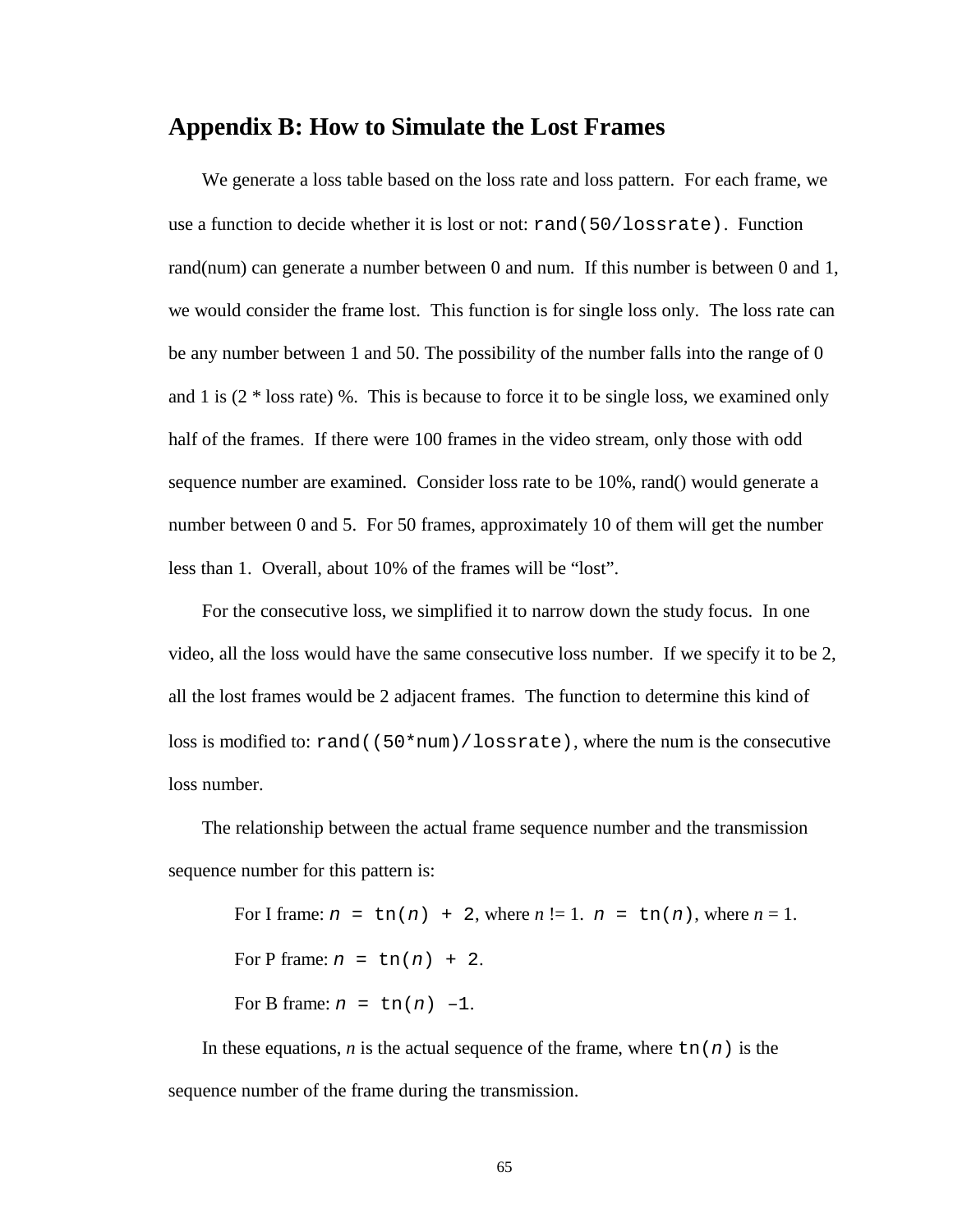With the above functions, we could decide for each particular frame in the video stream, whether to "lose" it or not. A loss table can be generated to map the information of all the frames in one video stream. Figure A.1 shows an example of the loss table. In this table, the I, P, and B defines the type of the frame. Each of them is followed by a number of 0, 1, and 2. These numbers indicate the status of the frames.

0: This frame is not lost.

1: This frame is lost and there is a secondary frame available for repair.

2: This frame is lost and the secondary frame is not available for repair.

| I. | O           | в | 0        | В | 0        | Ρ | 0           | В | 0        | В | 0              | Ρ | O        | В | 0        | В | $\Omega$    |
|----|-------------|---|----------|---|----------|---|-------------|---|----------|---|----------------|---|----------|---|----------|---|-------------|
| I. | 0           | В | 0        | В | 0        | Ρ | 0           | В | 0        | В | $\Omega$       | Ρ | 0        | В | 0        | В | $\Omega$    |
| I. | 0           | В | 0        | В | 0        | Ρ | 0           | В | 0        | В | 0              | Ρ | 0        | В | 0        | В | $\Omega$    |
| I. | 0           | В | $\Omega$ | В | 2        | Ρ | 0           | В | 0        | В | 0              | Ρ | 1        | В | 0        | В | $\Omega$    |
| I. | 0           | В | 0        | В | 0        | Ρ | 0           | В | 0        | В | $\Omega$       | Ρ | 0        | В | 0        | В | $\mathbf 0$ |
| I. | 0           | В | $\Omega$ | В | 0        | Ρ | $\Omega$    | В | 0        | В | $\Omega$       | Ρ | 0        | В | 0        | В | 2           |
| I. | $\mathbf 0$ | В | 0        | В | 0        | Ρ | $\mathbf 1$ | В | 0        | В | 0              | Ρ | 0        | В | 0        | В | $\mathbf 0$ |
| I. | 0           | В | 0        | В | 0        | Ρ | $\Omega$    | В | 0        | В | 0              | Ρ | 0        | В | 0        | В | 0           |
| I. | $\Omega$    | В | 0        | В | $\Omega$ | Ρ | 0           | В | $\Omega$ | В | $\overline{2}$ | Ρ | 0        | В | 0        | В | $\Omega$    |
| I. | 1           | В | $\Omega$ | В | $\Omega$ | Ρ | $\Omega$    | В | 0        | В | $\Omega$       | Ρ | 0        | В | 0        | В | $\Omega$    |
| I. | 0           | В | 0        | В | $\Omega$ | Ρ | $\Omega$    | В | 0        | В | $\Omega$       | Ρ | 0        | В | 2        | В | 1           |
| I. | 0           | В | 0        | В | $\Omega$ | Ρ | 0           | В | 0        | В | 0              | Ρ | 0        | В | 1        | В | $\mathbf 0$ |
| I. | 2           | В | $\Omega$ | В | 0        | Ρ | $\Omega$    | В | $\Omega$ | В | $\Omega$       | Ρ | 0        | В | $\Omega$ | В | $\Omega$    |
| I. | $\Omega$    | В | $\Omega$ | В | $\Omega$ | Ρ | 0           | В | 0        | В | 0              | Ρ | 0        | В | 0        | В | 2           |
| I. | 0           | В | $\Omega$ | B | $\Omega$ | Ρ | 1           | B | 0        | Β | $\Omega$       | Ρ | $\Omega$ | B | 0        | В | $\Omega$    |
| I. | 0           | В | 0        | В | 0        | Ρ | 0           | В | 0        | В | 0              | Ρ | 0        | В | 0        | В | 0           |
| I. | 0           |   |          |   |          |   |             |   |          |   |                |   |          |   |          |   |             |

Figure A.1 Example of Loss Table

From the loss table, we could derive the repair table, which contains the information of whether the frame is lost, whether it is affected by some other frame(s), or whether it can be repaired. Figure A.2 shows an example of the repair table.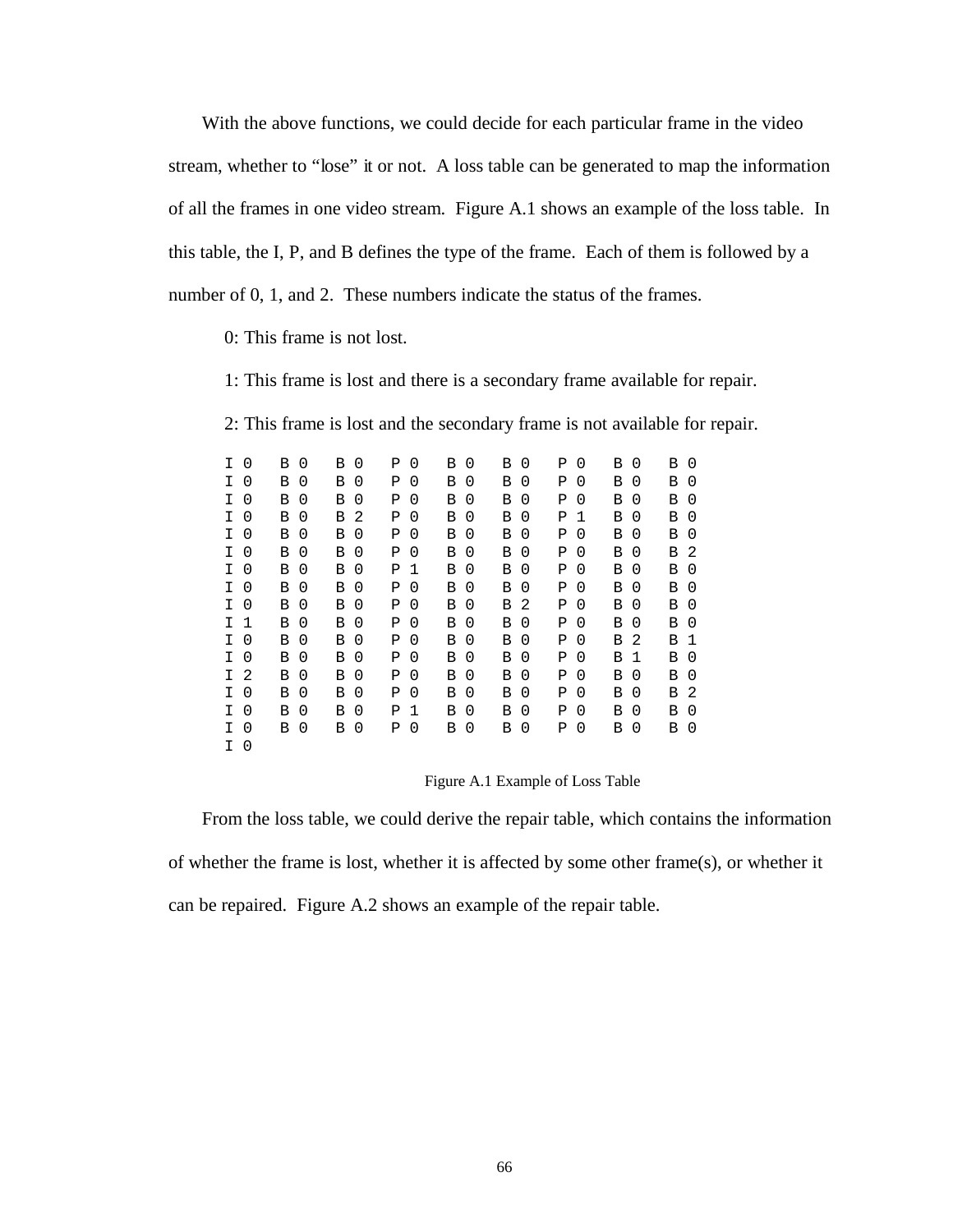| I  | $\Omega$ | в | 0        | в | 0        | Ρ |             | 0            | в | 0 | В | $\Omega$    | Ρ | 0           | В | 0        | В | $\Omega$     |
|----|----------|---|----------|---|----------|---|-------------|--------------|---|---|---|-------------|---|-------------|---|----------|---|--------------|
| I  | $\Omega$ | В | $\Omega$ | В | 0        | Ρ |             | 0            | Β | 0 | В | $\Omega$    | Ρ | 0           | В | $\Omega$ | В | 0            |
| I  | $\Omega$ | В | 0        | В | 0        | Ρ |             | $\Omega$     | B | 0 | В | $\Omega$    | Ρ | $\Omega$    | B | $\Omega$ | В | $\Omega$     |
| I. | 0        | В | 0        | В | 2        | Ρ |             | 0            | В | 3 | В | 3           | Ρ | $\mathbf 1$ | В | 3        | В | 3            |
| I. | $\Omega$ | в | 0        | В | 0        | Ρ |             | 0            | В | 0 | В | $\mathbf 0$ | Ρ | 0           | В | 0        | В | $\mathbf{0}$ |
| I. | $\Omega$ | В | 0        | В | 0        | Ρ |             | 0            | Β | 0 | В | $\Omega$    | Ρ | 0           | В | $\Omega$ | В | 2            |
| I. | 0        | В | 3        | В | 3        | Ρ |             | 1            | Β | 3 | В | 3           | Ρ | 3           | В | - 3      | В | 3            |
| I. | $\Omega$ | В | 0        | В | $\Omega$ | Ρ |             | 0            | Β | 0 | В | $\Omega$    | Ρ | $\Omega$    | В | $\Omega$ | В | $\Omega$     |
| I  | 0        | в | 0        | В | 0        | Ρ |             | 0            | В | 0 | В | 2           | Ρ | 0           | В | 3        | В | 3            |
| I. | 1        | В | 3        | В | 3        | Ρ | 3           |              | Β | 3 | В | 3           | Ρ | 3           | B | 3        | В | 3            |
| I. | $\Omega$ | В | 0        | В | 0        | Ρ |             | $\mathbf{0}$ | Β | 0 | В | $\Omega$    | Ρ | $\Omega$    | В | 2        | В | 1            |
| I. | 0        | В | 0        | В | 0        | Ρ |             | 0            | Β | 0 | В | $\Omega$    | Ρ | $\Omega$    | В | 7        | В | 4            |
| I. | 2        | в | 4        | В | 4        | Ρ |             | 4            | В | 4 | В | 4           | Ρ | 4           | В | 4        | В | 4            |
| I. | 0        | В | 0        | В | 0        | Ρ |             | 0            | B | 0 | В | 0           | Ρ | 0           | В | $\Omega$ | В | 2            |
| I  | $\Omega$ | в | 3        | Β | 3        | Ρ | $\mathbf 1$ |              | в | 3 | В | 3           | Ρ | 3           | В | 3        | В | 3            |
| I  | 0        | В | 0        | в | 0        | Ρ |             | 0            | В | 0 | В | 0           | Ρ | 0           | В | 0        | В | 0            |
| I. | 0        |   |          |   |          |   |             |              |   |   |   |             |   |             |   |          |   |              |

Figure A.2 Example of the Repair Table

This table is derived from the table in Figure 3.6. The status of the frames is:

0: The frame is intact. No action required.

1: The frame is lost. Not affected by other frames. Redundancy for this frame exists, so that it can be repaired.

2: The frame is lost. Not affected by other frames. Redundancy for this frame does not exist, so it cannot be repaired.

3: The frame is intact. Affected by other frames. The dependent frame can be repaired.

4: The frame is intact. Affected by other frames. The dependent frame cannot be repaired.

5: The frame is lost. Affected by other frames. The dependent frame can be repaired. The examined frame can be repaired.

6: The frame is lost. Affected by other frames. The dependent frame can be repaired. The examined frame cannot be repaired.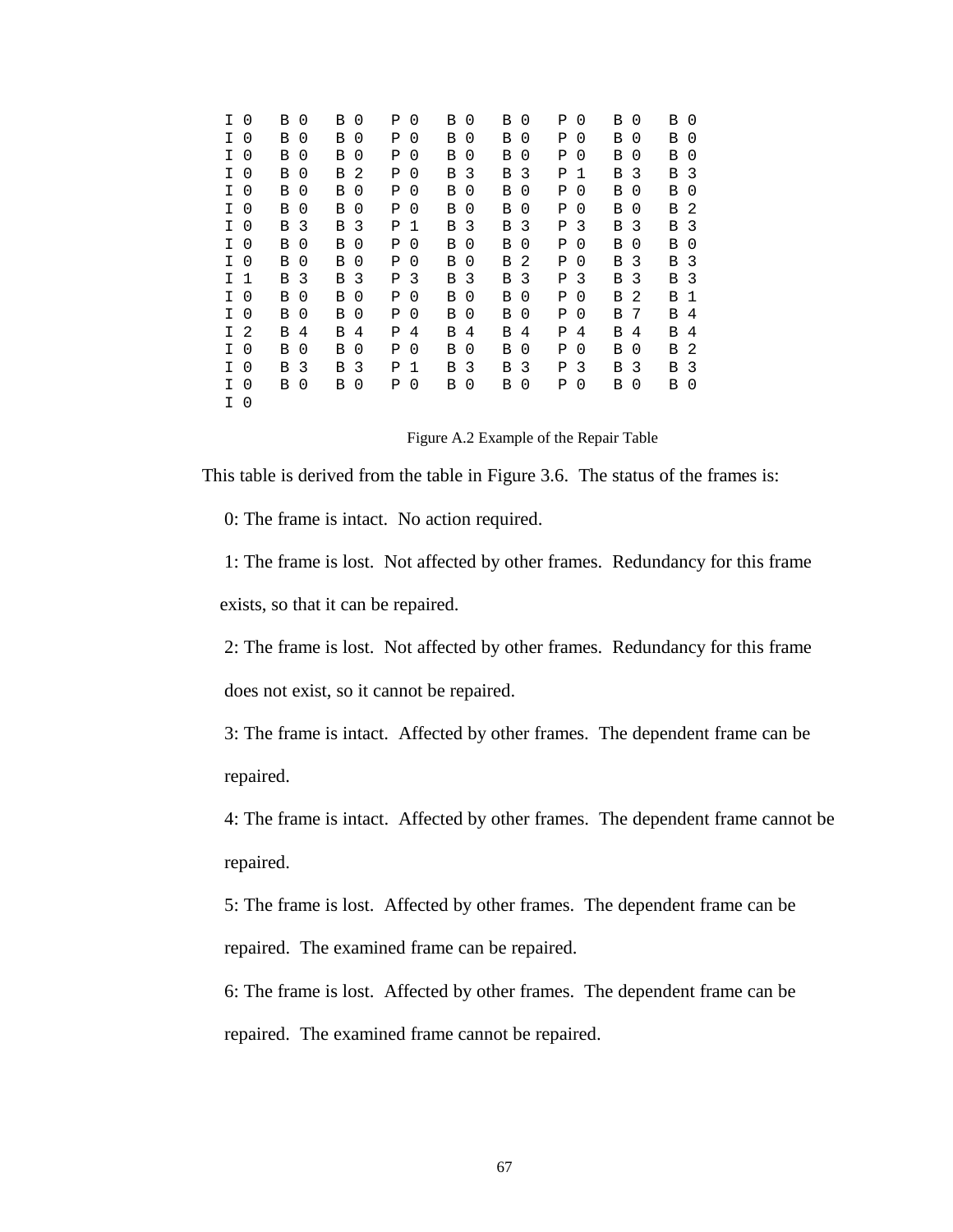7: The frame is lost. Affected by other frames. The dependent frame cannot be repaired.

After we got the repair table we finally "lose" the frames. Without the redundancy technique, all the frames with the status other than 0 will be considered lost. Therefore the original frame is removed, with the previous frame takes its place and played again from the final MPEG files.

Still using the repair table, we "repair" the corrupted video streams we just created. Both high quality and low quality frames will be generated at this stage. For each frame, we need to make the following action according to it status.

- $0 No$  action
- 1 Generate low quality frame and copy it
- 2 Repeat the previous frame
- 3 No Action
- 4 Repeat the previous frame
- 5 Generate low quality frame and copy it
- 6 Repeat the previous frame
- 7 Repeat the previous frame

Before the two groups of the frames are created, the frames that cannot be repaired by the redundancy should be "repaired" by the repetition technique the way just as we discussed in the previous section. Two parameter files are used for generating the frames. The primary frames have the quality level 1 while the secondary frames have the quality level 25.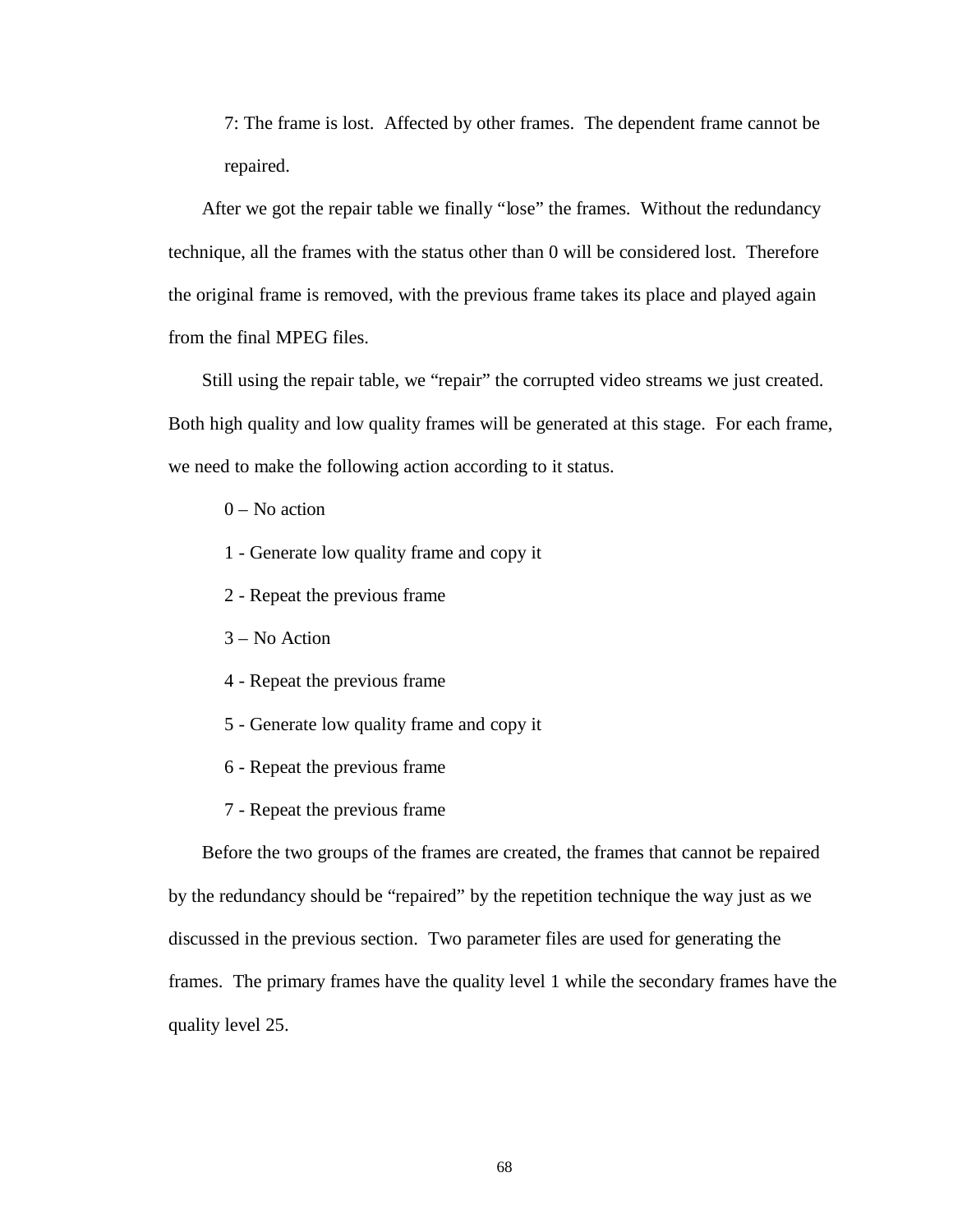## **References**

[bm2] *Berkeley MPEG-2 player*, http://bmrc.berkeley.edu/frame/research/mpeg/.

[GBC98] Jason Gerek, William Buchanan, Mark Claypool, *mmlib – A Library for Endto-End Simulation of Multimedia over a WAN*, MQP CSMLL-ML98, May 1998.

[GKL+98] Steven Gringeri, Bhumip Khasnabish, Arianne Lewis, Khaled Shuaib, Roman Egorov, Bert Basch, *Transmission of MPEG-2 Video Streams over ATM, IEEE Multimedia,* Vol. 5, No. 1, Jan-Mar, p.58-71, 1998.

[GT98] G.Ghinea, J.P. Thomas, *QoS Impact on User Perception and Understanding of Multimedia Video Clips*, ACM Multimedia 1998.

[Ha97] Mark Handley, *An Examination of Mbone Performance*, USC Information of Science Institute Research Report: ISI/RR-97-450, 1997.

[HSH+95] Vicky Hardman, Martina Angela Sasse, Mark Handley, Anna Watson, *Reliable Audio for Use over the Internet*, in Proceedings INET95, Ohahu, Hawaii, 1995.

[LPP+97] Xue Li, Sanjoy Paul, Pramod Pancha, Mostafa Ammar, *Layered Video Multicast with Retransmission (LVMR) : Evaluation of Error Recovery Schemes*, Proceedings of NOSSDAV 97, St. Louis. MO, May 1997.

[LV97] L. Rizzo, L. Vicisano*, A Reliable Multicast Data Distribution Protocol Based on Software FEC Technique*s, Proc. of The Fourth IEEE Workshop on the Architecture and Implementation of High Performance Communication Systems (HPCS'97), Sani Beach, Chalkidiki, Greece June 23-25, 1997.

[KMR93] Hemant Kanakia, Partho P. Mishra, Amy Reibman, *An Adaptive Congestion Control Scheme for Real-Time Packet Video Transport*, ACM SIGCOMM'93 – Ithaca, pp. 20-31, N.Y., USA September 1993.

[KT97] Marwan Krunz, Satish K. Tripathi, *On the Characterization of VBR MPEG Streams*, Performance Evaluation Review (Proceedings of ACM SIGMETRICS'97 Conference*)*, Vol. 25, No. 1, pp. 192-202, June 1997.

[MM96] Matthew Mathis, Jamshid Mahdavi, *Forward acknowledgement: refining TCP congestion control*, ACM SIGCOMM Computer Communication Review*,*Vol. 26, No. 4, Oct, Pages 281-291, 1996.

[Ma94] Bruce A. Mah, *Measurements and Observations of IP Multicast Traffic*, Technical Report UCB/CSD-94-858, University of California, Berkeley, CA, December 1994.